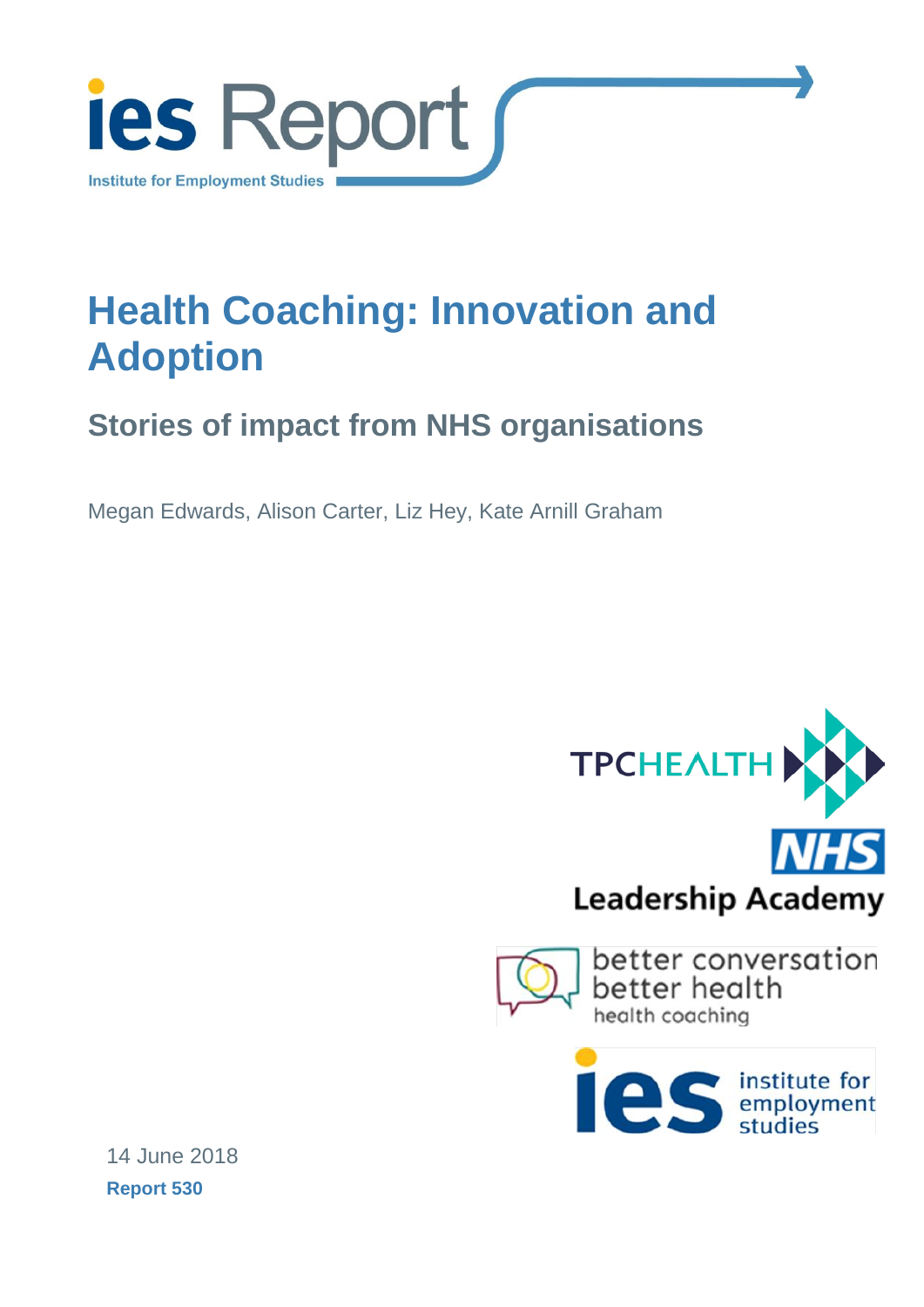### Institute for Employment Studies

IES is an independent, apolitical, international centre of research and consultancy in public employment policy and HR management. It works closely with employers in all sectors, government departments, agencies, professional bodies and associations. IES is a focus of knowledge and practical experience in employment and training policy, the operation of labour markets, and HR planning and development. IES is a not-for-profit organisation.

## Acknowledgements

The authors are indebted to all the co-ordinators, staff and leaders at the sites who helped us at every stage of the research. Particular thanks go to Matt Simpson and Katie Goulding at Blackpool Teaching Hospitals; Steve Keyes, Jonathon Lace and Lucy Jackson name at Leeds; Deborah Lane at South Somerset Symphony; and Trudi Dunn, Nina Finlay and Zoe Noble at West Suffolk who helped secure our access to the relevant people, data and permissions without which we would not have been able to capture and share their learning with a wider audience. Thanks are also due to Drs Penny Newman, Group OD Director, MSB Group and NHS Innovation Accelerator (NIA) Alumni and Andrew McDowell from TPC Health who gained agreement for evaluation of health coaching across the country as part of the NIA Programme and provided on-going support to the research team. We would also like to thank Dr Helen Gray at the Institute for Employment Studies for her input and support. We also thank Dr Clare Price-Dowd from NHS Leadership Academy who funded the research.

Institute for Employment Studies City Gate 185 Dyke Road Brighton BN3 1TL UK

Telephone: +44 (0)1273 763400 Email: askIES@employment-studies.co.uk Website: www.employment-studies.co.uk

Copyright © 2019 Institute for Employment Studies

IES project code: 00938-5255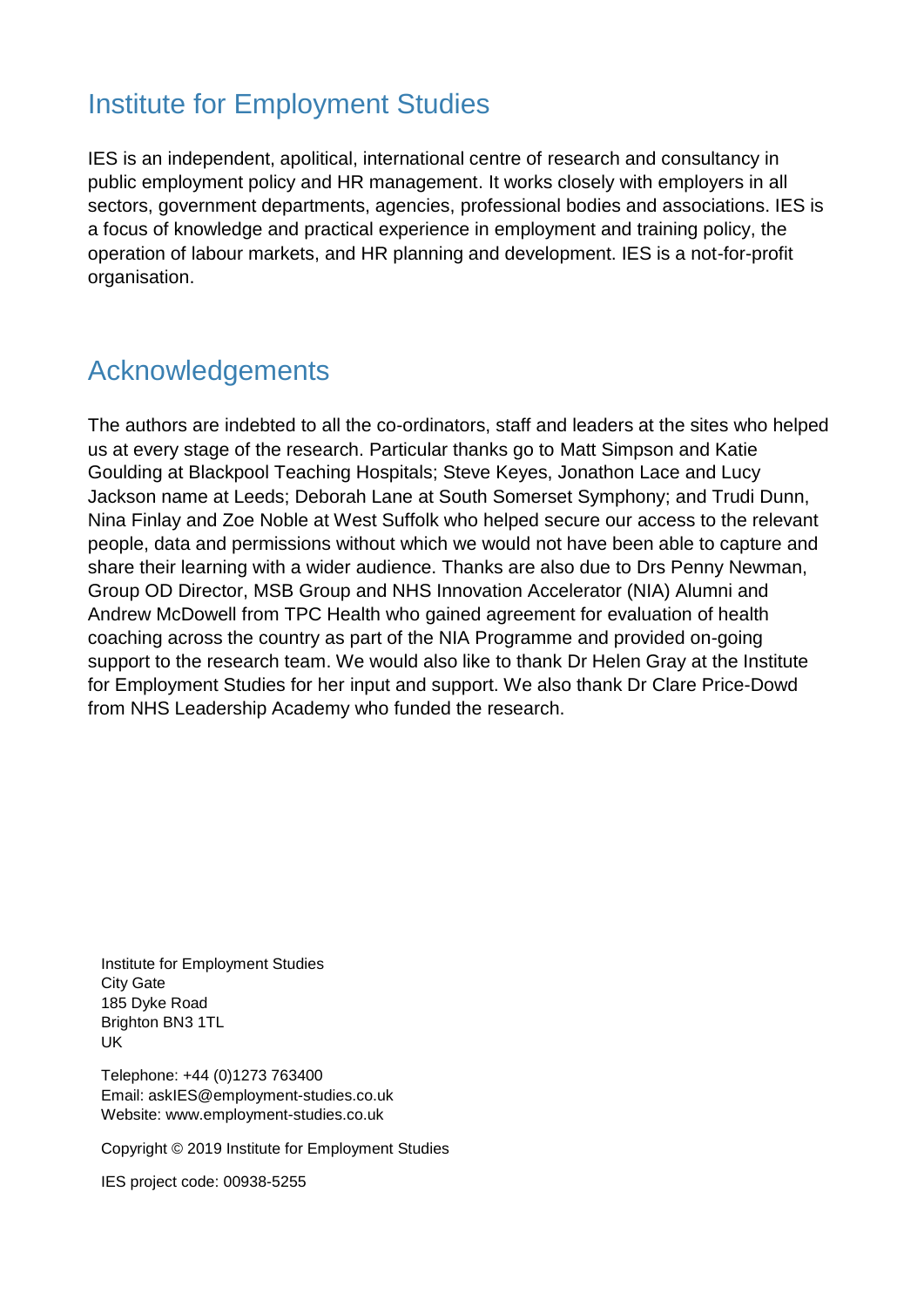# **Contents**

| 1              |                                        |                                                                                           |  |
|----------------|----------------------------------------|-------------------------------------------------------------------------------------------|--|
| $\mathbf{2}$   |                                        |                                                                                           |  |
|                | 2.1<br>2.2<br>2.3<br>2.4<br>2.5        |                                                                                           |  |
| 3              |                                        |                                                                                           |  |
|                | 3.1<br>3.2<br>3.3<br>3.4               |                                                                                           |  |
| 4              |                                        | Case study: Blackpool Teaching Hospitals and the Fylde Coast Vanguard 11                  |  |
|                | 4.1<br>4.2<br>4.3<br>4.4<br>4.5        |                                                                                           |  |
| 5              |                                        |                                                                                           |  |
|                | 5.1<br>5.2<br>5.3<br>5.4               |                                                                                           |  |
| 6              |                                        |                                                                                           |  |
|                | 6.1<br>6.2<br>6.3                      | The journey to embedding health coaching as a role for some staff and a skill for all  24 |  |
| $\overline{7}$ |                                        |                                                                                           |  |
|                | 7.1<br>7.2<br>7.3<br>7.4<br>7.5        |                                                                                           |  |
| 8              |                                        |                                                                                           |  |
|                | 8.1<br>8.2<br>8.3<br>8.4<br>8.5<br>8.6 | Challenges faced when evaluating the impact of health coaching  42                        |  |
| 9              |                                        |                                                                                           |  |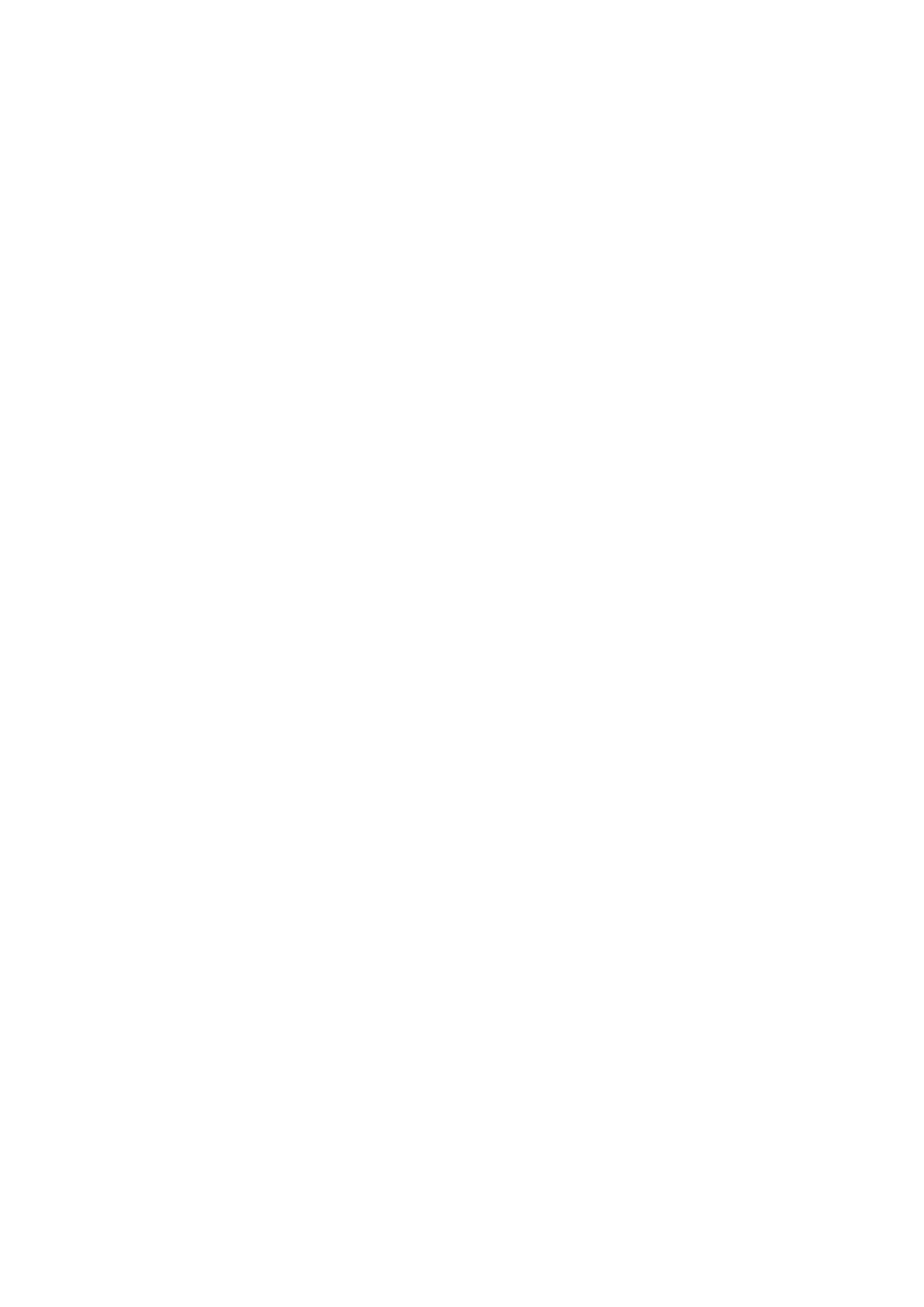# <span id="page-4-0"></span>**1 Executive summary**

### **Background**

For a decade, health coaching has been spreading across the NHS to empower patients to self-manage through a behaviour change conversation. Health coaching defined as:

*'a patient-centred process that is based upon behaviour change theory and is delivered by health professionals with diverse backgrounds. The actual coaching process entails goalsetting determined by the patient, encourages self-discovery in addition to content education, and incorporates mechanisms for developing accountability in health behaviors.' Wolever et al. (2013)<sup>1</sup>*

Drawing on an evidence base predominantly from the USA and Scandinavia, early health coaching innovators have been working from the bottom up to change the way health and care professionals communicate with patients and clients and to demonstrate the positive impact of a health coaching approach. The perseverance is paying off, and personalised care is now central to NHS England's Long Term  $Plan<sup>2</sup>$  which includes health coaching as an effective way to improve self-management. In order to maximise impact, areas that have been successful in implementing health coaching locally need to share their stories to continue building momentum and to support others beginning their adoption journey.

This report explores four case studies of successful health coaching adoption, adaptation and embedding, and explores the impact they report has resulted from health coaching. The four organisations whose stories are featured in this report include:

- Blackpool Teaching Hospitals and the Fylde Coast Vanguard
- The City of Leeds

 $\overline{a}$ 

- South Somerset Symphony Programme
- West Suffolk NHS Foundation Trust

Although the sites were at different places in their journey to embed health coaching, all of them had paid attention to the anticipated outcomes, and how they were going to measure them. However, due to the variation across the sites, resources committed and subsequent evaluation makes it problematic to draw any direct comparisons across the sites in terms of their outcomes.

 $1$  The definition of health coaching provided by Wolever (2013) is a consensus definition created from analysis of 284 research studies. It highlights the role of the coach in supporting behaviour change in the context of the changing roles of clinician and patient

<sup>&</sup>lt;sup>2</sup> NHS. 2019: 24-25.https://www.longtermplan.nhs.uk/wp-content/uploads/2019/01/nhs-long-term-plan.pdf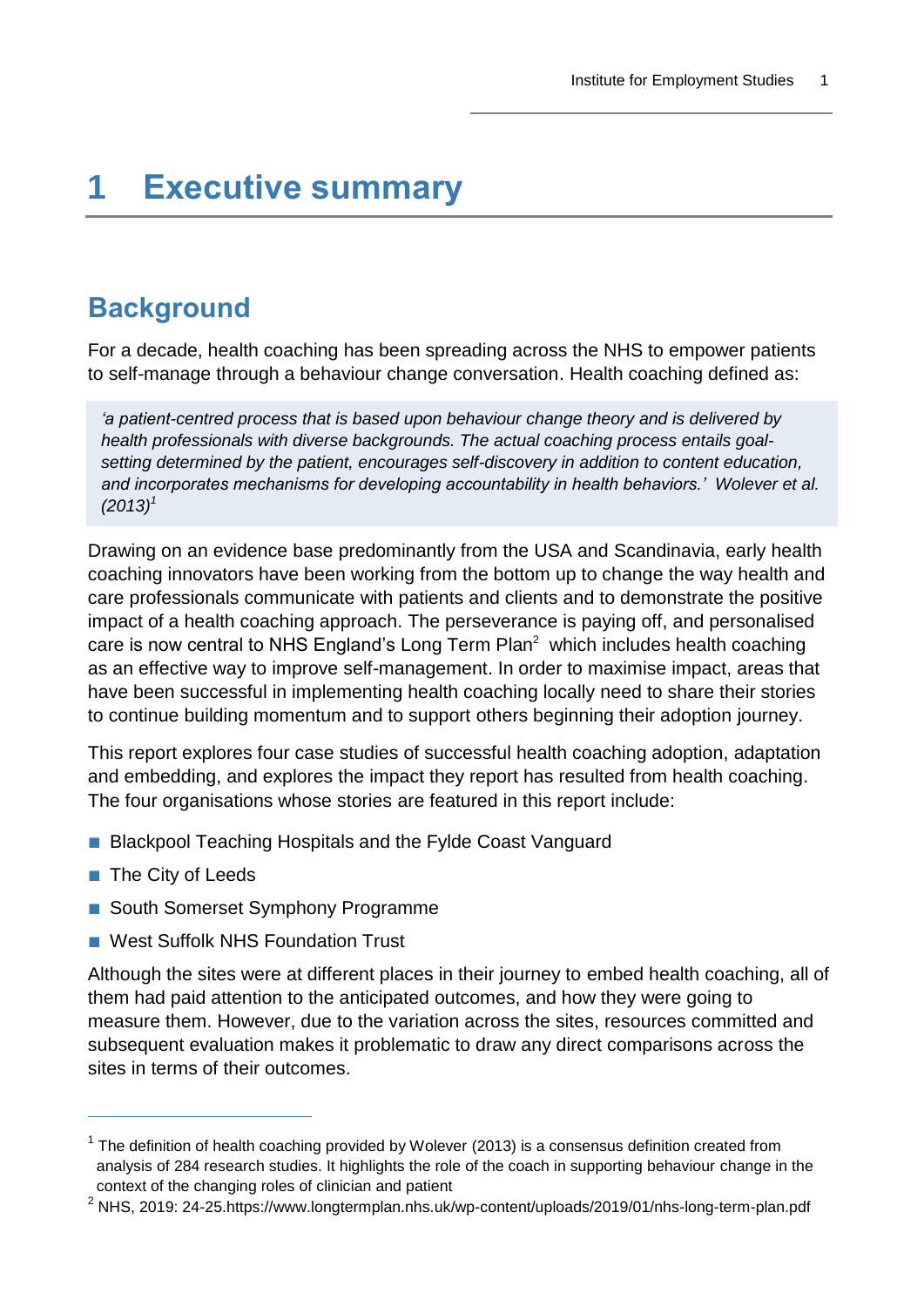## **Types of impact associated with health coaching**

The sites were asked about the impact associated with health coaching and the range of impact types they identified is summarised in Figure 1 below.



#### **Figure 1: Impact associated with health coaching, reported by case study sites**

*Source: IES, 2019*

## **Evidence to support claims of impact**

### **Qualitative impact data**

The most commonly cited evidence of impact was qualitative data/stories. These narratives took various forms including: feedback from interviews and surveys; written vignettes; videos; and meeting records of lived experience. Stories highlight either positive patient outcomes or improved staff wellbeing or both. An example feedback quoted from a staff member was:

*"using this approach helps to separate the person from the condition/behaviour and enables the individual and the clinician to see more clearly the direction of change required… It has been beneficial to my patients as it has increased their involvement in their care" C*ommunity Nurse

Feedback from West Suffolk indicates a perceived chain of impact from improved staff resilience to a reduction in staff turnover and intention to quit:

*'People report that they would have left the profession because they were so exhausted and disenchanted. But having their eyes opened to a new way of working was what allowed them to continue to be the professional they have trained to be.'* Senior management representative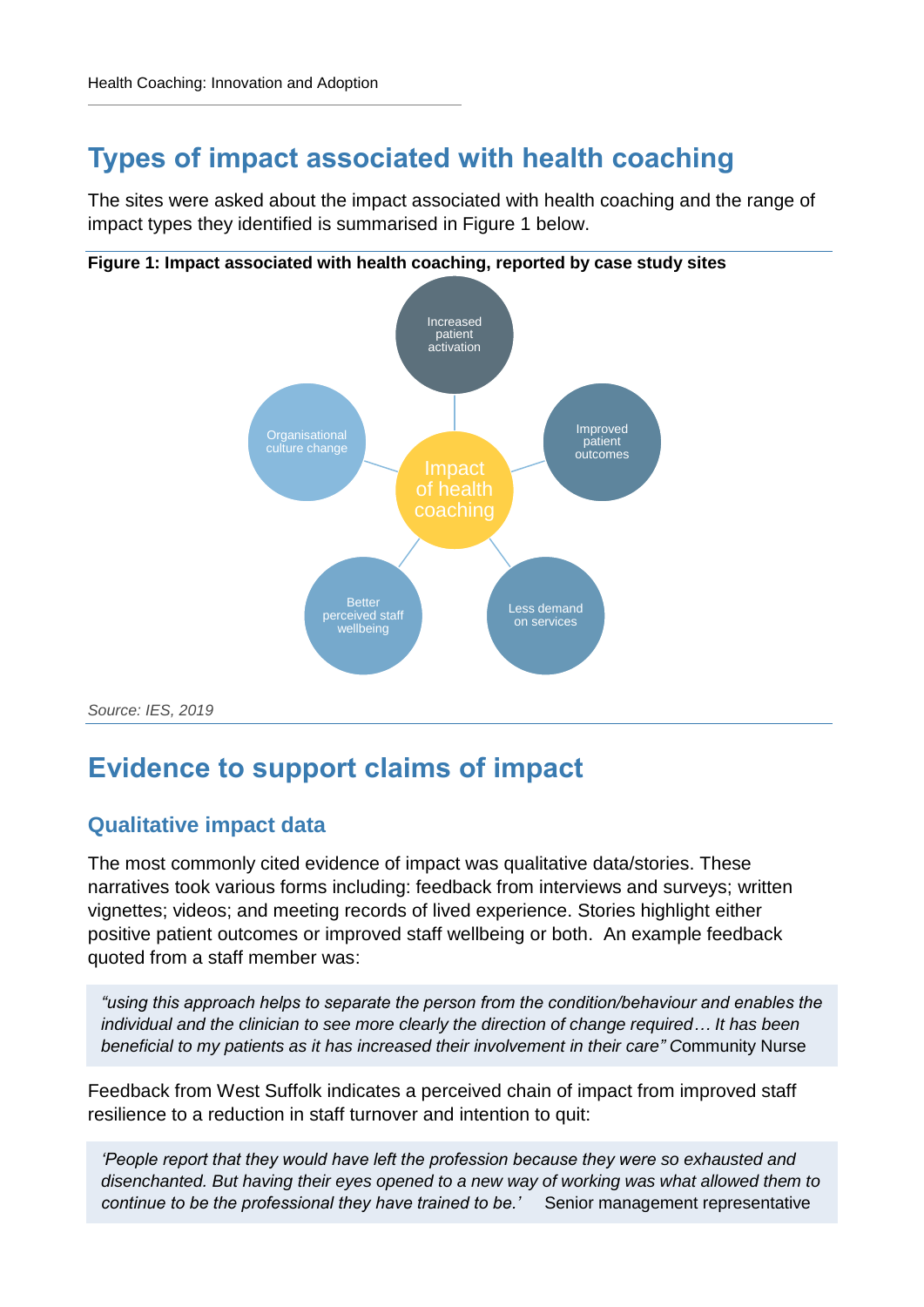Sharing feedback and stories of individual impact were said to be powerful with a range of audiences. For example, in West Suffolk, the site reported that individual patient stories of impact were very influential locally in gaining resources and senior support for additional spreading and embedding activities including across the whole STP. Almost £800k was allocated by the STP to spread health coaching into the community using two physiotherapy trainers employed by the Trust. In a context of limited NHS funding and competition for funding against other initiatives which may appear to have quantitative or easier/quicker-to-measure outcomes, it is interesting to note the success of powerful qualitative stories in explaining health coaching as an enabler of organisational change culture over several financial years. This would lend support to previous evaluation studies and literature reviews which identified qualitative data as impactful evidence for health coaching<sup>3</sup>.

Feedback from Leeds highlights a belief locally that the use of health coaching has also improved rapport with patients and health coaches have generally been willing to take on multiple responsibilities e.g. signposting, empowering, patient activation, and patient advocating. It is because of these positive stories of lived experiences that in Leeds nearly £1million has been invested in local "better conversation" health coach trainers and facilitators across the city.

### **Quantitative impact data**

 $\overline{a}$ 

In two cases, these individual patient stories of behaviour change were reinforced by a measurement and substantial increase in patient activation levels (PAM) following a health coaching intervention. Patient activation can be described as 'an individual's knowledge, skill, and confidence for managing their health and health care' (Hibbard et al 2005). In Blackpool for example, the site reported that 85 per cent of people starting at level one improved and 67 per cent of those at level two improved after health coaching. In South Somerset, the site reported a 72 per cent increase in repeat PAM scores after health coaching for those who started at level one; a 49 per cent increase among those at level two; 40 per cent at level three; and 25 per cent at level four.

Improvement in PAM score is compelling evidence of system impact since an increase in just one PAM level was found to be associated with an 8.3 per cent reduction in on-going health-care costs (Lindsay et al. 2018). Patients who are most able to manage their health conditions were found to have 38% fewer emergency admissions than the patients who were least able to and they also had 32% fewer attendances at A&E, were 32% less likely to attend A&E with a minor condition that could be better treated elsewhere and had 18% fewer general practice appointments (Barker et al. 2018).

Bed days were an additional data source used at South Somerset Symphony. During 2017/18 the site reported a 16 per cent reduction in bed days over the first eight months of the year. This compared to a maximum reduction of three per cent elsewhere in

 $^3$  E.G. Newman, 2014; Newman et al, 2013; Carter et al. 2015; Da Silva, 2014; Newman & McDowell, 2016.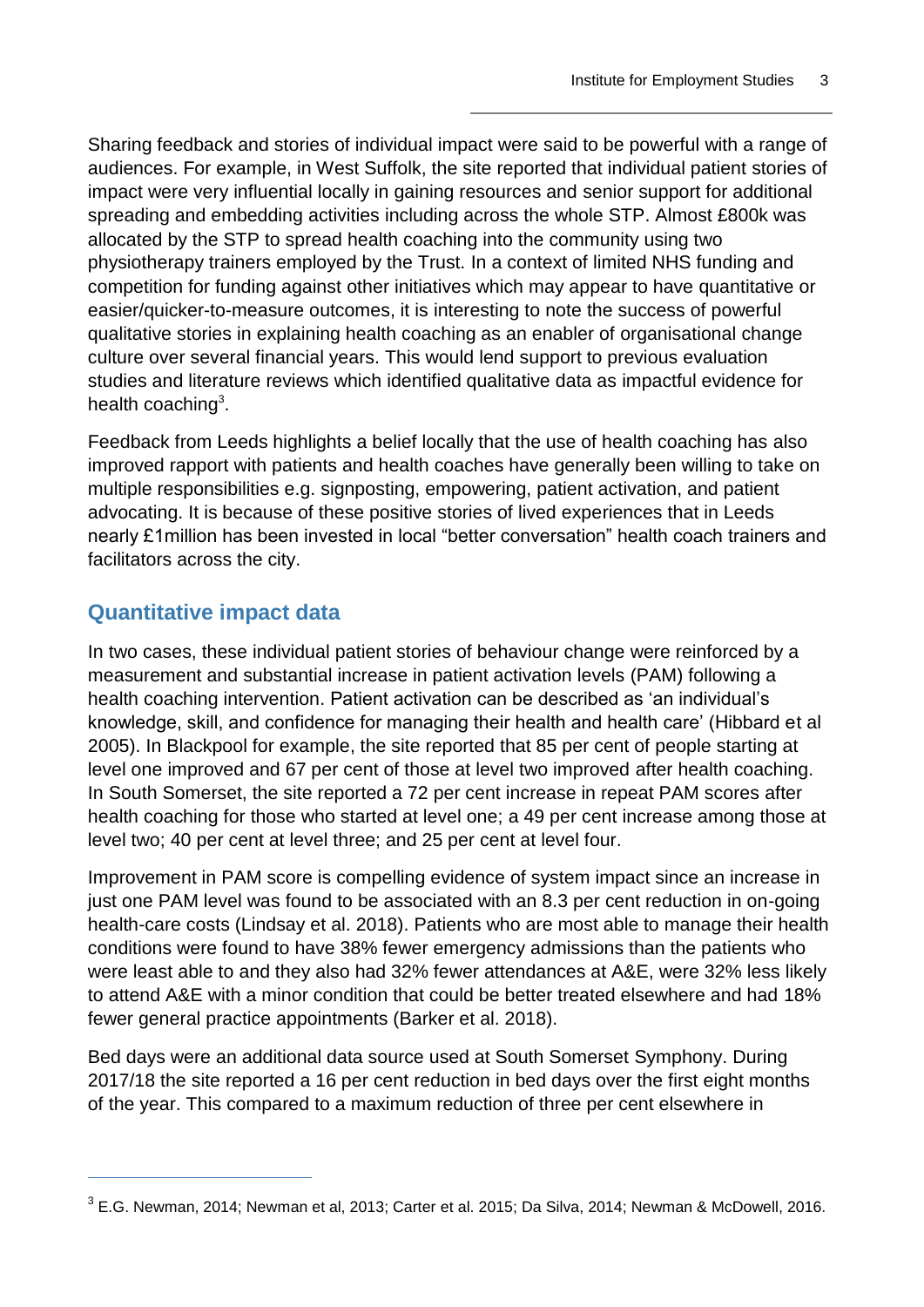Somerset. This reduction resulted in the site being among top performing in meeting A&E targets as well as enabling the site to be unaffected by the usual winter pressures.

Following current work in Blackpool to ensure accurate and consistent data is collected, it is hoped in future that it will be possible to establish a chain of impact from health coaching to: improved levels of patient activation; improved health outcomes; reduced demands on A&E attendances and elective activity; and the associated reduction in ongoing health care costs.

It was interesting to note that perceptions of increased staff well-being had not, as yet, been triangulated at all our case study sites with other sources of data as part of their health coaching evaluation strategies e.g. a staff attitude survey, organisational culture audit and/or well-being index. However, an independent evaluation of the entire South Somerset Symphony vanguard programme, including quantitative, qualitative and econometric elements, found evidence that the programme has led to an improvement in workplace environment and staff wellbeing. Practice managers reported that the stress levels of their GP colleagues had diminished as a result of health coach work, and also highlighted the fact that they were managing their appointments more effectively<sup>4</sup>. The site also reported that the introduction of health coaches also led to a reduction in GP workloads: the reason for this was thought to be because patients had an alternative mode of support.

### **Difficulties in establishing impact**

The cases highlight that the possible impact of health coaching is extensive, multifaceted and can be measured in a number of different ways. Despite the pockets of quantitative evidence, the sites faced difficulty in establishing a causal relationship between health coaching and positive outcomes.

Our main recommendation is that there is a clear need to objectively demonstrate impact; a Randomised Control Trial (RCT) would greatly improve the evidence base and demonstrate the causal impact of health coaching at a patient, staff and system level. To address this need, the Institute of Employment Studies (IES) has provided recommendations for an economic evaluation of health coaching Gray (2019). In the event of an RCT – or indeed any evaluation – the case studies highlighted many potential outcome measures that could be used to demonstrate the effectiveness and impact of health coaching.

<sup>4</sup> SWAHSN report, 2018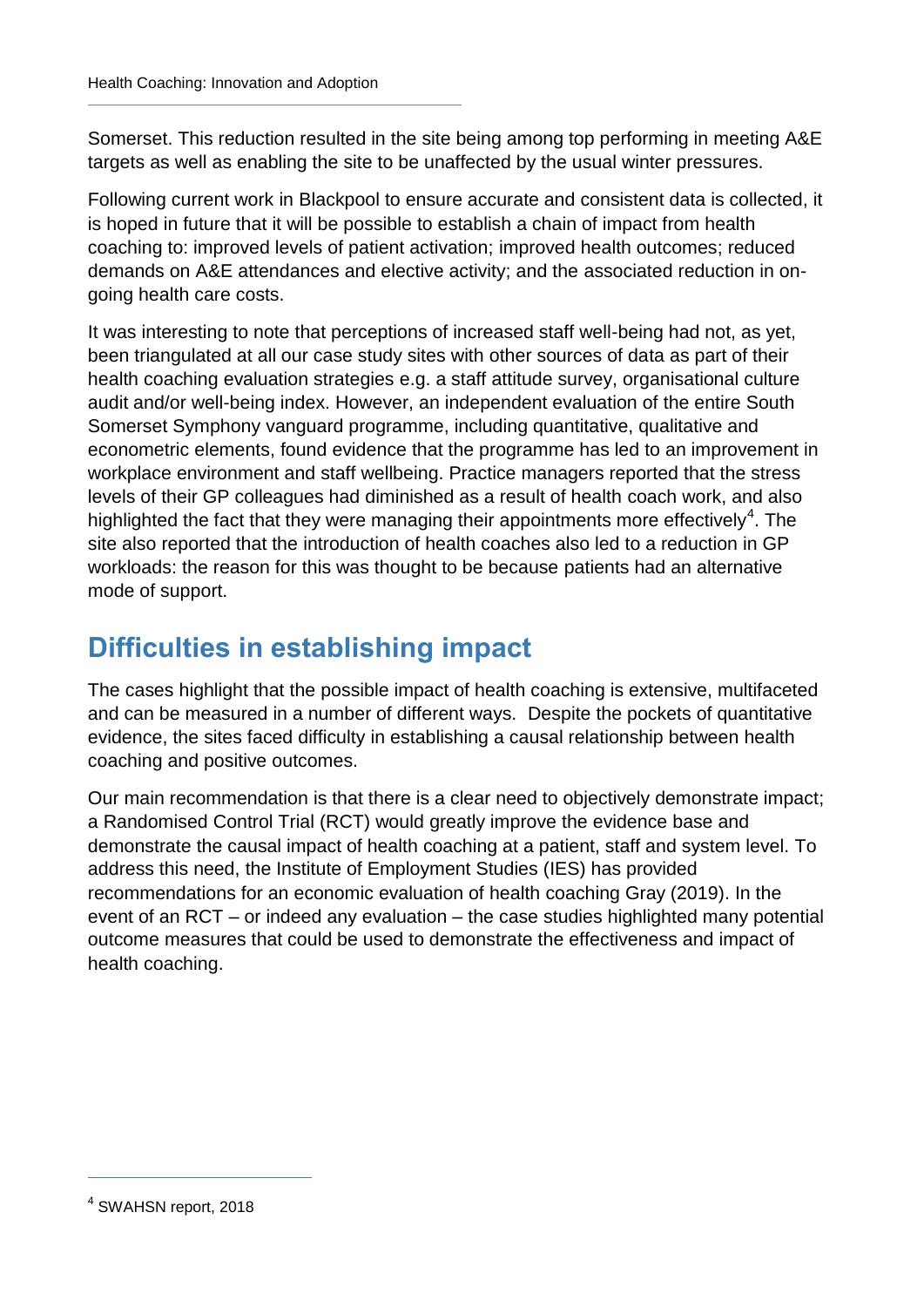# <span id="page-8-0"></span>**2 Introduction and background**

## <span id="page-8-1"></span>**2.1 Background**

 $\overline{a}$ 

Healthcare providers across the globe are facing an increasing demand on services, combined with reduced financial resources. The significant rise of long-term conditions is a major factor contributing to the pressure. People with long-term conditions account for over 50 per cent of GP appointments and over 70 per cent of in-patient bed days, and the cost to care for those with long-term conditions is around 70 per cent of the NHS's total spend<sup>5</sup>.

Health coaching is an approach which empowers patients to self-manage their health and wellbeing. Across the health and care system it is well recognised that many people want to be more in control of their health and care, to change habits such as smoking and diet, to make decisions in partnership with their health and care professional and also to manage their health more effectively at home. However becoming really engaged with our own health and changing behaviour isn't always easy:

- Only 30-50% take their medication correctly $6$ .
- It can take someone between 6 30 attempts to stop smoking<sup>7</sup>.
- Many people feel they have very little control over their health themselves<sup>8</sup>.

It is argued that what is needed is a different type of conversation between people and their professional or peer. Telling people what to do is useful when things are very clear or in an emergency situation. However, when people live day in day out with their condition at home they also bring a lot of expertise about what works best for them. A health coaching conversation would recognise that everyone is an expert in their own lives, that they often have capacity to make a change and they wants to improve their health through asking what's important to them and how – together with a health and care professional – they can take small steps to improve.

Whilst health coaching can take many different forms, the most usual form adopted outside the UK has been the introduction of a dedicated health coach role delivered as part of a bespoke service within a primary or community care setting. There is a growing

<sup>&</sup>lt;sup>5</sup> Department of Health and Social Care, 2012: [https://www.gov.uk/government/publications/long-term](https://www.gov.uk/government/publications/long-term-conditions-compendium-of-information-third-edition)[conditions-compendium-of-information-third-edition](https://www.gov.uk/government/publications/long-term-conditions-compendium-of-information-third-edition)

<sup>6</sup> Medicines adherence: Involving patients in decisions about prescribed medicines and supporting adherence NICE guidelines [CG76] 2009<https://www.nice.org.uk/guidance/CG76/chapter/introduction>

 $7$  Chaiton M, Diemert L, Cohen JE, et al. Estimating the number of quit attempts it takes to quit smoking successfully in a longitudinal cohort of smokers. BMJ Open 2016;6:e011045. doi:10.1136/ bmjopen-2016-011045<https://bmjopen.bmj.com/content/6/6/e011045>

<sup>&</sup>lt;sup>8</sup> CQC In patient survey 2015<http://www.cqc.org.uk/cconditionontent/surveys>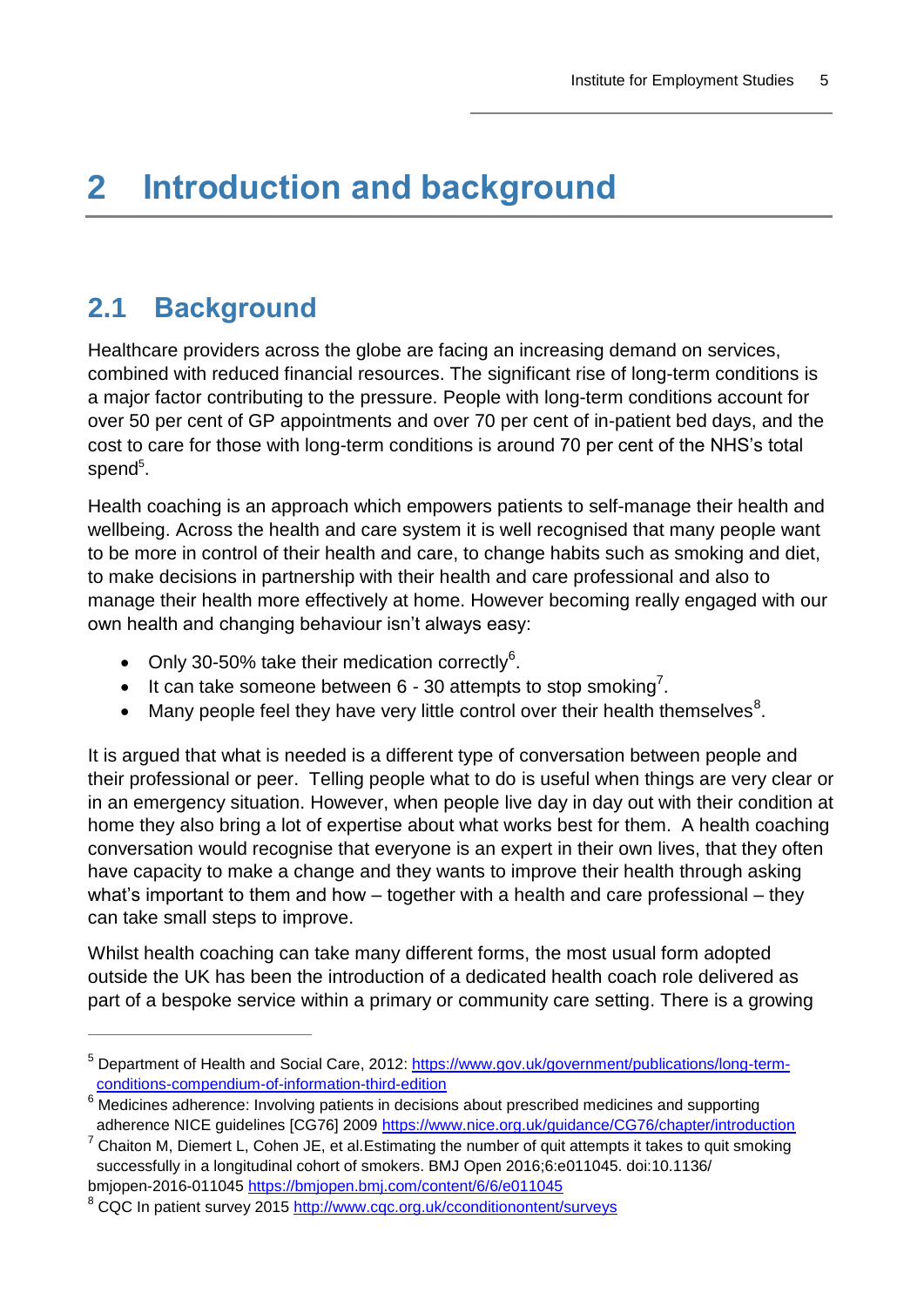evidence base demonstrating these health coaching services to be an effective solution to reduce the burden on services and improve health outcomes<sup>9</sup>

Health coaching roles vary in form within the NHS to include formal coaches as peers as well as a coaching approach built into existing professional and clinical roles and conversations. The first health coaching skills training was trialled by Drs Newman and McDowell and evaluated in the East of England in 2010. The approach integrates health coaching skills into clinician consultations, as routine practice. In 2019, health coaching was incorporated into to the NHS Long-Term Plan, emphasising the need for greater engagement between patients and healthcare professionals leading to more personalised care<sup>10</sup>. Interest in health coaching is growing in the UK with scope for further embedding as part of the new Comprehensive Personalisation Model NHS England<sup>11</sup>. Since its inception, it is estimated that over 6,000 healthcare professionals have been trained in health coaching using the training developed by Newman and McDowell with over 100 of these clinicians trained as clinician-trainers including within four Vanguard sites:

- Blackpool Teaching Hospitals and the Fylde Coast Vanguard
- Somerset Symphony Integrated Healthcare Vanguard
- Tower Hamlets Together (THT) Vanguard
- Better Local Care Hampshire Vanguard

 $\overline{a}$ 

# <span id="page-9-0"></span>**2.2 Understanding health coaching**

Health coaching aims to support people to self-manage, through enabling clinical professionals to have a more empowering conversation in partnership with their patients and finding out what matters to them. Health coaching is therefore congruent and supports self-management by enabling people to feel more confident and able to manage their lives and symptoms. Health coaching includes a suite of techniques, which are solution focused and have a central goal of supporting independence, choice and autonomy. Techniques included in health coaching include: reflective enquiry, motivational interviewing, goal-setting, and problem-solving. The approach is based on the premise that patients are the '*experts in their own life situations and can draw on these experiences to promote personal change' (Gierisch et al, 2017)*. Compassion, listening and a positive relationship are geared towards the behaviour change required for better health outcomes. Whilst definitions of health coaching can vary, the mostly commonly used, and one adopted in this report, is that health coaching is:

*'A patient-centred approach wherein patients at least partially determine their goals, use self-discovery and active learning processes together with content education to* 

 $9$  Da Silva, Health Education East of England, 2014: [https://eoeleadership.hee.nhs.uk/sites/default/files/Does%20health%20coaching%20work%20-](https://eoeleadership.hee.nhs.uk/sites/default/files/Does%20health%20coaching%20work%20-%20a%20review%20of%20empirical%20evidence_0.pdf) [%20a%20review%20of%20empirical%20evidence\\_0.pdf](https://eoeleadership.hee.nhs.uk/sites/default/files/Does%20health%20coaching%20work%20-%20a%20review%20of%20empirical%20evidence_0.pdf)

<sup>&</sup>lt;sup>10</sup> NHS, 2019: 24-25[.https://www.longtermplan.nhs.uk/wp-content/uploads/2019/01/nhs-long-term-plan.pdf](https://www.longtermplan.nhs.uk/wp-content/uploads/2019/01/nhs-long-term-plan.pdf)

<sup>&</sup>lt;sup>11</sup> NHS, 2019: https://www.england.nhs.uk/publication/universal-personalised-care-implementing-thecomprehensive-model/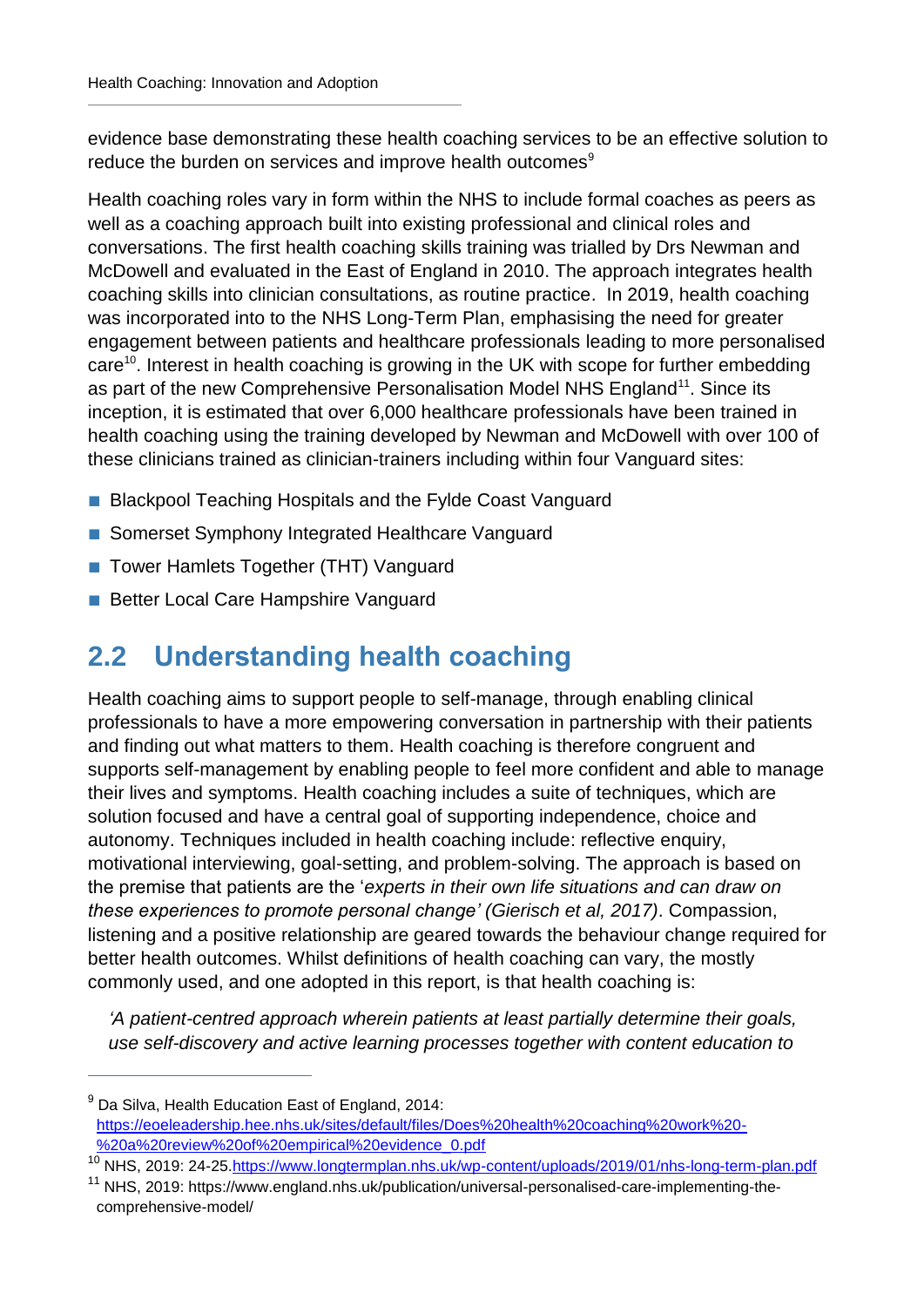*work towards their goals, and self-monitor behaviours to increase accountability all within the context of an interpersonal relationship with a coach.' (Wolever et al, 2013)*

The 'coach' is a trained healthcare professional, who uses behaviour change theory, motivational strategies and communication techniques, in combination with their existing professional knowledge, to assist patients to develop intrinsic motivation and obtain skills to create sustainable change for improved health and wellbeing. Coaches work with patients to aligning health-related goals with their personal value, thus enhancing activation and motivating behaviour change.

# <span id="page-10-0"></span>**2.3 Existing evidence of impact**

Much of the existing evidence on the effectiveness of health coaching comes from studies undertaken overseas. There is compelling meta-analytic evidence which demonstrates that health coaching services have a positive impact on behaviour change and the outcomes of patients with chronic diseases such as, diabetes, hypertension, obesity and heart disease (Sforzo et al, 2018). As well as having a positive effect on patient health and wellbeing, health coaching has also been found to reduce the demand on healthcare services. For example, a large scale randomised control trial conducted in Sweden demonstrated that the implementation of health coaching reduced hospitalisation rates by 12 per cent (Edgren et al. 2016).

Whilst much of the research has been conducted overseas, the UK evidence base on the effectiveness of health coaching has been growing. Although studies have typically been on a smaller scale and based on the training of McDowell and Newman, they provide a foundation of evidence to support the adoption of the innovation. To date, there have been three previous outcome evaluations of health coaching in UK. The first found improvements in patient self-efficacy in a small scale pilot in Suffolk (Thomas, 2011). The second explored organisational case studies as part of a large scale pilot across East of England, which found that clinicians were still using the approach up to a year after their training and clinicians perceived reduced demands and patients responding well to the approach it (Carter et al., 2015). A third was an outcome evaluation of a small scale application on a rehabilitation ward in Hampshire: an accompanying economic evaluation estimated an indicative cost saving of £3.6 million (Kibble et al, 2014). A rapid review commissioned by Health Education East of England (Newman, 2014) led to health coaching being selected as one of five national priorities in NHS England's "Realising the Value" programme to deliver on Five Year Forward View<sup>12</sup> which estimated a £1.5k saving per patient/annum

Assessing impact can be very difficult, especially in organisations that don't have the capacity to undertake large-scale evaluations. However, based on the principles of patient-centred care, the Patient Activation Measure (PAM) has been found to be an effective measure of an individual's level of knowledge, skills and confidence (or

<sup>&</sup>lt;sup>12</sup> NESTA, Health Foundation. Realising the Value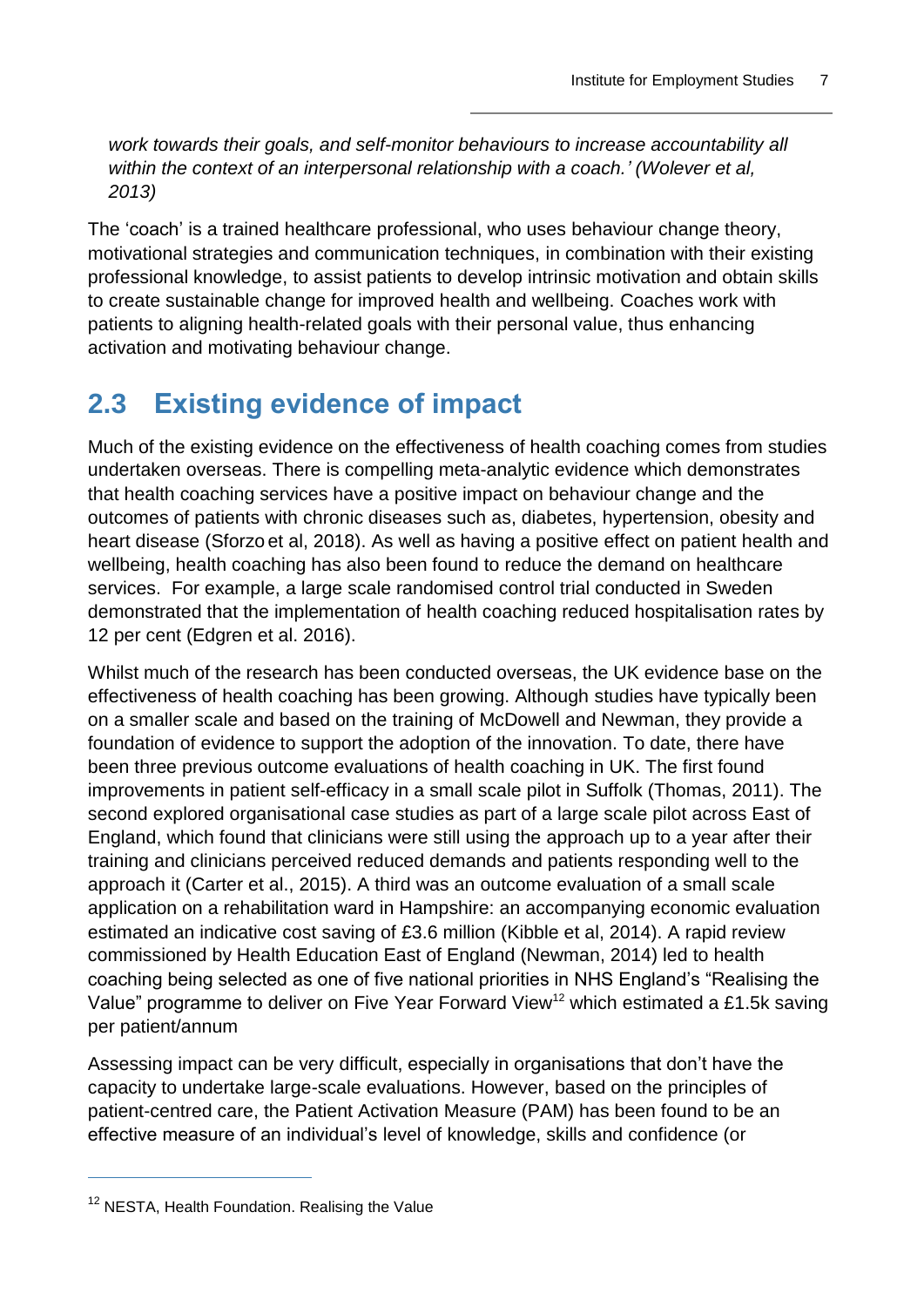activation) and their capability to manage their own health and care. The PAM is already being used in some organisations to assess the impact of health coaching on individual's activation levels. However, it appears that increased 'activation' has a wider impact than just the individual. A more 'activated' person leads to *'better outcomes, a better experience of care, healthier behaviours, and fewer episodes of emergency care that*  leads to lower costs for the NHS<sup>13</sup><sup>'</sup>. In particular, lower levels of activation was associated with 8 per cent higher costs in the first year and 21 per cent higher costs in the following year compared to more activated patients (Hibbard, Greene and Overton, 2013). Therefore, organisations already using PAM offer a rich source of data to demonstrate the impact of health coaching.

How to exploit or spread new ideas and innovative practices is a challenge in any sector. Health coaching needed time to grow. As an innovation, health coaching is in its infancy in the UK and has not achieved the same status and established implementation pathways or funding streams to support evaluation. However with support and nurturing from the NHS Innovation Accelerator Programme (NIA) from 2015 onwards for health coaching as a social movement and provision of support and networking for local health coaching trainers and leads from the NHS Leadership Academy during 2018, many sites have introduced health coaching, beyond the East of England.

# <span id="page-11-0"></span>**2.4 Purpose of the research**

Despite the spread of health coaching as a practice and the growing evidence base, there is still a need to further evaluate the impact and gain form experience of spread.

The overall aim of this study is to provide an overview on the spread and impact of health coaching within the NIA Programme through a synthesis of local evaluation efforts to date from a range of different sites who have adopted a health coaching approach. Crossorganisational comparisons are attempted and outcomes or impact from a variety of contexts sought to include (but not be limited to) outcomes for patients; workforce; ways of working and organisation culture, costs and performance across the system.

# <span id="page-11-1"></span>**2.5 Structure of this report**

 $\overline{a}$ 

Chapter 2 explains the research methods used in compiling the case studies. The experience and results from four case study sites are presented separately in Chapters 3, 4, 5 and 6. Finally in Chapter 7 we look across all four cases to present an overview.

<sup>&</sup>lt;sup>13</sup> NHS, see<https://www.england.nhs.uk/ourwork/patient-participation/self-care/patient-activation/pa-faqs/>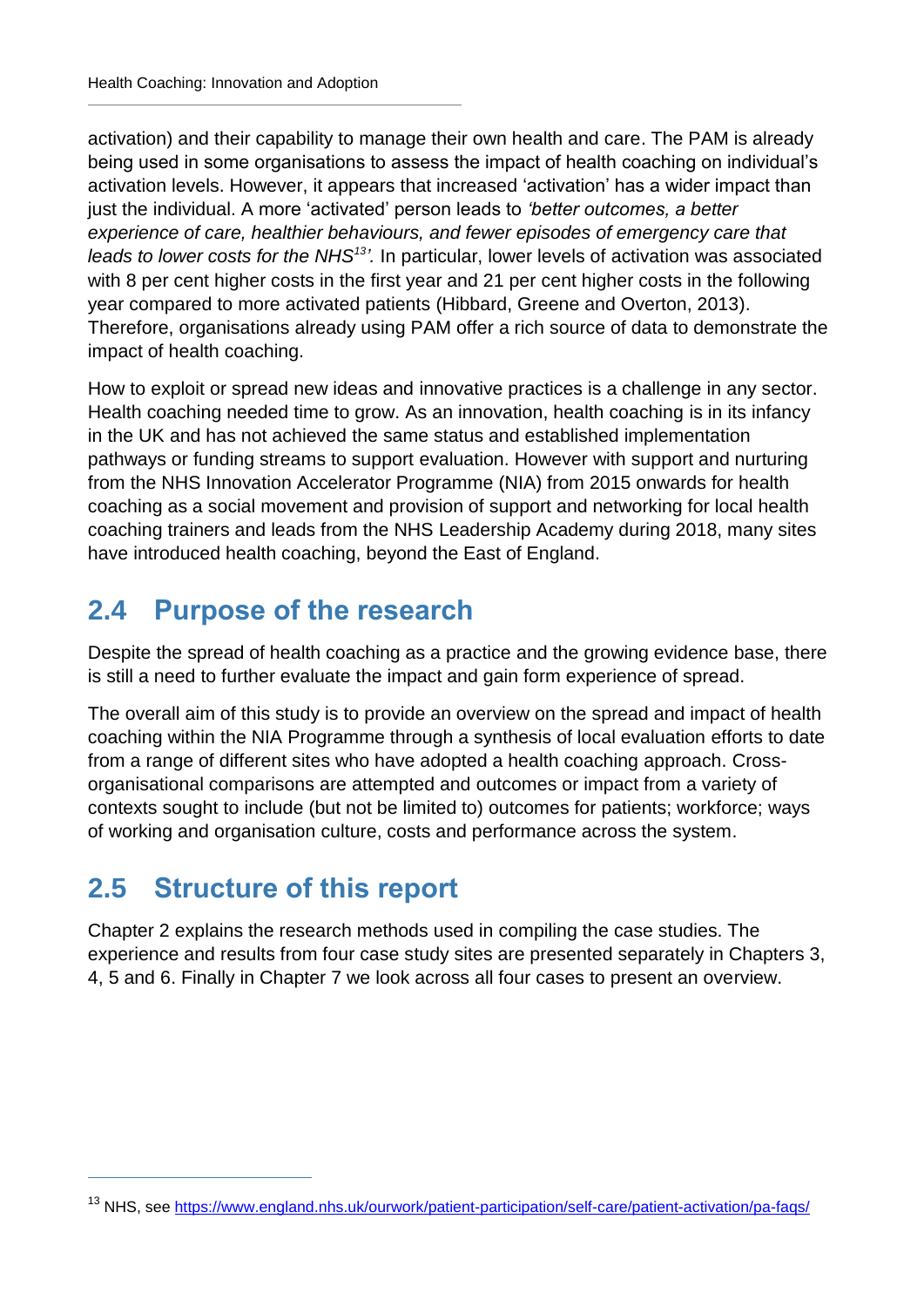# <span id="page-12-0"></span>**3 Method**

The method to develop the impact case studies consisted of three elements:

- an initial scoping phase to develop a range of inclusion criteria and identify sites eligible to participate in a full-impact case study
- **●** in-depth interviews with a range of stakeholders from each site, and
- **●** desk research to identify any further evidence of impact not identified previously during the interviews.

## <span id="page-12-1"></span>**3.1 Scoping interviews**

An initial scoping interview was carried out with an appropriate contact in six settings that have implemented the same initial 2-day health coaching skills training for clinicians (Newman and McDowell, 2016). Calls of up to 45 minutes explored the objectives for health coaching, implementation and outcomes observed and the extent to which aims and outcomes may have changed over time. Based on the following inclusion criteria; organisation type, service type, delivery mode, and type of impact data collected, four sites were invited to take part in the full impact-case studies:

- **Blackpool Teaching Hospitals and the Fylde Coast Vanguard** A vanguard site encompassing primary, acute and social care in the North West of England exploring new ways of organising and delivering health and care services, using health coaching to tackle the high level of patient demand.
- **The City of Leeds** A city wide initiative in the North of England, involving multiple partners such as NHS organisations, charities and local councils, taking a person centred approach to reduce health inequalities and improve the quality and sustainability of services.
- **South Somerset Symphony Programme** A primary and acute care vanguard site in the South West of England with a goal to support the health and wellbeing of patients by shifting the focus of care from a reactive crisis management model to one of preventative health care
- West Suffolk Foundation Trust A trust proving acute and community services in the East of England, adopting a strategic 'pathway' approach to ensure patients consistently receive the same type of patient centred conversation.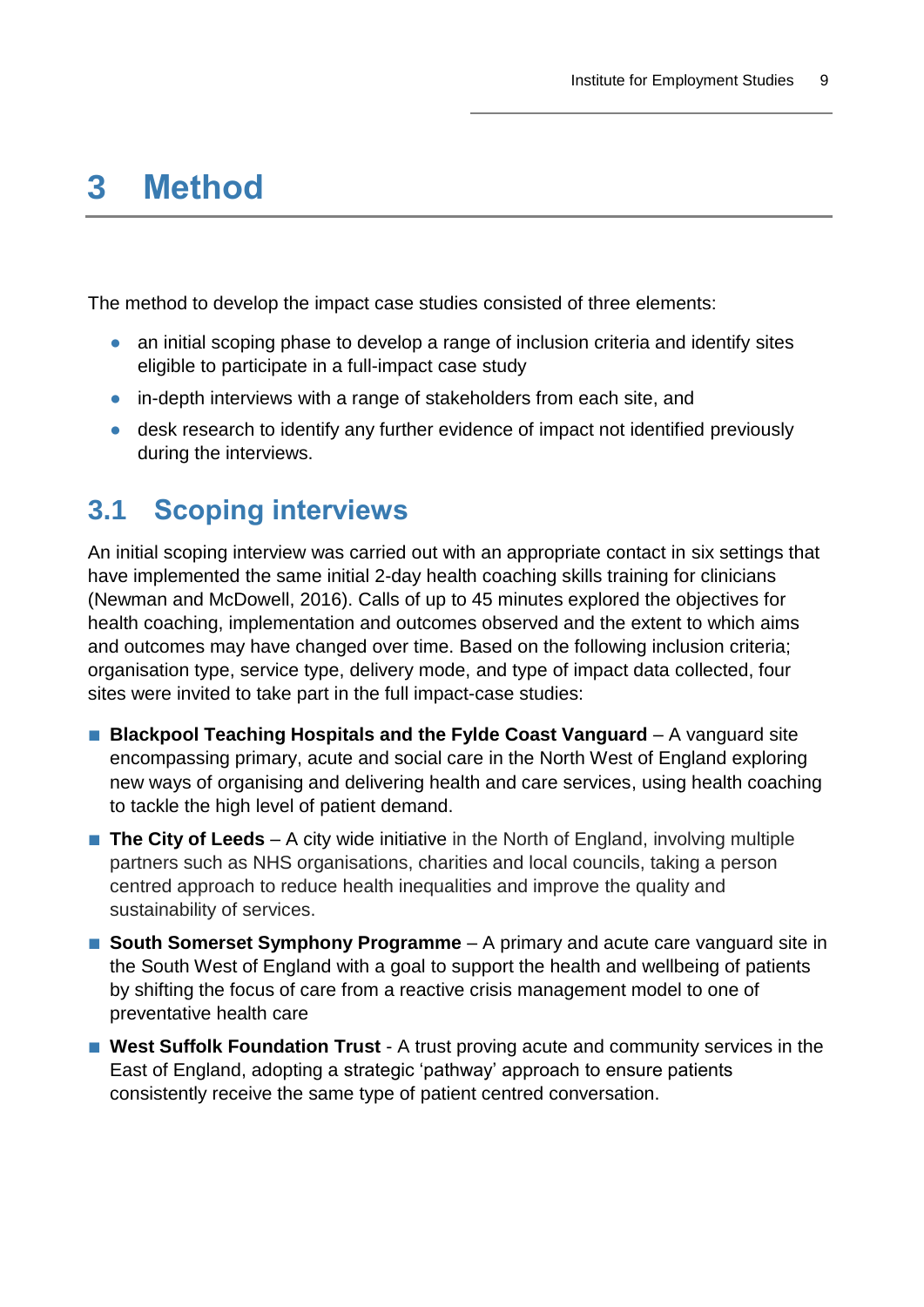## <span id="page-13-0"></span>**3.2 Depth interviews with stakeholders**

Four organisations agreed to take part in a full impact case. In total, IES conducted 16 telephone interviews, lasting approximately 30 minutes each, with a range of key stakeholders as nominated by the lead from each site. Interviewees were provided with a research briefing and were asked for informed consents prior to participating in an interview. Interviews were recorded where consent was provided and detailed notes typed up from recordings including quotes. In addition, interviewees were asked during the phone interview if they were able to provide IES access to any data, qualitative and quantitative, that further demonstrated the impact of health coaching. Where provided, the data was incorporated into the final case study.

### <span id="page-13-1"></span>**3.3 Desk research**

Desk research was conducted to verify claims made wherever possible and to identify additional evidence of impact that had not been discussed during the interviews. Where identified, the additional data identified was incorporated into the case study.

## <span id="page-13-2"></span>**3.4 Development of case studies**

Using the multiple data sources outlined above, organisational case studies were produced by the IES research team and approval to publish requested from each site. The following four chapters present the final four case studies:

- **●** A health coaching service using patient activation measure to stratify in an integrated care system (ICS). The health coaching approach involved a 'train the trainer' model, using coaching in consultations, ground floor championing to spread and success measured with multiple methods - patient activation, friends and families and staff satisfaction scores and patient stories (Blackpool, Chapter 3)
- **●** Place-based coaching approach including positioning and integration within overarching strategy of culture change across the City, a dedicated steering group model of introducing and driving the agenda forward and success judged at individual, organisational and systems levels (Leeds City, Chapter 4)
- **●** Accredited health coach (non-registered staff) in primary care targeting specific patients as part of a much wider Vanguard programme, senior champions to support introduction and independent programme evaluation with quantitative, qualitative and econometric elements (South Somerset, Chapter 5)
- **●** Usual consultations coaching approach involving a bottom-up internal cliniciantrainers model of introduction, business case, chief executive advocacy, leader appointment and grant funding to spread within and beyond the organisation and success measured based on qualitative feedback and compelling stories from patients and staff (West Suffolk, Chapter 6).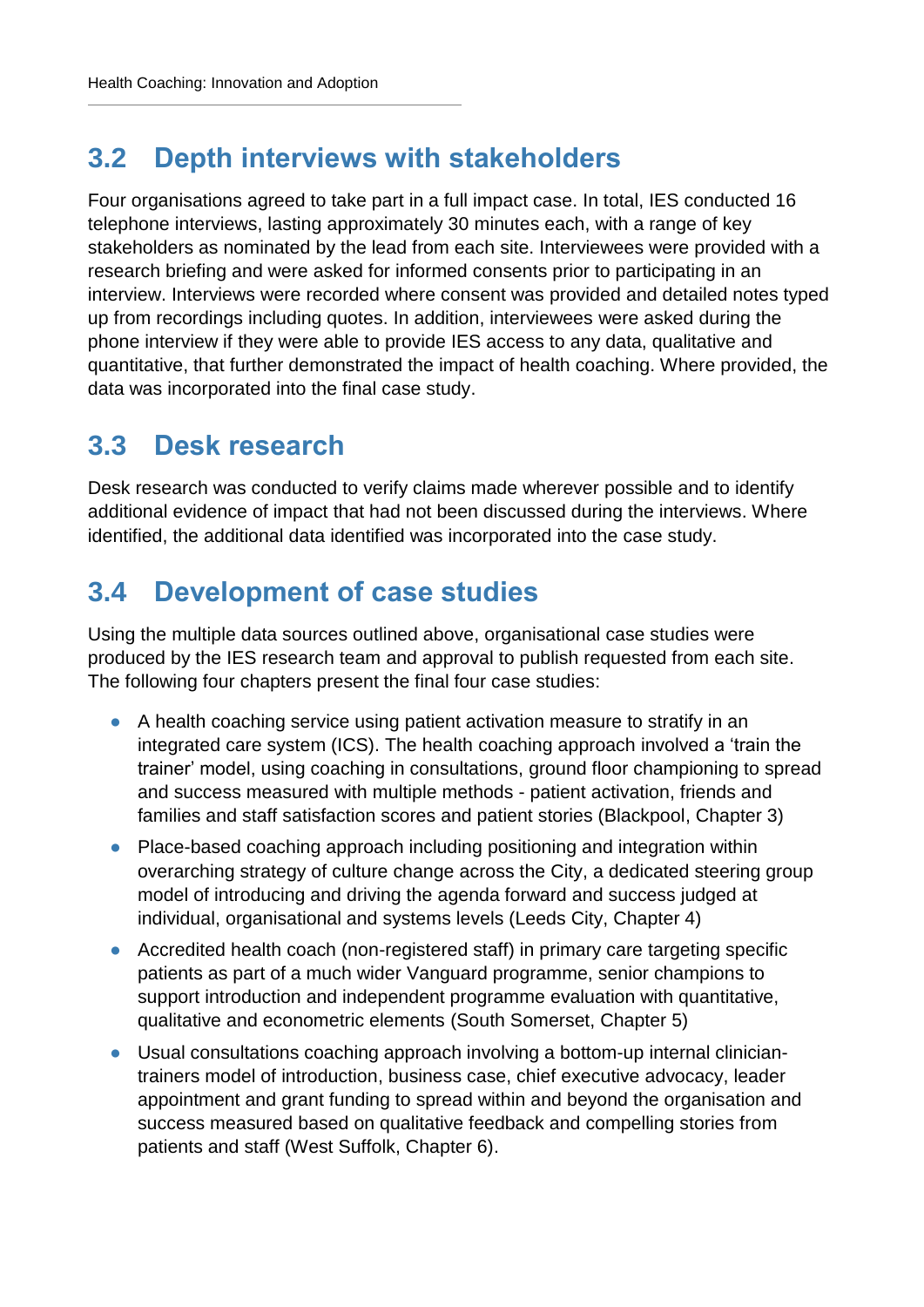# <span id="page-14-0"></span>**4 Case study: Blackpool Teaching Hospitals and the Fylde Coast Vanguard**

# <span id="page-14-1"></span>**4.1 Background and context**

In 2015, healthcare services across the Fylde Coast Vanguard were struggling with a high level of patient demand and too few staff to effectively deliver services. To address the problem, senior members of staff from both primary and secondary care came together to explore possible solutions: they decided to move from their existing 'expert' or 'instructive' model of care to one which was 'patient-centred'. As a result, new models of community care were developed and a health coaching approach was introduced into health care services across the vanguard.

For the vanguard, the health coaching approach was designed to empower patients to manage their own health and wellbeing, achieve their potential, and self-manage their health conditions longer term. They aimed to move away from health professionals directing individuals on how to manage their own care, and towards a partnership approach based on a conversation which asks individuals how *they* would like to move forward. Part of the rationale for choosing health coaching was that it was perceived as very flexible and can be tailored to a specific individual, their need and context.

### <span id="page-14-2"></span>**4.2 The journey to a coaching approach as usual practice**

Six staff were initially trained to act as internal trainers in health coaching skills. The vanguard decided to begin small by embedding the approach in one specific role: the Health and Wellbeing Support Worker. They received positive feedback, which provided them with a framework to support implementation more widely. Feedback from health and wellbeing and support workers who undertook the training was very positive; they could immediately see the benefits of the approach and as early-adopters they were able to act as informal champions across their service.

*'There were a number of impassioned people spreading the word about coaching who caught the bug.'*

Head of Locality

The champions were considered to be vital in supporting and contributing to the success of health coaching. As well as being influencers on the ground, they supported senior and team leaders to develop strategies to engage teams with the approach. As the vanguard valued the flexibility of the approach, teams across the division were able to implement it in a way that suited their specific context. For some teams, only specific staff attended the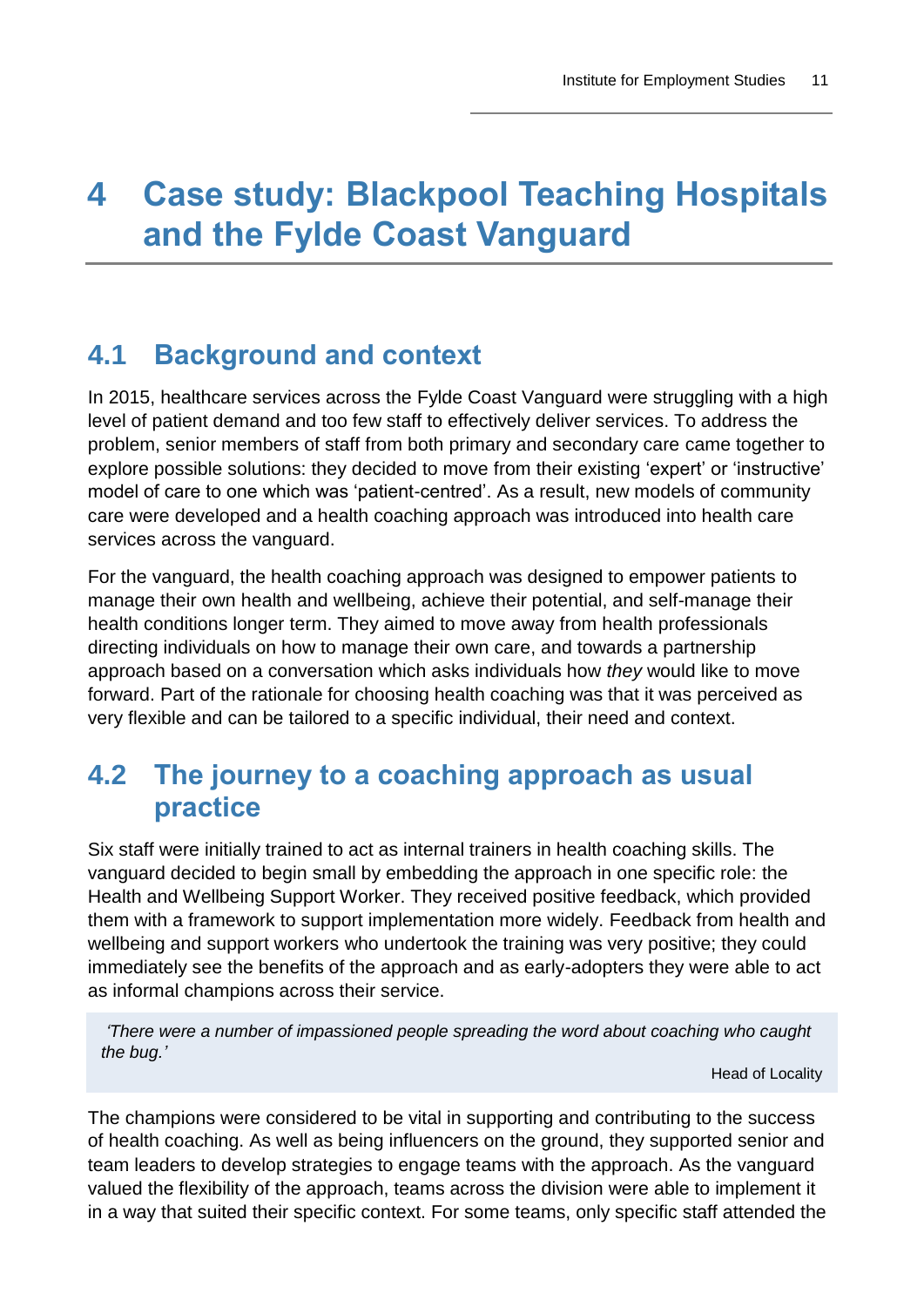training, whilst others trained everyone. Following the training, the champions continued to work with team leaders to gather feedback about the impact of the training on practice, and to further support them to implement new way of working.

*'It's about finding different ways of working – some people only have five minutes with their patients. Sometimes it's about encouraging people to keep doing what they're already doing.'* Programme manager and champion

After the success observed with the health and wellbeing and support worker role, the approach has been rolled out across the community divisions, and is open to anyone who is interested in developing a coaching approach. At the time of writing (March 2019) the six internal trainers have trained almost 500 staff members, which represents around half the number of clinical patient-facing staff. Training has not yet been made mandatory, and patient-facing staff members have been the priority to date, but the aspiration of the Associate Director of Nursing is that everyone receives the health coaching training. Training will not be limited to health care professionals; managerial, governance and administrative staff will also participate. The vanguard aim to have trained all staff by March 2021 and to embed the approach into staff members' personal development plans.

### <span id="page-15-0"></span>**4.3 Sustaining behaviour change**

*As a vanguard site, the champions feel they have been fortunate, not only because funding was provided for the initial health coaching training, but because they have been able to implement the health coaching approach in a strategic and systematic way. Blackpool believes that their approach has enabled successful behaviour change across the system. In particular, they identified four elements that have been influential in supporting change:* 

#### **Actively advocating the approach**

With the support of the Associate Director of Nursing, the champions had the opportunity to present about the training at the divisional board, advocating the heath coaching approach. Many of the service heads recognise that things need to be done differently and are role-modelling behaviour. Leaders are using coaching techniques, and are working with staff to overcome to the approach. Additionally, they are role-modelling health coaching by asking staff to be involved, rather than telling them to attend mandated training.

*'They are living by health coaching, and they are open about it. It is not a secret weapon.'*

Head of Locality

*'Ultimately rapport has to be built with the team leader because that's where the change happens. And what comes after can only support change that is already happening.'*

Organisational Development Facilitator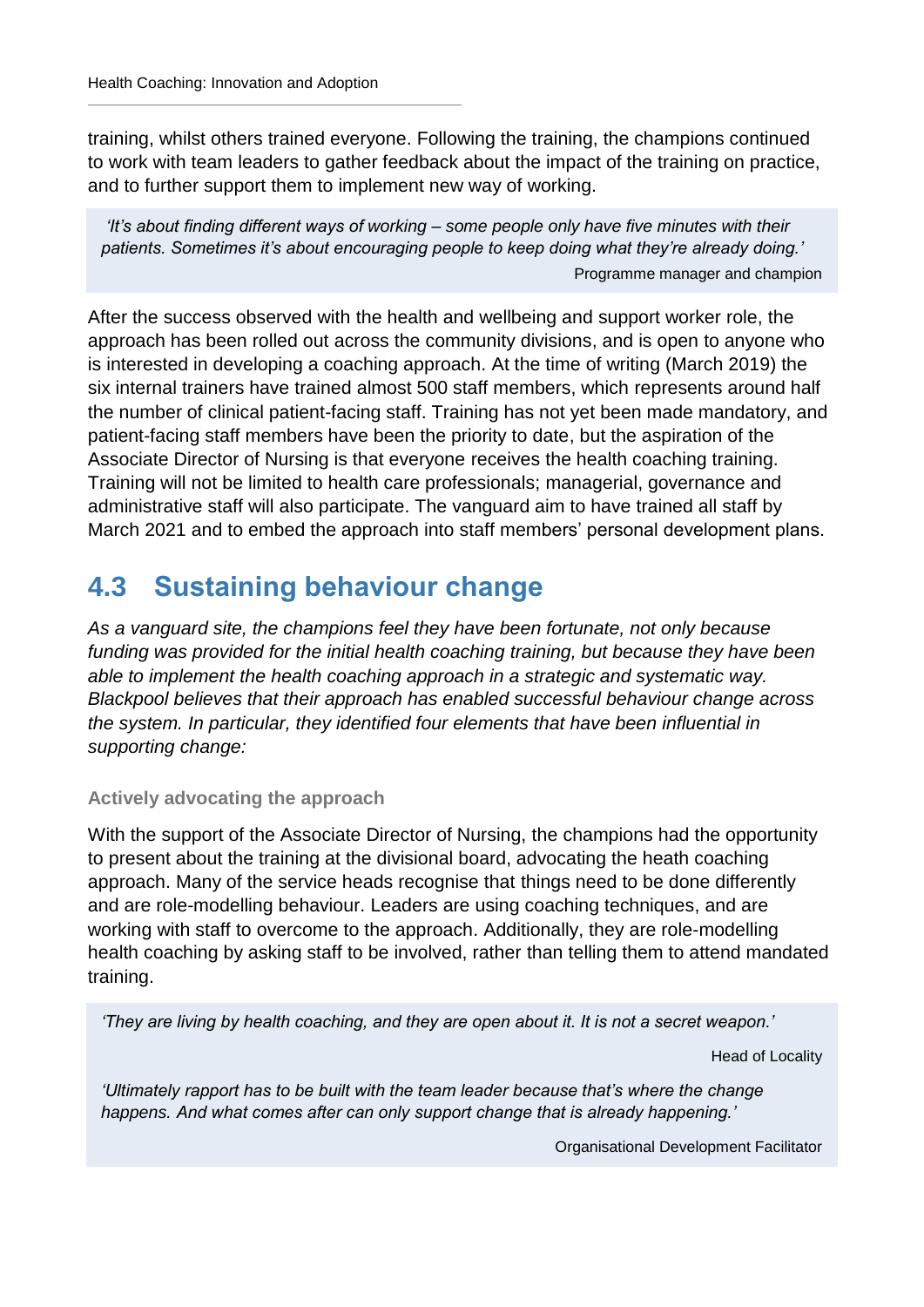#### **Sharing learning**

Blackpool encourages the sharing of learning at many different levels. As part of the vanguard, Blackpool shared their learning and challenges with other sites, and has received valuable insight from other sites who have adopted the approach. At a service level, training groups were made up of people from many different professions and services. It was felt that this helped individuals to understand other perspectives and begin to break down the barriers between services. At a team level, some practitioners didn't initially grasp what the health coaching approach was about. Due to the shared learning taking place among colleagues, there is now more enthusiasm about it and staff are a lot more engaged.

*'It's also good to have a supportive mechanism around you when you are made to think about all the challenges you face on a daily basis. When people are allowed to express their daily challenges, they realise that it's valuable to find time for this.'*

Organisational Development Facilitator

#### **Sharing patient stories**

To encourage some healthcare staff to become more engaged with health coaching, Blackpool collected evidence to demonstrate the benefits of the approach. Sharing patient stories helped to demonstrate the positive outcomes of health coaching, which led to staff becoming more invested in the approach.

#### **Shadowing and paired practice**

Staff have been actively encouraged, where possible, to shadow their colleagues who are already using the approach. It is not always easy to put health coaching into practice, and observing others who use the techniques has proved to be a valuable practice. Currently, three out of 11 teams have been able to pair up in this way.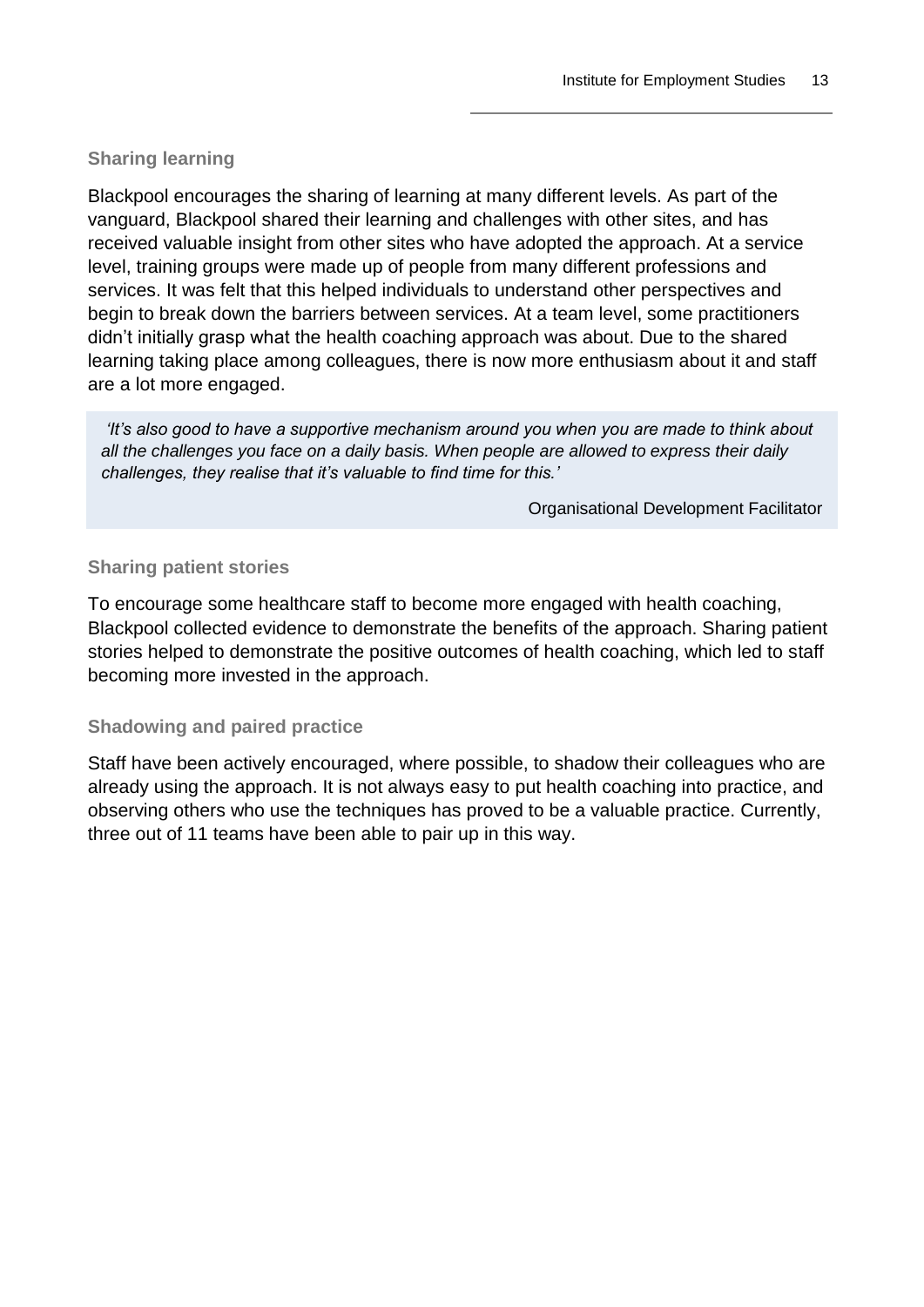

**Figure 1: Practices that encouraged and sustained behaviour change in Blackpool**

### <span id="page-17-0"></span>**4.4 The impact of health coaching**

Even at this early stage, health coaching has had a significant impact, not only on patients, but on workforce. The success of the health coaching has been measured by staff satisfaction, the patient experience and Patient Activation Measures (PAM). Within the division, governance meetings always start with patient stories, and increasingly these feature health coaching and coaching conversations.

#### **Increase in patient activation measures**

Quantitatively the patient activation scores have shown improvement. For PAM level 1 there was an 85 per cent improvement in scores; level 2 saw a 67 per cent improvement; and there was a 67 per cent improvement across all four levels, representing over 1000 patients within the division <sup>14</sup>.

#### **Feedback from patients, friends and families**

 $\overline{a}$ 

There has been no adverse effect on short term scores. When new ways of working are introduced, complaints typically increase in the short term and friends and family scores can decrease in the short term because they represent a change to patients. However, since health coaching was introduced, there was no increase in complaints and the friends and family scores have remained static.

<sup>&</sup>lt;sup>14</sup> PAM scores Blackpool Teaching Hospitals NHS Foundation Trust 14/02/2019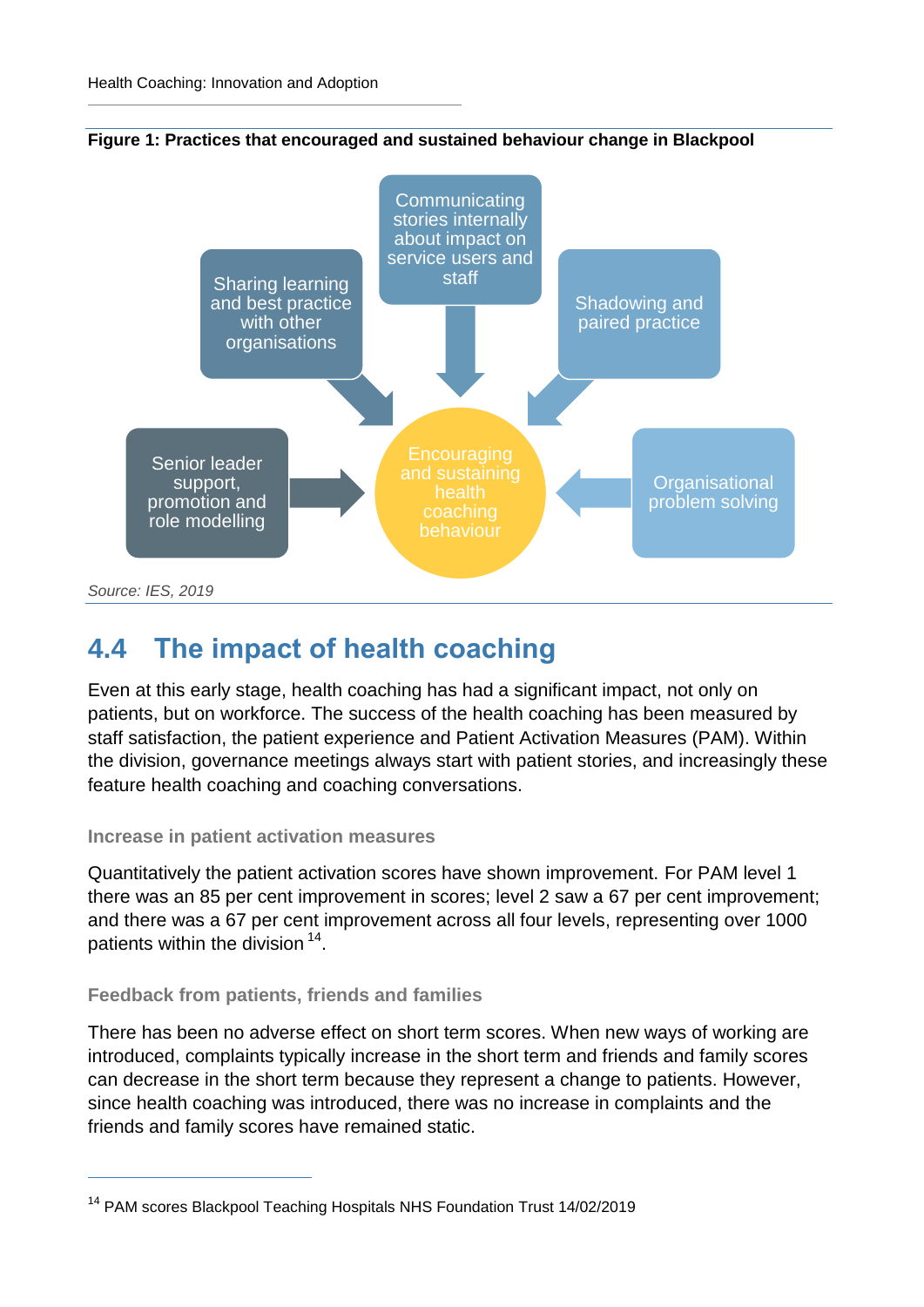#### **Drop in referrals**

In the Extensive Care Service the number of people referred to another service (for example elective surgery) has decreased. Blackpool believes this may be because patients have been more involved in the decision as to whether they require further treatment.

#### **Lower numbers at A&E**

Blackpool have identified that fewer people are presenting at A&E since health coaching was introduced. However, they acknowledge that it is not possible to attribute this entirely to health coaching. Blackpool believe that the number of frequent callers into GP surgeries could be reduced by health coaching; therefore, it could be useful to monitor this factor as it may provide insight into the impact of health coaching on reduced service usage.

Staffare using health coaching conversations to encourage patients to take more responsibility for the management of their medication. Conversations are focused around giving the patient a greater understanding of how their medication works, and it is assumed that this is likely to improve going forward. Therefore, Blackpool aims to measure the number of patients who arrive on the ward longer term with an understanding about the self-management of medication.

#### **Positive patient outcomes**

Patient stories are captured wherever possible. The case study below describes the positive impact health coaching had on a patient's health and wellbeing. This patient's PAM score increased from two to four during this time.

*'I started this journey in January of 2017. Now at the end of 2018 I am four stone lighter and*  feel much more in control of my weight and eating habits. I feel much more positive and very *proud of myself for my achievements. Looking back on my journey I know it is because I was involved all the way that I found the drive to keep going, being able to set my own parameters with the guidance and support of the team made all the difference…the team talked with me rather than told me what to do...Once you start being involved it becomes more personal. You are making your own decisions and realise that when something goes wrong it's down to you.'*

Patient

Feedback from health care professionals suggests that the patients they treat are starting to become more active in their own health and wellbeing. This has been evidenced in the language they use when discussing their care. For example, health professionals support patients to create a personal care plan; since the introduction of health coaching, it has been observed that the language used by patients in these plans is more focused around self-care. Now, they are seeing more patients acknowledge '*I* need to action…*'* rather than relying on the healthcare professional to give instructions.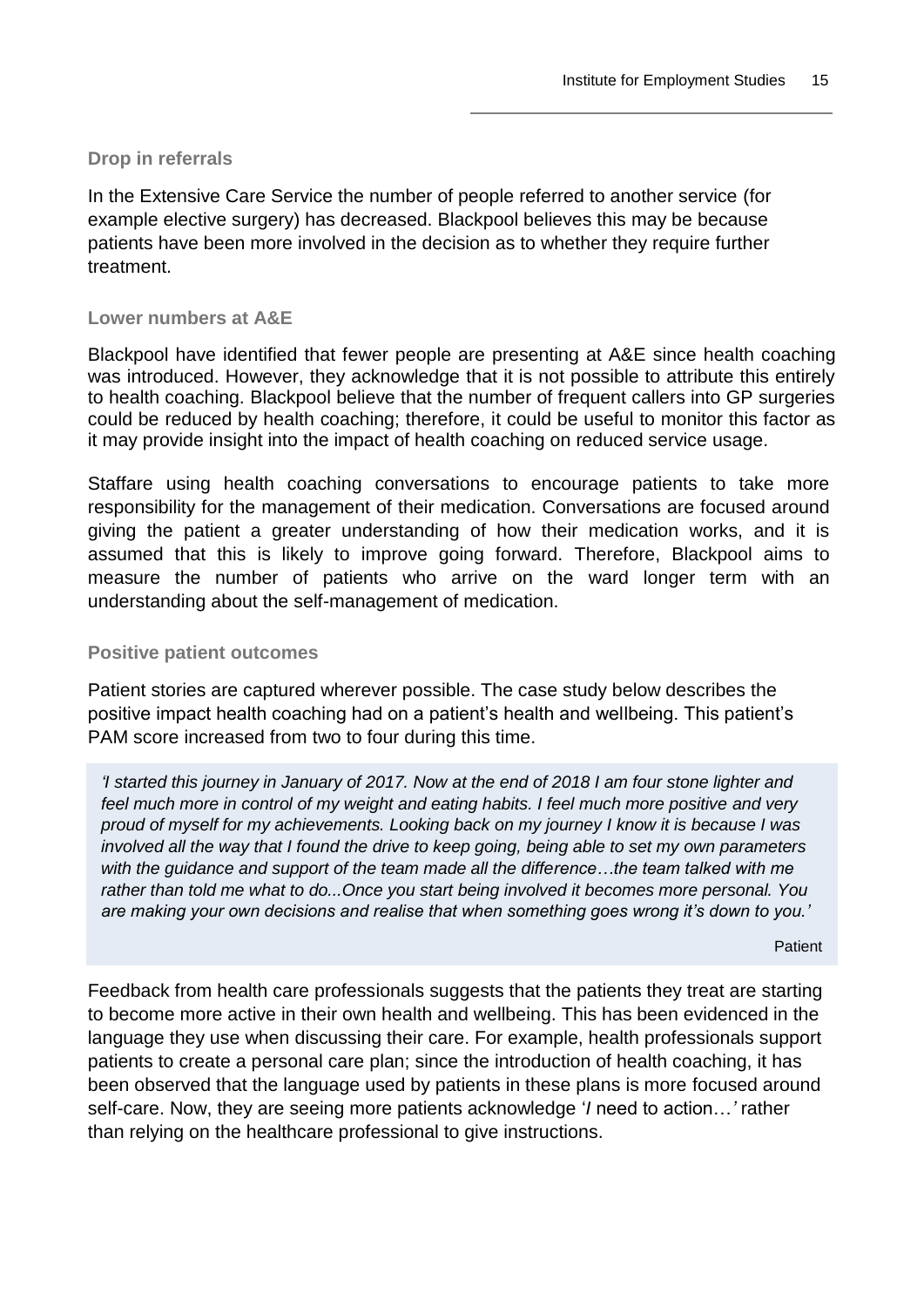#### **Positive staff impact**

Health coaching has also had a significant positive effect on staff. The champions have reported that staff members feel the approach has increased their skills and confidence. In turn, this has increased morale, as they feel they are able to make a real difference to their patients. The approach has also helped practitioners to realise that patients must also take responsibility for their healthcare.

*'…they don't go home with the responsibility for patients' health as they might have done before.'* 

Head of Locality

Additionally, some staff feel that the approach has not only changed how they interact with patients, but also how they communicate internally with colleagues.

*'It's also challenged us in the way we manage and communicate with staff because we've had to take a different approach as well.'*

Organisational Development Facilitator



#### **Figure 2: Observed positive outcomes associated with health coaching**

# <span id="page-19-0"></span>**4.5 Challenges and barriers**

Blackpool identified a few barriers they have faced since embarking on their health coaching journey.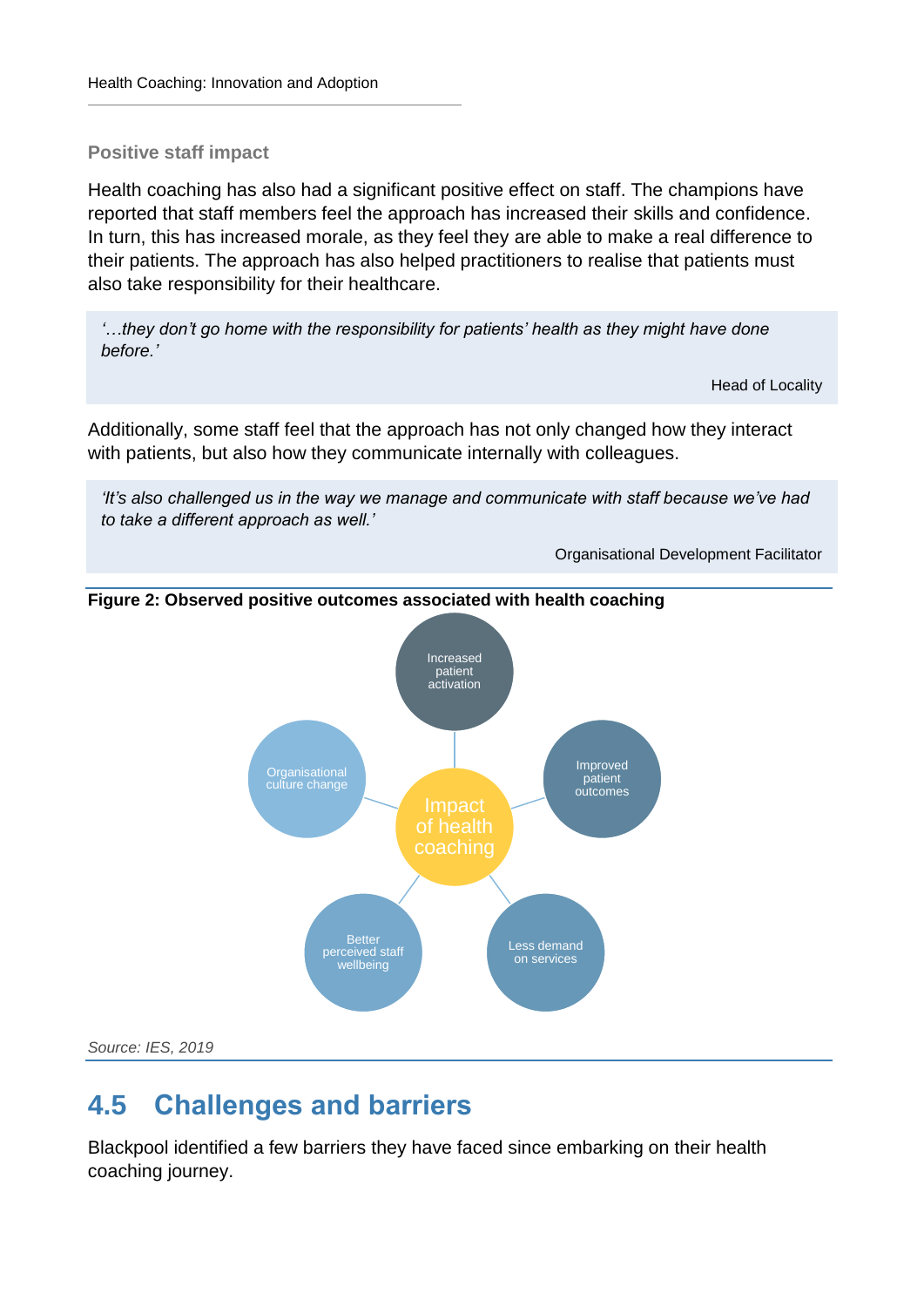#### **A gradual process**

As with many healthcare interventions, Blackpool understands that the implementation and desired behaviour change will take a long time. Whilst they are still early on in their journey, they can see the difference health coaching has already made.

*'This is better than what we were doing six months ago…sending patients out with a bag of medication and assuming sometimes that they really understood how that medication contributed to their overall health and wellbeing.'*

Associate Director of Nursing

#### **Outcome measurement difficulties**

Despite all the wonderful stories Blackpool has gathered, it has proved difficult to objectively measure the impact of health coaching. Staff members have reported that health coaching has led to better medication management, improvements to patient's physical conditions and better trust between professionals and patients, even in a client group who are difficult to engage and are regarded as particularly non-compliant.

*'But measuring that [the observed outcomes] tangibly has been very difficult to do.'*

Associate Director of Nursing

*'We are asking people who have been practicing in a certain way for many years to do things in a different way which takes time…Also a lot of our patients have complex lives and health conditions so change is not always quick to measure and show that. Finding the right metric was therefore a barrier.'*

Organisational Development Facilitator

#### **Changing mind-sets**

The mind-set shift for both staff and patients has not been without challenge. The lack of time and resources available means some teams are struggling to make the change and adopt a new style of working. Additionally, there are some patients who are struggling with health coaching as a new approach, as they feel they are not getting what they want from their healthcare professionals.

#### **Continuing to innovate**

Although health coaching has been implemented in Blackpool for two years, they still feel as if it is 'early days'. The champions acknowledge that there is a lot of work yet to do in order for the approach to become 'normal practice'. They are taking small steps to change the culture, but time and workload pressures make this difficult. Despite the challenges, Blackpool believes that the focus needs to be on the culture that is being created. To support the cultural change, they will continue to engage with vanguard and wider medical workforce. Sharing patient stories has been a very successful way to communicate the impact of the approach.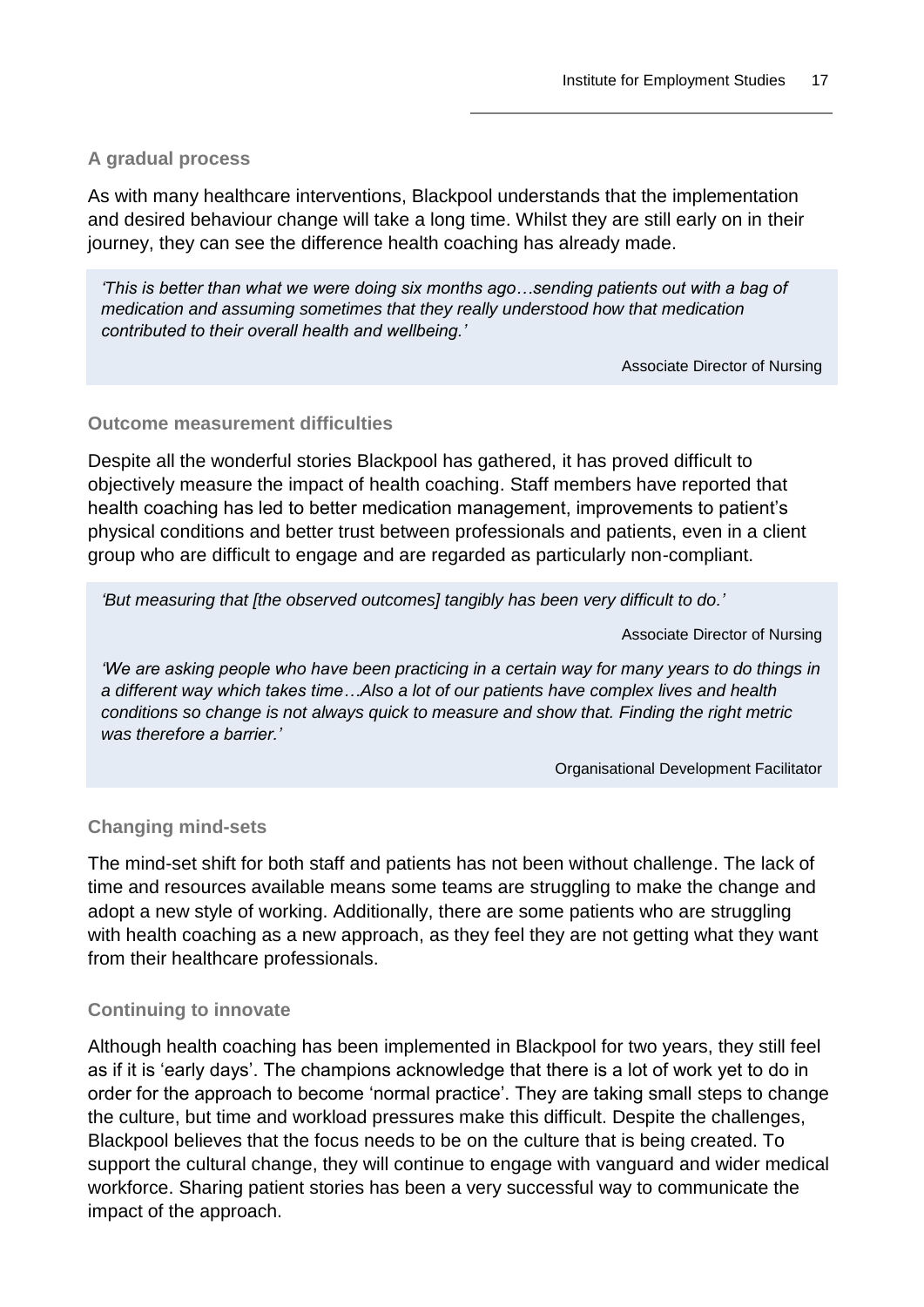*'Everyone needs to take on that health coaching approach.'*

Organisational Development Facilitator

Health coaching is also being utilised within the workforce. The Associate Director of Nursing is looking at using health coaching in relation to the management of sickness absence, the management of stress at work and the resilience of staff. They have a vision that health coaching, with buy-in from occupational health, can be used to develop and support staff internally as part of their care model.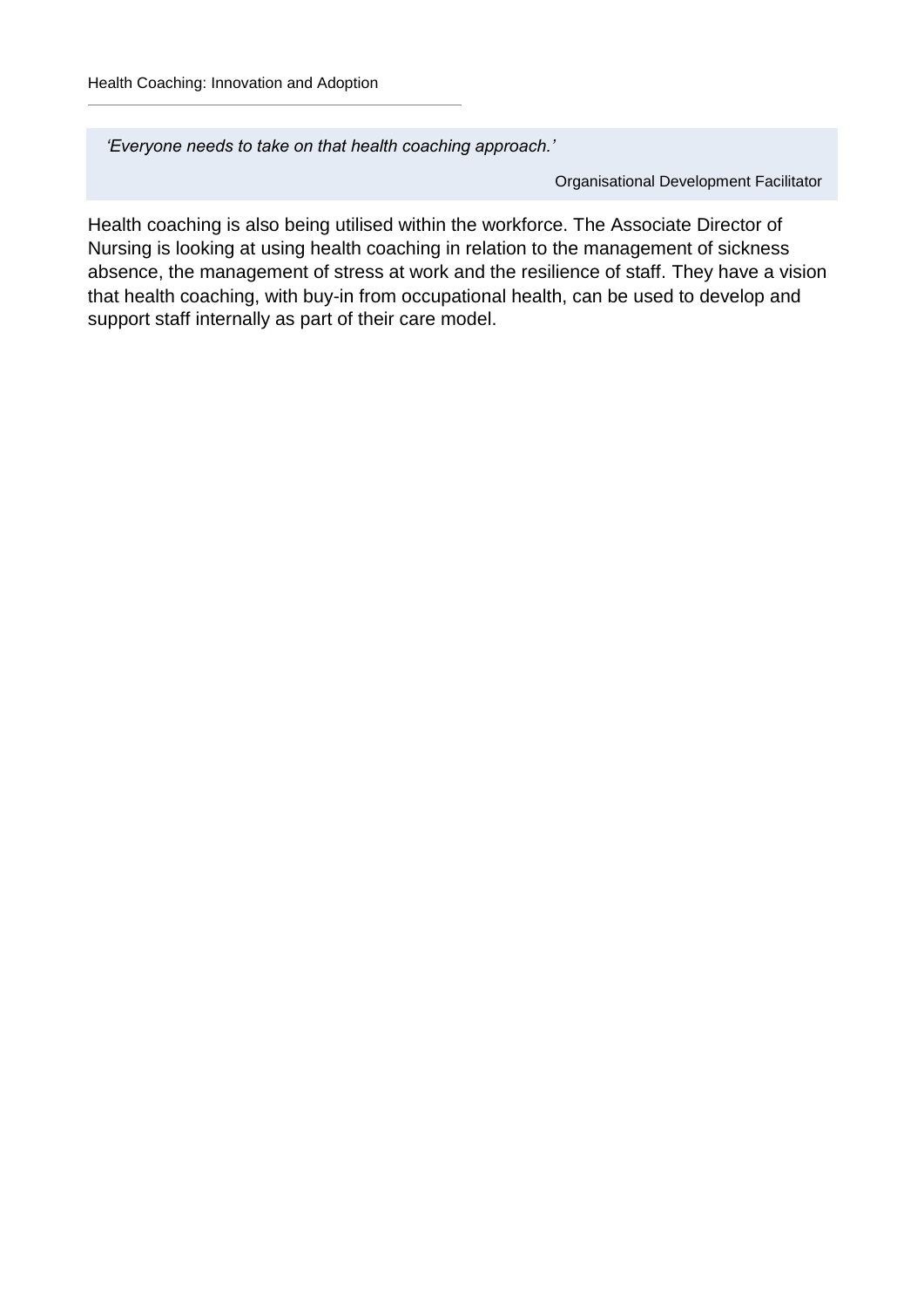# <span id="page-22-0"></span>**5 Case study: The City of Leeds**

### <span id="page-22-1"></span>**5.1 Background and context**

In 2010, the city of Leeds was working closely with NHS England on the integration of health and care, with three main priorities: risk-stratifying the population; developing integrated health and social care teams; and embedding supportive self-management. As a result, Leeds implemented a Collaborative Care and Support Planning (CCSP) model based on the Year of care approach, which changed the way primary care supported people living with long-term conditions to a more person centred, holistic approach. As they were starting to embed they model, they were contacted by Health Education England (HEE) about adopting a health coaching approach.

Many organisations across the Leeds system – from NHS to third sector – were interested in taking health coaching forward within their organisations. The interest in the approach enabled the city to secure funding from HEE to start conversations about a city-wide approach to health coaching, initially with the aim of embedding this within each of the .main provider organisations. A co-ordination group was established and it became clear that they needed to consider how both the different organisationally based work on health coaching and other similar approaches such as CCSP in primary care, and strength based social care, needed to be more connected. They spoke to stakeholders across health and social care and third sector in Leeds about the ways that health coaching integrated into their current models of practice, and asked for views on how Leeds could adopt a system-wide approach to 'working with ' people. Whilst organisations had individually implemented a range of discrete interventions, there was a real demand for one common approach across the system that would pull everyone together.

### <span id="page-22-2"></span>**5.2 The business case for a city wide approach to health coaching**

The steering group slowly started to develop a business case to support a system-wide approach to health coaching. The feedback they received from stakeholders in the system was that, whilst they saw the real value of health coaching, they wanted something that slightly deviated from and widen the traditional approach. There was a concern that health coaching was too 'medical' in its content, and – as they were trying to target the Leeds system more broadly – the approach needed to be more inclusive for the benefit of the varying professions and specialities, and most importantly to provide one approach for 'working with' the people of Leeds.

Since 2013, over 400 people have been trained in health coaching and various pilots had taken place. These pilots showed that the approach was successful, and that those who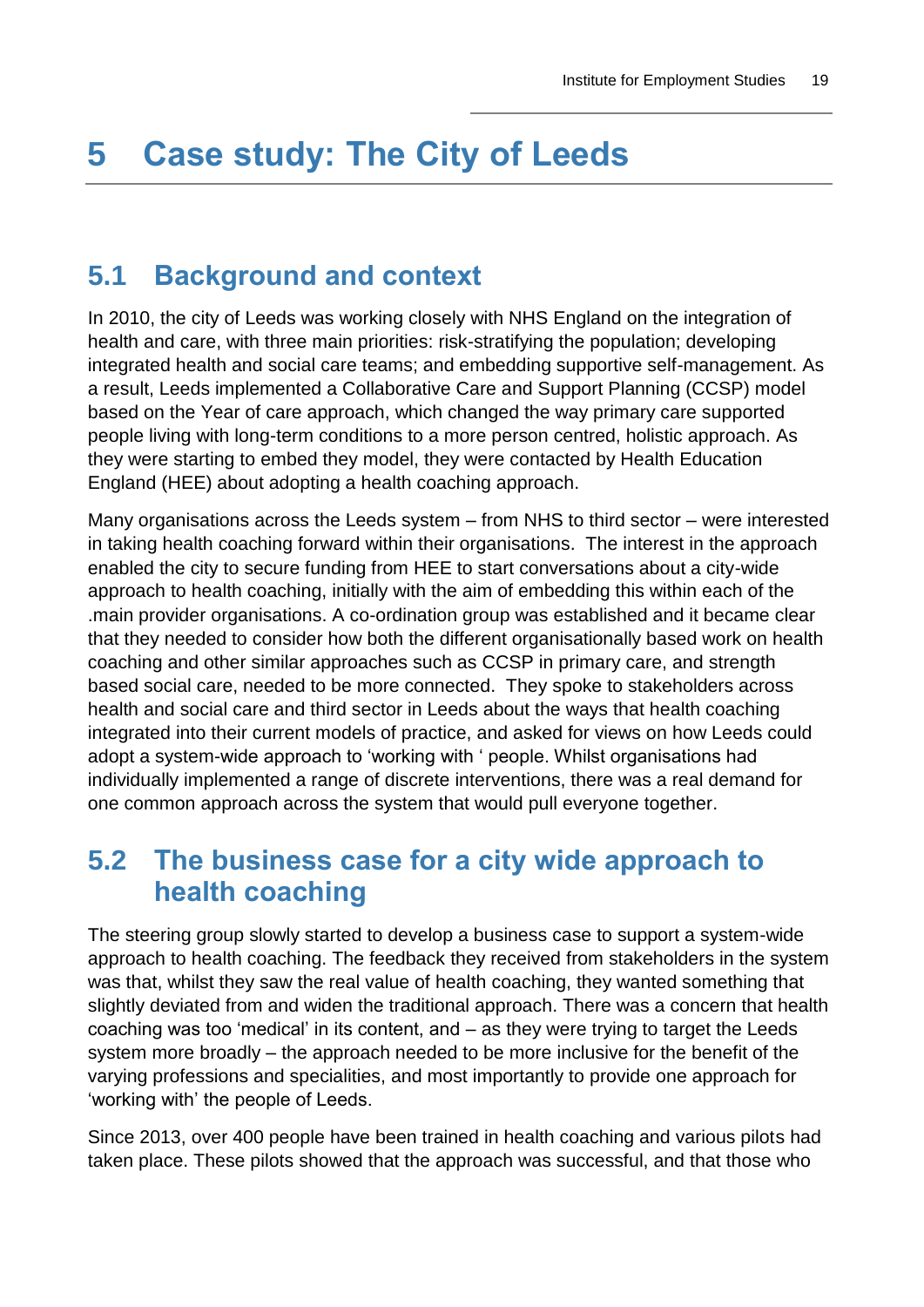had been on the training really valued it, as 93 per cent of attendees would recommend the skills day<sup>15</sup>. However the 'train the trainer model' was not sustainable in the long-term as organisations didn't have the capacity to release time from their employees' day jobs in order to deliver the training. The pilots also identified that simply sending people on training courses was an insufficient approach to affect change; to be successful, the training must be supported and embedded by a central team. The major gap identified by frontline staff was not to dismiss the different approaches within each profession/target group, but to start to build a common culture and skills base that could be utilised by everyone

As a result, the energy of the co-ordination group evolved locally into driving forward 'better conversations'. 'Better conversations' was defined as a person-centred approach of 'working with' citizens across a number of health and care programmes, which acknowledges their strengths and aims to improve quality of life and support independence. The city of Leeds wanted it to be the 'golden thread' that ties their health and care strategies together.

# <span id="page-23-0"></span>**5.3 The journey to better conversations**

A better conversations steering group was convened, consisting of representatives from services across the Leeds health and care system who were focused on developing the better conversations training package. Their core aim was to produce something that was neutral in language, works across the city, and doesn't alienate any large parts of the system. They were trying to move away from the tribalism that can be present in health and social care. The steering group was successful in a business case for iBCF funding of over £1m for 3 years to drive forward this approach.

The implementation of better conversations is designed to be delivered in two phases. The first phase consisted of a one day training course, which aims to develop the knowledge and skills required to adopt a person centred approach. The city has a team of five who are responsible for delivering the skills training across the whole health and social care sector in Leeds. The second phase is a period of supported 'embedding' of skills and knowledge within the service or organisation. Whilst the embedding phase is still under development, the aim is to work with local teams to support them implement and embed a person-centred way of working. The support could range from how teams work with service-users to adapting operational process. The embedding phase is considered vital to ensure the city adopts a constant approach, which is also tailored to the operation practice of each specific different service.

Better conversations also targeted the ways that health and care professionals communicate within the system. Very often in health and care, each profession or specialism has its own language. The team identified that an important outcome of the approach is that professionals talk to each other in a language that everyone understands; this will enable professionals to effectively share information and reduce

<sup>&</sup>lt;sup>15</sup> Evaluation conduction by the City of Leeds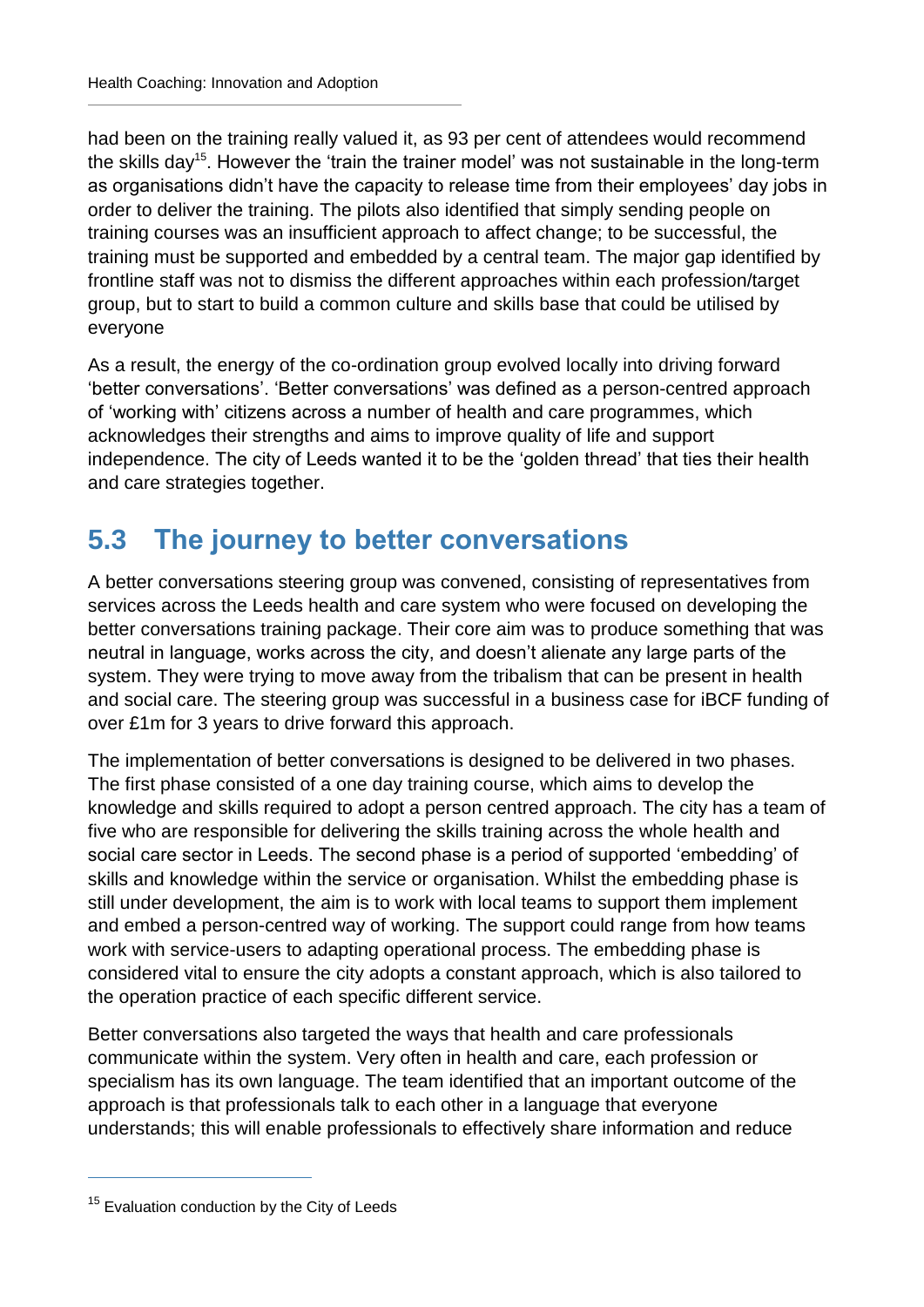barriers between the services. In turn, this should positively impact the service user by reducing the number of times they need to tell their story to the professionals they meet on their journey through the system. It is this 'citizen focus' rather than 'patient focus' that Leeds believes will motivate systemic change.

The training started in November 2018 and initially engagement by different services has been mixed, especially with the embedding work. Some areas show real appetite for the work, whilst for others it's been more difficult. There were certain challenges in engaging teams or leaders who felt that they already demonstrated and applied the better conversation skills; however, after attending the training these people frequently pointed out that, in reality, they were not as competent as they initially thought they were. Demonstrating and role-modelling the approach were effective tactics used to entice people to attend the training. It was also important to ask teams what they felt ready to do, rather than acting as the authoritative expert with a hard-line approach to training attendance.

Better conversations is still in its early phases (April 2019), and already over 50 better conversation skills days have taken place 600 people have attended the training. However, the steering group are paying a great deal of attention to how the skills and approach will be embedded across the system after the training. For Leeds, this is a culture change project which will enable them to become the best city for health and wellbeing. Their aim is to see systemic change at the individual, team, organisation and system levels, and they have devised a number of strategies to realise this goal.

First, better conversations is integrated within the Leeds Health and Wellbeing strategy, and the Leeds Health and Care Plan.

*'If it's just a lonely voice it's really difficult to move forward; it really needs somewhere to sit.'*

Senior manager

Second, there is a dedicated multi agency steering group designed to drive the agenda forward.

*'That group knocks on many doors and speaks to system leaders. It has reps from across health and care, from district councils, social care, CCG, community health, to ensure the approach isn't done in isolation in different organisations. The steering group is the gel that kept it all together.'*

Senior manager

Third, they are supporting teams and clinical care pathways to embed their new skills and process consistently across the system.

*'A patient might not just touch one particular service; they will touch a range of services so the idea is that you have the golden thread of a conversation throughout that patient's or citizen's journey.'* 

Service delivery manager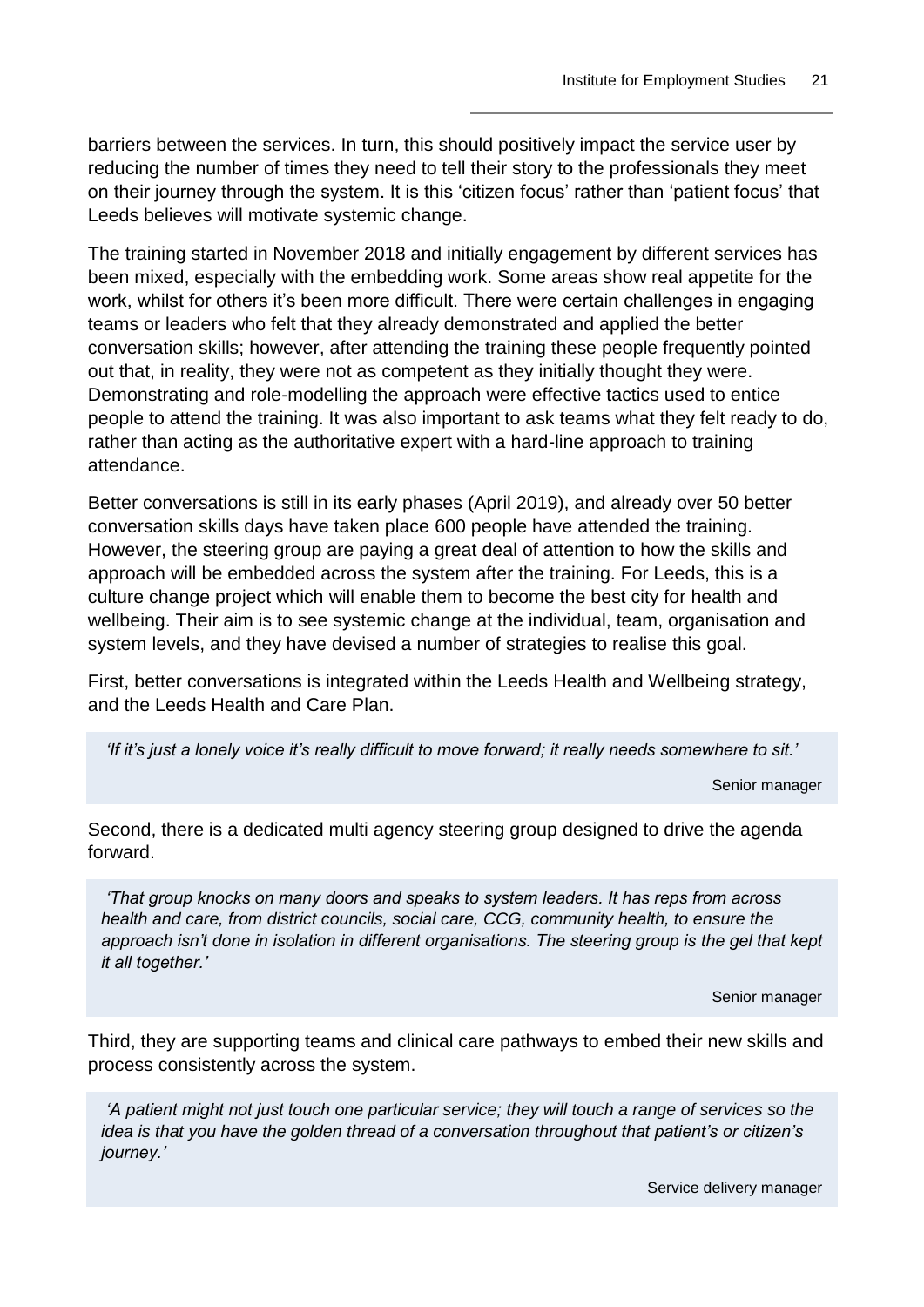The on-going work to embed the strategy is very bespoke as it focuses on what individual teams want and need. Whilst they are at the beginning of this journey, they have a number of ideas about what team-working will look like in the future, including: the setup of peer review networks; shadowing opportunities; and 'review and feedback' sessions.

*'Yes there is the one day skills offer as a package but it's about how they then take that into their work about how they apply it. You can create a skills day, but without the embedding process and helping people apply those skills then it's worthless.'* 

Service delivery manager

Leeds is committed that Better Conversations is part of a much wider culture change approach to 'working with people' within the city. As well as health coaching, the holistic approach includes initiatives such as strength based social care, restorative practice, shared decision making, collaborative care and support planning, advanced care planning and making every contact count.

*'Our aspiration is the 'working with' approach is inherent in everything we do – it's just the way we work in Leeds.'* 

Senior manager

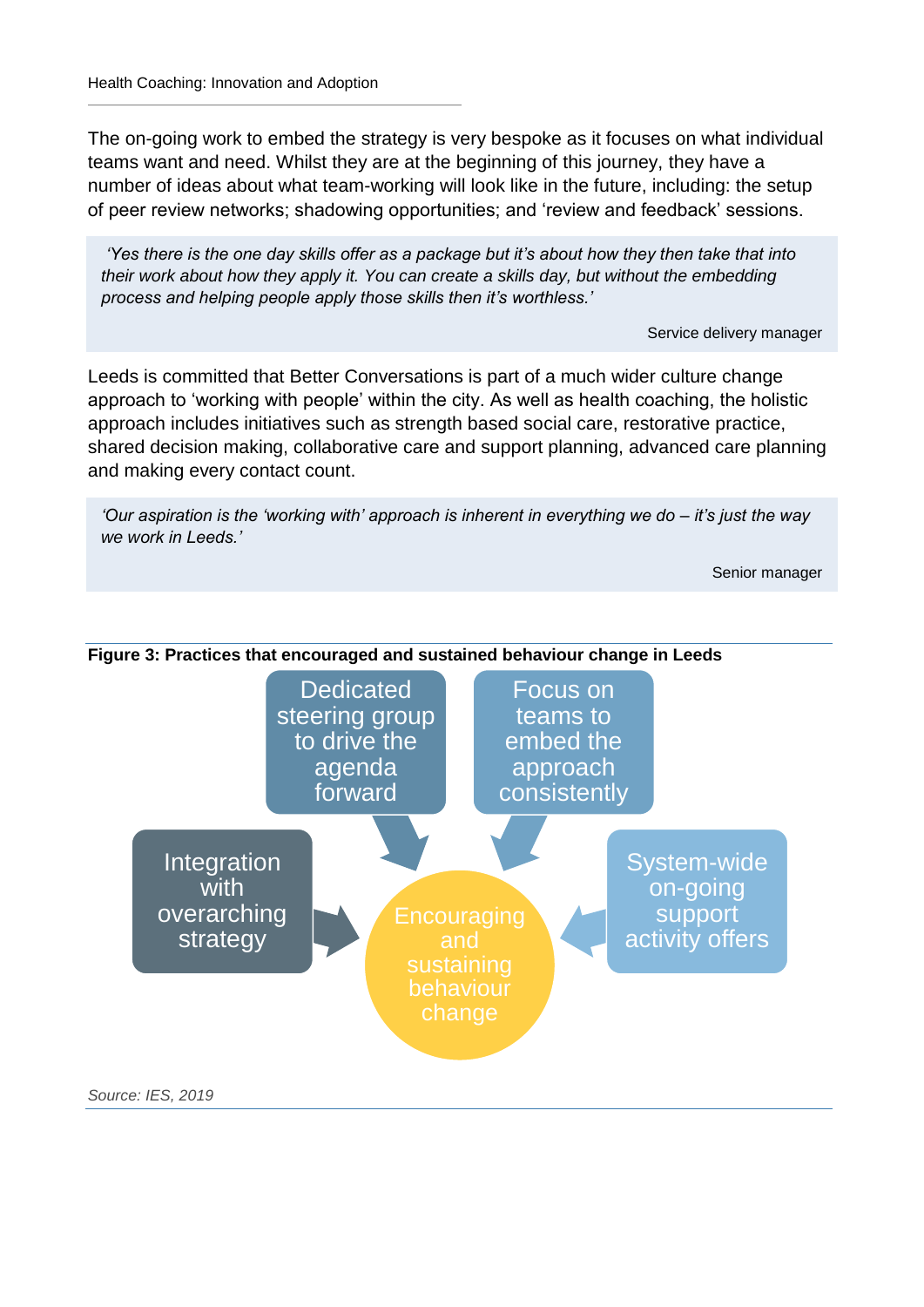# <span id="page-26-0"></span>**5.4 How the impact is being judged**

As Leeds are still very early on in the better conversations journey, they are spending time thinking about their approach to judging the success of the initiative. For them, success can be viewed at three levels.

- 1. Every individual should feel supported, have collaborative conversations, and work on what matters to them.
- 2. At the organisational level the collaborative approach won't only be outward-facing. Colleagues and peers will have these better conversations with each other, as well as with their patients.
- 3. For the system as a whole, the approach while have been implemented consistently and have longevity- 'working with' people being the way Team Leeds operates. It cannot be 'here today, gone tomorrow'.

The group are thinking very carefully about how they will measure these outcomes, and have spent significant time designing the evaluation materials, supported by a joint NHS and City Council evaluation service. A robust, mixed methods evaluation is due to start in 2019. For example, there is an electronic evaluation form that trainees complete at the skills days, and that will be repeated at four, eight, and 12 months post-training. It will measure the key dimensions of a 'better' conversation and the practical skills developed on the training. The evaluations follow up on the dimensions of the conversations, to see how trainees feel they are progressing in terms of not just the frequency that they have better conversations, but also as their ability to apply the skills. There will also be other measures of evaluation, such as focus groups with the staff and public and questionnaires for members of the public who are accessing services. All of this is driven by the original outcomes that they set:

- 1. Put people at the centre of all decisions
- 2. Actively listen to what matters most to people
- 3. Start with people's lived experience
- 4. Work as partners to achieve individual goals
- 5. Be restorative and offer high support and high challenge
- 6. Build on the assets in ourselves, our families and our community
- 7. A focus on what's strong rather than what's wrong

Anecdotally, culture change has already been observed since health coaching was first introduced back in 2013. Initially, whilst people valued the training, they thought that it would be too time consuming or costly to introduce into their organisations. However, people are now '*totally bought in to'* the approach and don't look for any barriers to implementation. The team attribute the change in attitude toward the approach to the success stories which are being shared around the system.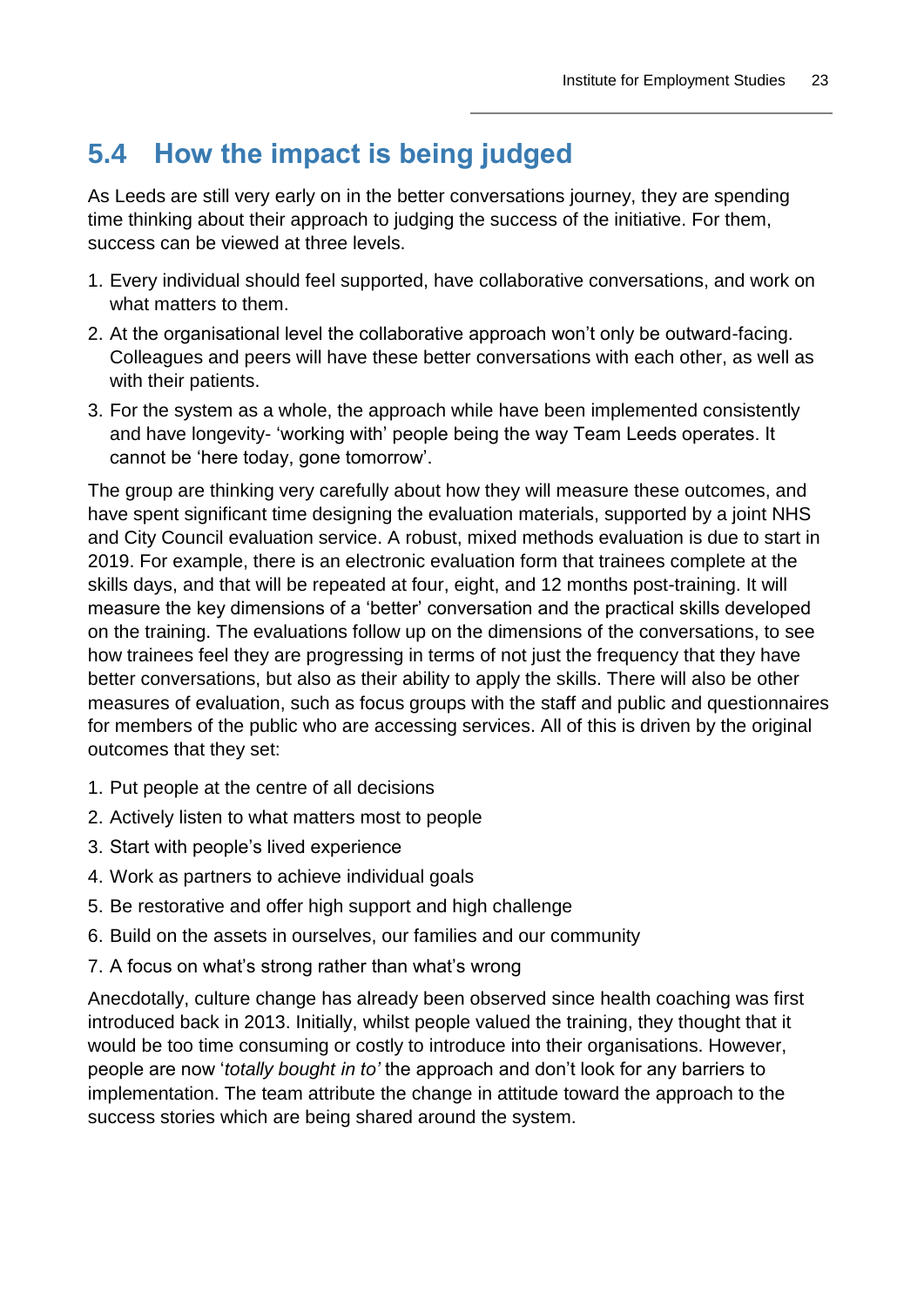# <span id="page-27-0"></span>**6 Case study: South Somerset Symphony Programme**

# <span id="page-27-1"></span>**6.1 Background and context**

In October 2014, the NHS Five Year Forward View set out a new shared vision based on seven new models of care. In January 2015 the NHS invited South Somerset to be one of the Primary and Acute Care Systems (PACS) Vanguards, as the South Somerset Symphony programme ('The Symphony Programme').

Early on, the Symphony Programme collected data showing that 50 per cent of their healthcare resources were being used by only four per cent of the population and a high proportion of these users were older adults living with a number of long-term health conditions<sup>16</sup>. In a climate of diminishing finances, it became a priority for South Somerset to adopt 'significant and radical change'<sup>17</sup> in order to provide effective care whilst reducing the demand placed on NHS services. Health coaching, with its focus on improving capacity for individuals to look after their own health and wellbeing, was seen as a solution to support both of these goals.

In 2015 The Symphony Programme and Yeovil district hospital began implementing health coaching. The goal was to support the health and wellbeing of patients and people in the area by shifting the focus of patient care from a reactive crisis management model to one of proactive preventative health care. There was also a wider desire within the NHS to *'balance the books'* given the financial difficulties facing the service at the moment, within the broader context of worsening public health.

### <span id="page-27-2"></span>**6.2 The journey to embedding health coaching as a role for some staff and a skill for all**

### **6.2.1 Introducing and embedding at scale**

As part of the Enhanced Primary Care aspect of the Symphony Programme health coaching within primary care was implemented, aiming to support those with those patients with, or at risk of, long term health conditions. Firstly, they developed the role of an accredited health coach, Designating a specific health coach role was a core feature of the intervention and was designed to give primary care practitioners 'the headspace to be more proactive in the delivery of the care'. The role was initially developed for non-

 $17$  Ibid.

<sup>&</sup>lt;sup>16</sup> South Somerset Symphony Vanguard Evaluation report, October 2018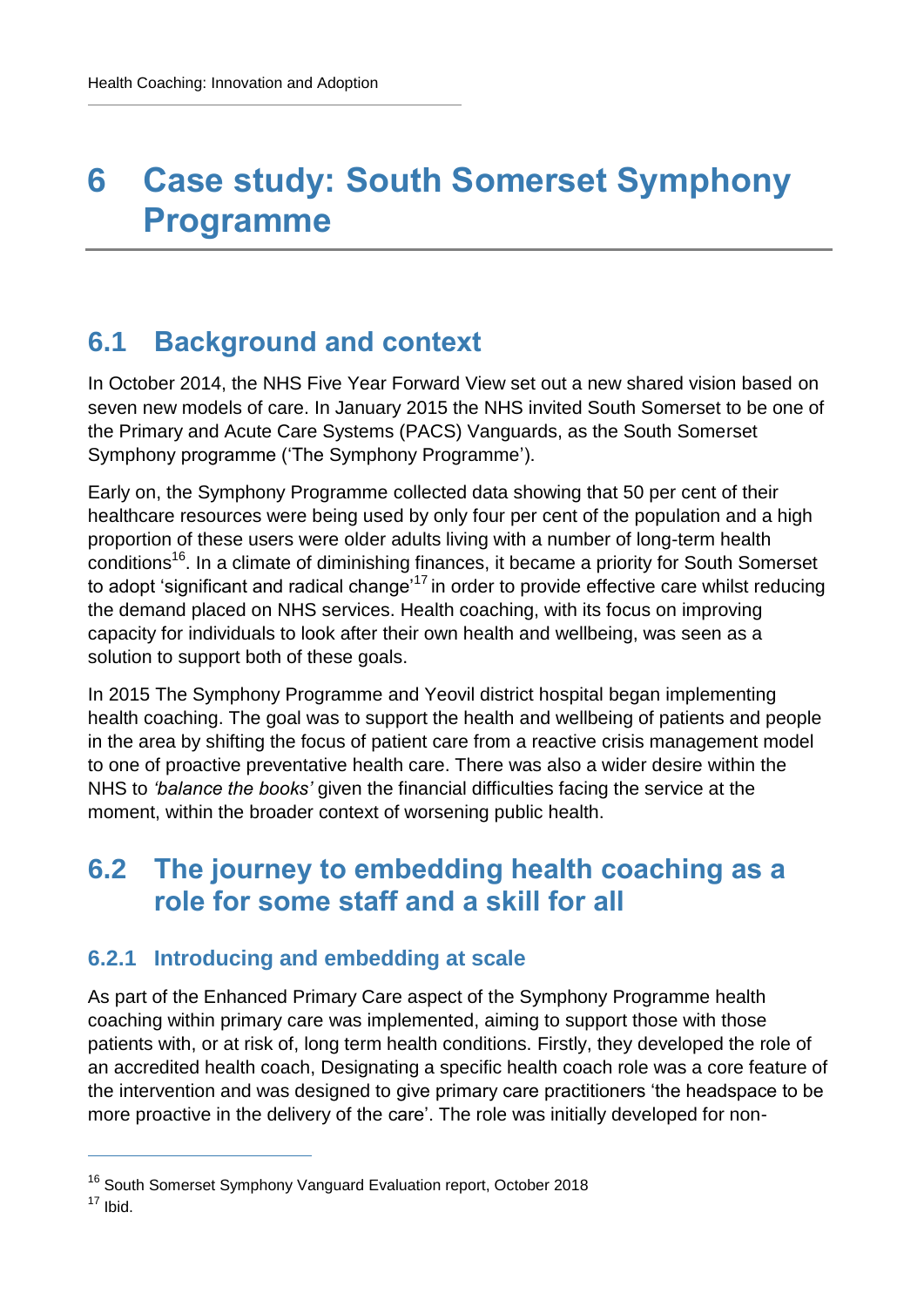registered individuals working in primary care, with the role combining health coaching, care coordination, navigation and establishing links to the community.

To embed the health coaching approach on a wider scale, the two day health coaching skills training was opened up to all staff working in primary care. Although everyone was encouraged to participate in the training, it was not made mandatory. A series of masterclasses and half day seminars were held to raise awareness of health coaching as a practice and a skill set and to encourage participation. The Symphony Programme believed that training a critical mass would mean that service users receive a consistent health coaching approach by all the professions they come into contact with, hopefully leading to better outcomes.

The training for health coaches was the two day health coaching skills course, followed by catch-up sessions and forums where health coaches could support one another. There was some initial difficulty filling the courses, not due to a lack of interest, but because it was difficult for staff to release time for training. To address this, Symphony Programme champions worked with the Somerset-wide health education trust to advertise training opportunities across the entire county, which meant attendance increased, again through self-referral. After South Somerset introduced Patient Activation Measures (PAM) in 2017 a significant increase in training self-referral was observed. This was attributed to increased awareness of the positive impact of health coaching on activation levels. Since 2015, nearly 300 people have been trained in health coaching skills, over 100 of which have been working as health coaches or similar roles such as wellbeing advisors or health connectors).

The Symphony Programme saw the value in health coaching, both as a role, but also a skill which can be used by all healthcare professionals.

*'Health coaching training provides those that have not yet had that exposure to gain the necessary skills through patient facing work or those who are experienced but have not considered the potential of a coaching style in patient treatment with the these skills. The skills*  relevant to health coaching are embedded in certain roles but these skills can also be of use to *those in roles where the usefulness of a coaching approach is less self-evident. Health coaching should not be considered a standalone service but rather an approach to be integrated into a variety of different health practices.'* 

Health coaching lead

### **6.2.2 Motivating and sustaining change**

The Symphony programme identified a number of enablers which helped embed the health coaching approach and sustain behaviour change in the Vanguard.

#### **External support for health coaching**

The implementation of a health coaching approach has been well supported by Yeovil District Hospital trust, the complex care team and also by the 17 primary care practices involved, largely due to the external support from the vanguard programme. The hospital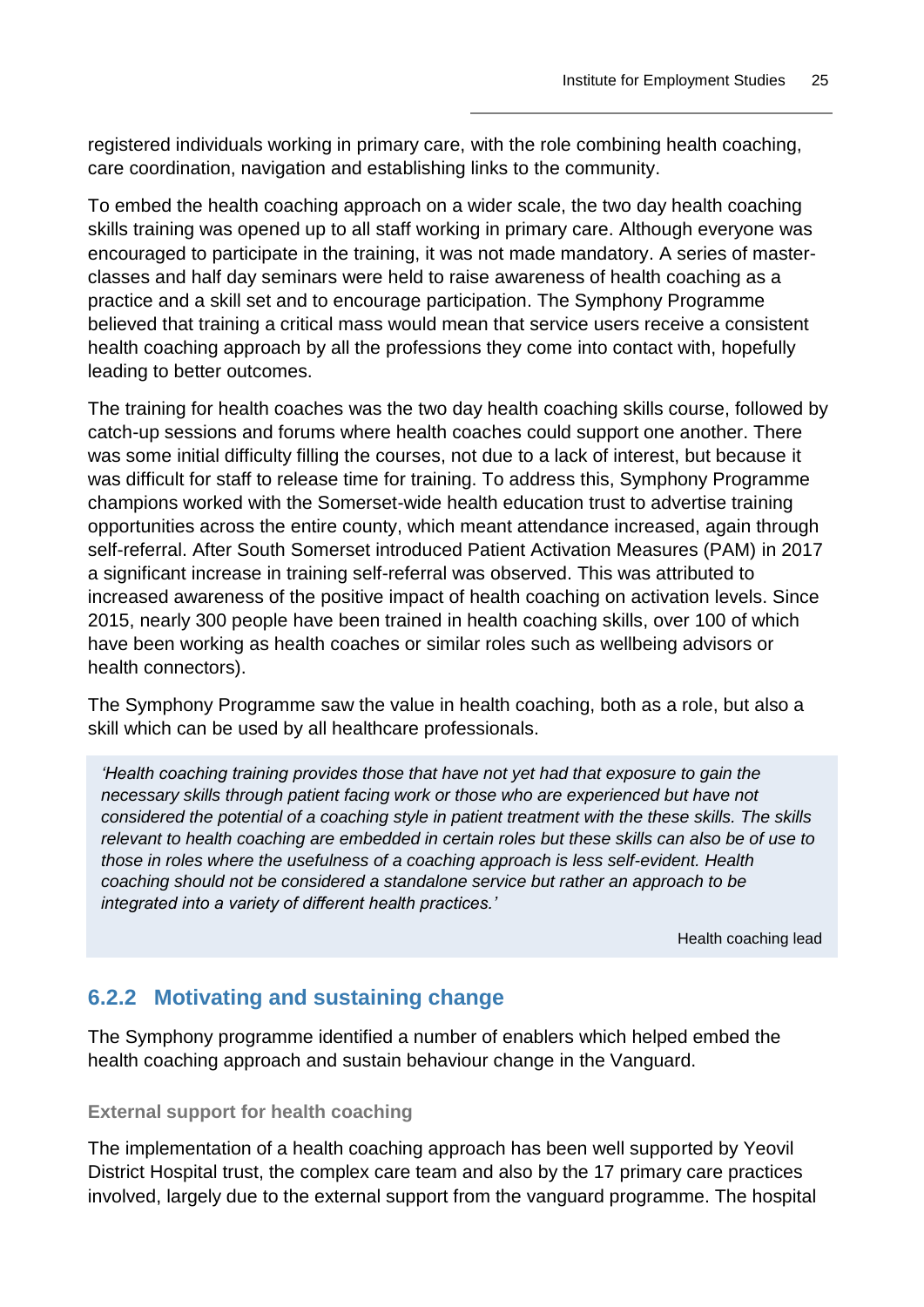executives embraced the approach under the vanguard, and allowed various lead staff the freedom to complete the training.

However, one of their primary challenges is to secure on-going funding to ensure the long-term implementation of the programme. Funding from the vanguard has come to an end and, though they are not yet at the stage of re-commissioning the programme, the hospital trust has maintained its funding for the time being with additional support being provided by Somerset GP Education Trust. Health coaching is written into the county wide Sustainability and Transformation Plan (STP) but, due to the on-going clinical services review, health coaching's future at the trust is uncertain.

#### **Peer support**

It was important for medical practices to train multiple staff members in health coaching, which helped to encourage its full integration with colleagues. It has also proved valuable to assign a health coaching lead that can champion the training, inspire other practitioners, and help their colleagues and patients to understand the benefits of the health coach role.

Additionally, the health coach can act as a set of eyes and ears for GPs, thereby providing continuity of care between the GP, health coach and patient.

*'Many interviewees reported that health coaches were 'open to engaging with other health care professionals as much as possible to enhance care' and sought to undertake 'bridging work' between decision makers (GPs) and those enacting the support for patients (health coaches and other health care staff).'*

South West Academic Health Science Network (SWAHSN) report<sup>18</sup>

It is essential for GPs to support and value the health coach role in order to ensure the initiative's success.

*'They are vital and we need them involved.'* 

General Practitioner<sup>19</sup>

It is important to provide sufficient space and time to develop the health coach role, and according to the SWAHSN evaluation, 'practice managers felt approximately three months was needed for this process.'<sup>20</sup>

**Positive behaviours of health coaches**

The success of The Symphony Programme is described as having been in part due to the effective behaviours of the health coaches e.g. taking time to investigate issues with

<sup>&</sup>lt;sup>18</sup> SWAHSN report, page 7, October 2017

<sup>19</sup> SWAHSN report, page 4, October 2017

<sup>20</sup> SWAHSN report, page 7, October 2017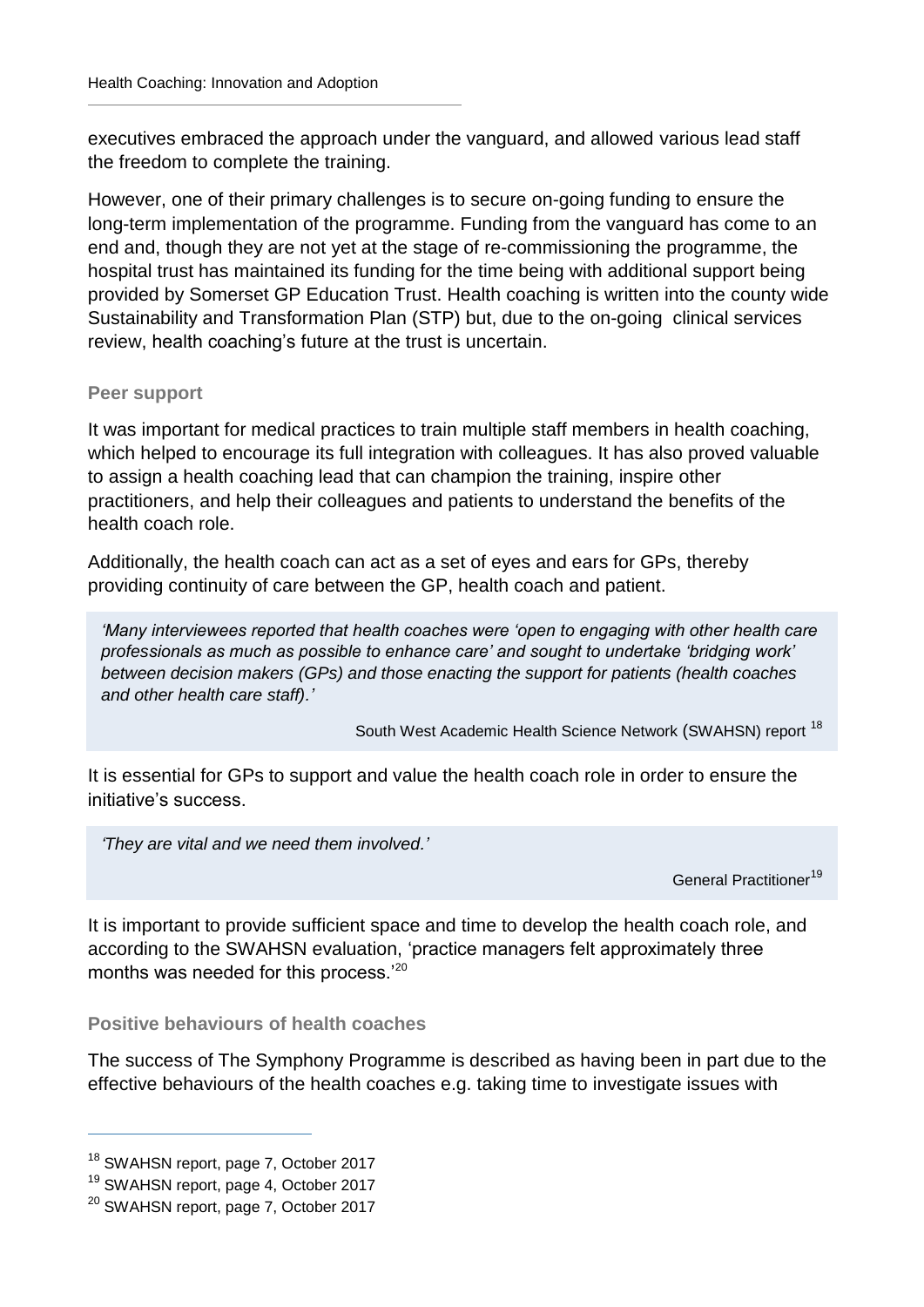patients and approaching work flexibly. Health coaches have used coaching skills such as active listening, specific coaching techniques such as motivational interviewing and TGROW and have also incorporated PAM scores as a consultation discussion tool where appropriate. Multi-disciplinary team meetings, known as 'huddles', have proved to be effective for the integration of health coaching and to bridge the gap between primary and secondary care. These huddles involve the entire primary care team including health coaches, the complex care team who work across primary and secondary care, plus other relevant professionals from social work, district nursing, voluntary sector organisations and integrated rehabilitation teams.

*'Some of the most important work often happens during the huddles.'* 

General Practitioner<sup>21</sup>

The use of health coaching is also believed to have improved rapport with patients and health coaches have generally been willing to take on multiple responsibilities (e.g. signposting, empowering, patient activation, and patient advocating).



*Source: IES, 2019*

 $\overline{a}$ 

### <span id="page-30-0"></span>**6.3 Impact and outcomes**

Between 2016 and 2018, an independent evaluation, of the entire South Somerset Symphony vanguard programme, with quantitative, qualitative and econometric elements, was carried out by SWCSU in partnership with SWAHSN and York University. This

<sup>21</sup> SWAHSN report, page 9, October 2017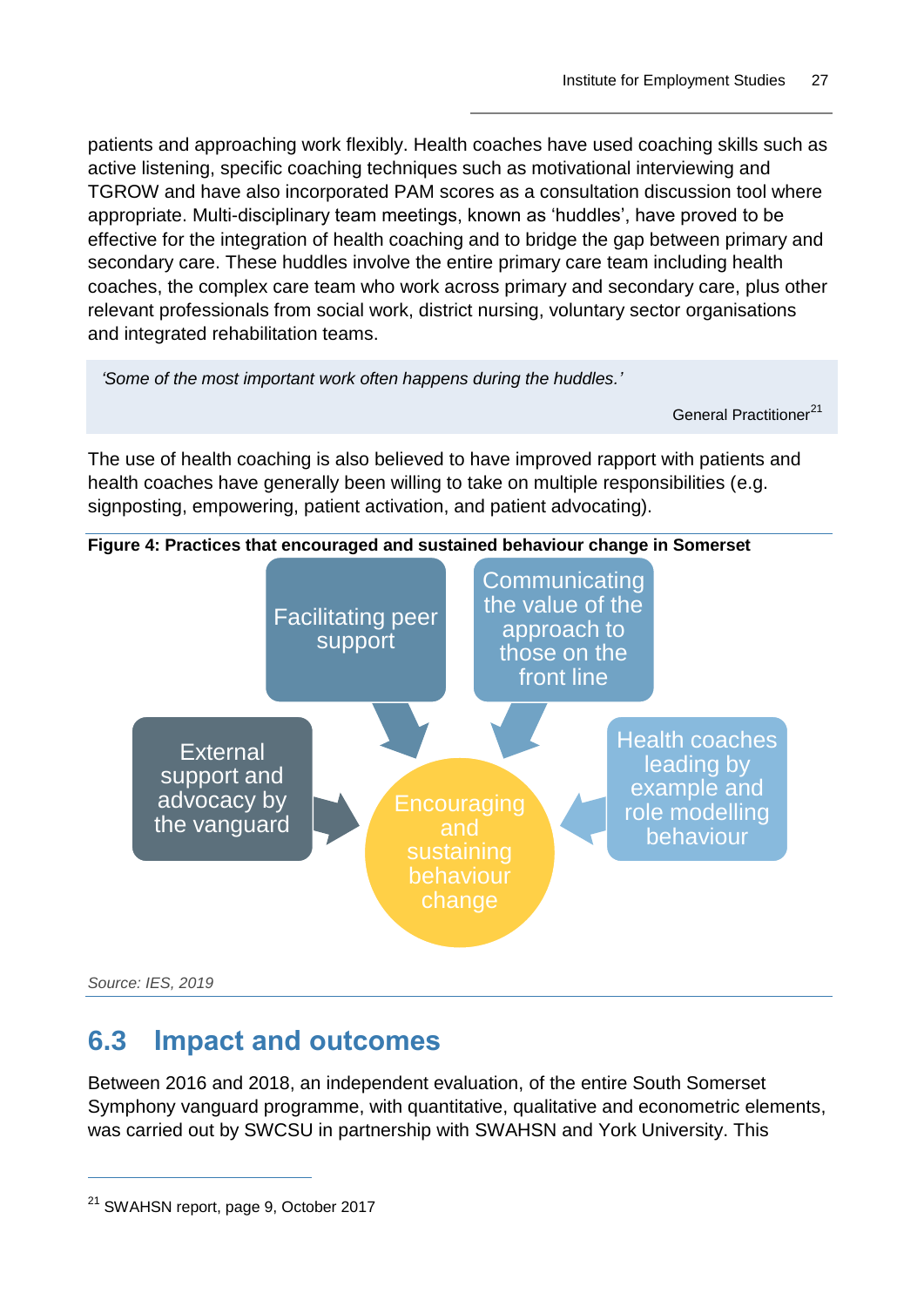independent evaluation was conducted to assess the success of the programme and whether it has delivered a sustainable model of primary care. The issues the evaluation addressed were:

- the impact the vanguards are having on patient outcomes and experiences;
- the effect on the health of the local population; and
- The positive and negative consequences of the new model of care.

#### **Impact on patient outcomes and experiences**

Findings from the SWAHSN evaluation showed that patients' resilience and confidence to self-manage had improved since the introduction of health coaching; they also experienced a reduction in social isolation, an increase in positive lifestyle changes and weight loss. General improvements on tailored patient outcomes, patients' resilience, an increased confidence to self-manage and positive lifestyle change have all been observed. Patients were highly satisfied with services received in 2017-18 and improved patient wellbeing was reported.<sup>22</sup>

PAM scores have also been used as a consultation tool to judge the starting point and direction of goal-setting and coaching work. It was used at differing levels across the practices and where it was being used it was 'widely praised'<sup>23</sup>.

In addition, it is believed that health coaching goes some way to provide a means of achieving an 'equitable' personalised service, rather than an 'equal' service, which gives the same care to all despite a wide range of needs.

#### **Effect on the local health system and the health of the public in the region**

*'Population level data shows reductions in non-elective bed days and stable levels of emergency admissions in South Somerset…Avoidable attendances at A&E appear to have been reduced and all metrics related to Emergency Bed Days and/or Length of Stay point towards a successful shift of activity towards Ambulatory Care.'*

Extract from the South Somerset Symphony Vanguard Evaluation

As further evidence of the potential impact of the Symphony interventions, there was a 45 per cent reduction in 12 month mortality rates in respiratory patients and a 29 per cent reduction in CHF patients in South Somerset. It is difficult to attribute this directly to the Symphony programme, but it is '…*suggestive evidence of the potential impact of the Symphony interventions'.<sup>24</sup>*

*'The population level data shows positive trends compared to the rest of the country showing optimism that the care models put in place have made a positive impact.'*

<sup>&</sup>lt;sup>22</sup> SWAHSN report, 2018

<sup>23</sup> SWAHSN report, page 9, 2017

<sup>&</sup>lt;sup>24</sup> South Somerset Symphony Vanguard Evaluation report, page 6, October 2018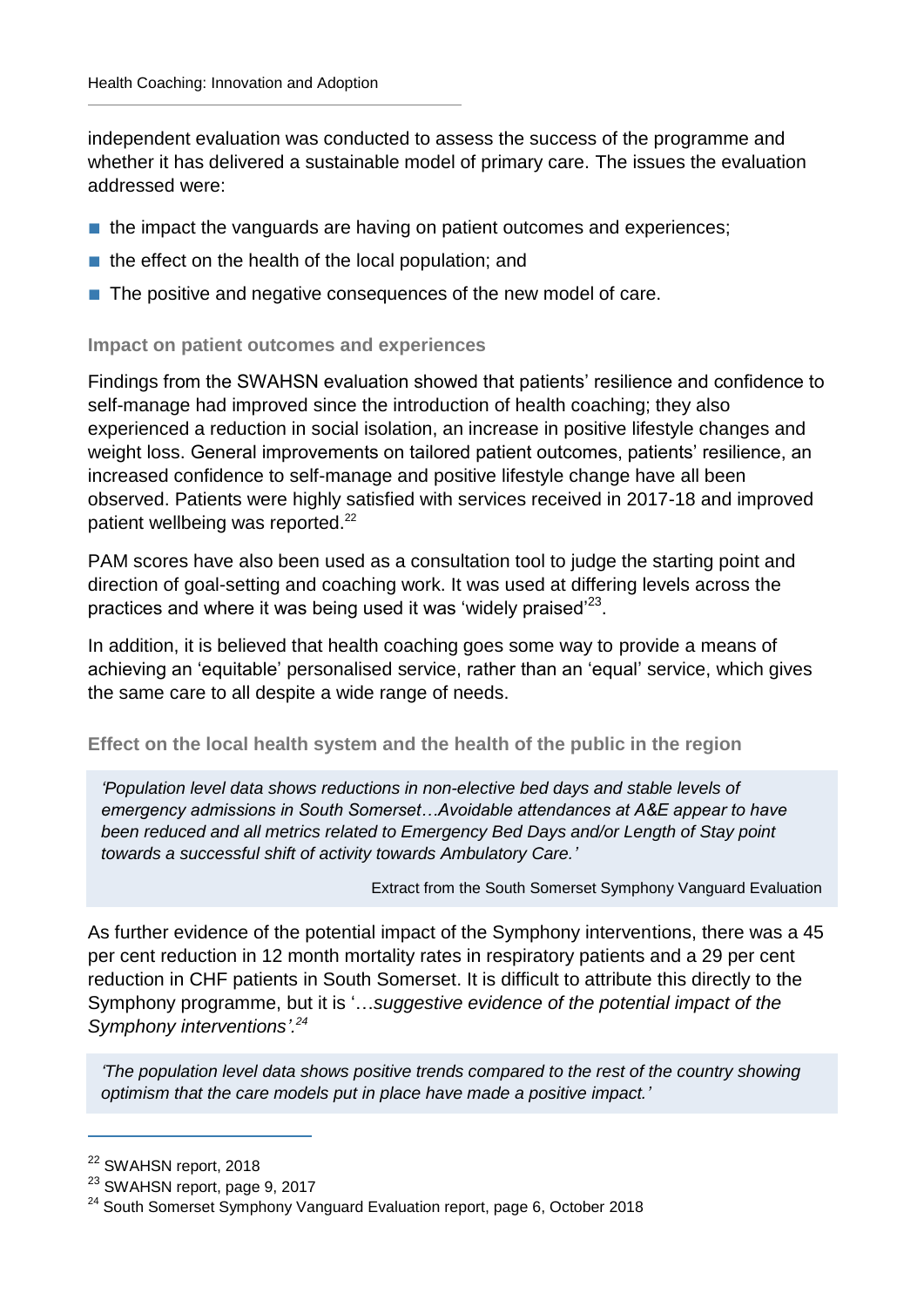#### Extract from the South Somerset Symphony Vanguard Evaluation

However, it should be pointed out that the impact evaluation has proved to be challenging due to the evolving nature of the interventions and the fact that the vanguard sits within a health system that is undertaking significant programmes of work.

#### **Benefits of health coaching on staff**

There is evidence that the programme has led to an improvement in workplace environment and staff wellbeing. Practice managers reported that the stress levels of their GP colleagues had diminished as a result of health coach work, and also highlighted the fact that they were managing their appointments more effectively<sup>25</sup>. The introduction of health coaches also led to a reduction in GP workloads, as patients had an alternative mode of support:

*'Because I had access to her [health coach] I was able to avoid appointments with my GP. She [health coach] would say "well I can support you with that or speak to the GP about that for you" and this helped me not to phone my GP.'*

Patient<sup>26</sup>

*'I've heard that patients are asking to speak to a health coach rather than their GP for minor or continuing self-management issues. But the coach still knows there's back up if they need it from the practice.'*

Practice manager<sup>27</sup>

From a service perspective, health coaching training has provided participants with the opportunity to efficiently develop skills that are typically gained through many years of onthe-job experience.

#### **Positive experiences of health coaches**

Health coaches have provided feedback advocating use of the approach. Evaluation data shows that 80% of cases handled by health coaches were considered successful patient interventions<sup>28</sup>. Testimony from a health coach identifies that their intervention has the ability to reduce the demand placed on other services:

*'He was collecting medication from the pharmacy but not taking any of the medication so his condition was up and down. When I realised all the unused medication was in his kitchen cupboard I talked to him about why he didn't take his medication and we managed to iron that out. I know that we had saved a hospital admission that day.'* 

<sup>&</sup>lt;sup>25</sup> SWAHSN report, 2018

<sup>&</sup>lt;sup>26</sup> SWAHSN report, page 12, 2018

<sup>&</sup>lt;sup>27</sup> SWAHSN report, page 8, 2018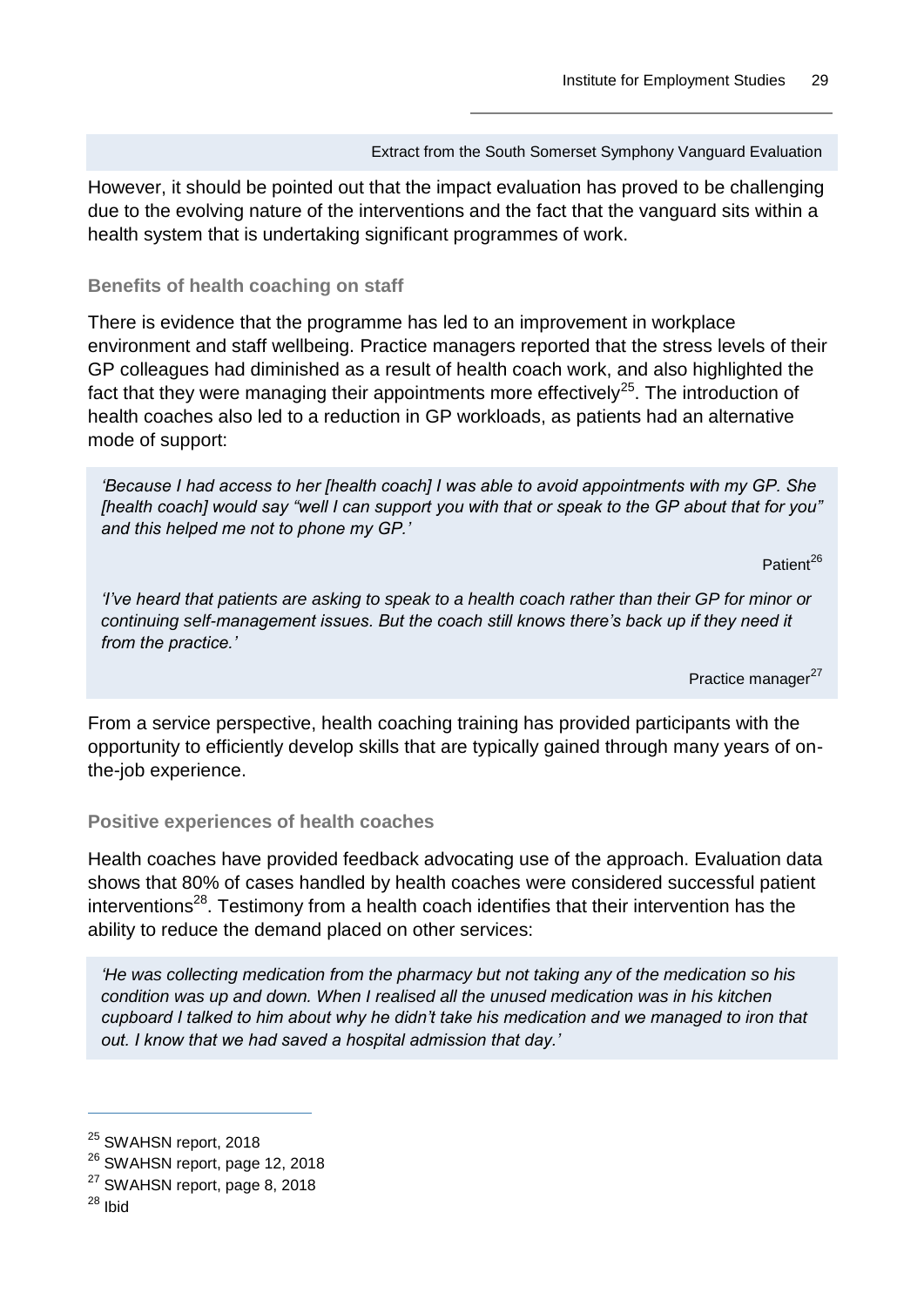From the perspective of a practitioner, health coaching has provided additional tools with which to treat patients and a structure for strengthening and validating their existing skills.

#### **Supporting system wide change**

There is good evidence that health coaching, as part of Enhanced Primary Care, is meeting this aim of being '*seamless, person centred and well-integrated'*<sup>30</sup> . In spite of various challenges, health coaching has been widely and successfully integrated across the vanguard. Health coaching has had a positive impact of capacity within the trust. But it cannot, and has not, solved every problem - there still aren't enough GPS for instance but it has made a contribution to improvement of the health service in the region.





*Source: IES, 2019*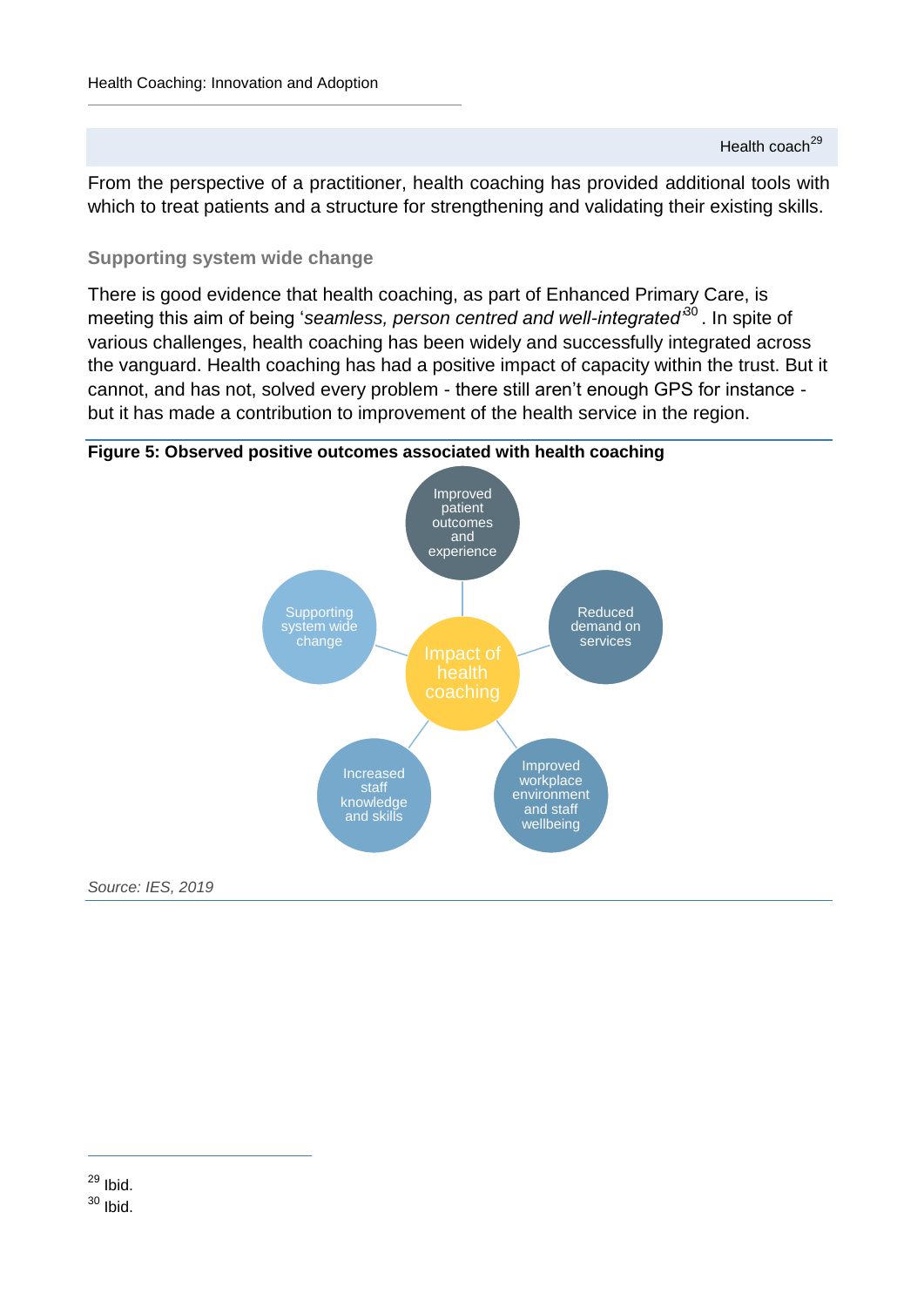# <span id="page-34-0"></span>**7 Case study: West Suffolk Foundation Trust**

## <span id="page-34-1"></span>**7.1 Background and context**

West Suffolk Foundation Trust (WSFT) provides acute and community services in the East of England. In 2014, when WSFT was providing acute services only, two physiotherapists became the trust's first accredited health coaching clinician-trainers thanks to a pilot train-the-trainer programme funded by Health Education East of England. Their accreditation coincided with the appointment of a new chief executive who was also an advocate of health coaching. This led to a desire for a more strategic 'pathway' approach to ensure patients consistently received the same type of conversation.

An important first step was to define what health coaching meant within the context of the organisation. For WSFT, a health coaching approach is *'having a different type of conversation with people in a way which supports and allows them to take ownership of their own care*'. In practice, it's about the way you interact with patients, which offers them the opportunity to take more responsibility and draw upon internal resources. However, WSFT acknowledged that clinicians still have an important part to play in that conversation and at times they have to offer advice.

In 2015, the business case was presented, which included impact data from other organisations and the initial internal feedback from those who had been through the training locally. It was the internal perceptual feedback which proved very persuasive for the board. The board realised that health coaching had the possibility to not only improve patient outcomes, but also enhance the wellbeing of their staff. The trainers felt that the business case they developed was vital for gaining momentum, as it was at this point that *'doors started opening'* for the team, whilst before they were '*trying to swim upstream'*. The business case also motivated some members of the senior leadership team to attend the training in order to further their own understand of the concept and to personally experience the impact of the training.

*'It's very difficult to tell someone what you leave the training with because it's experiential. We feel that [the attendance of the senior leadership team] has been key.'* 

Health coach and team member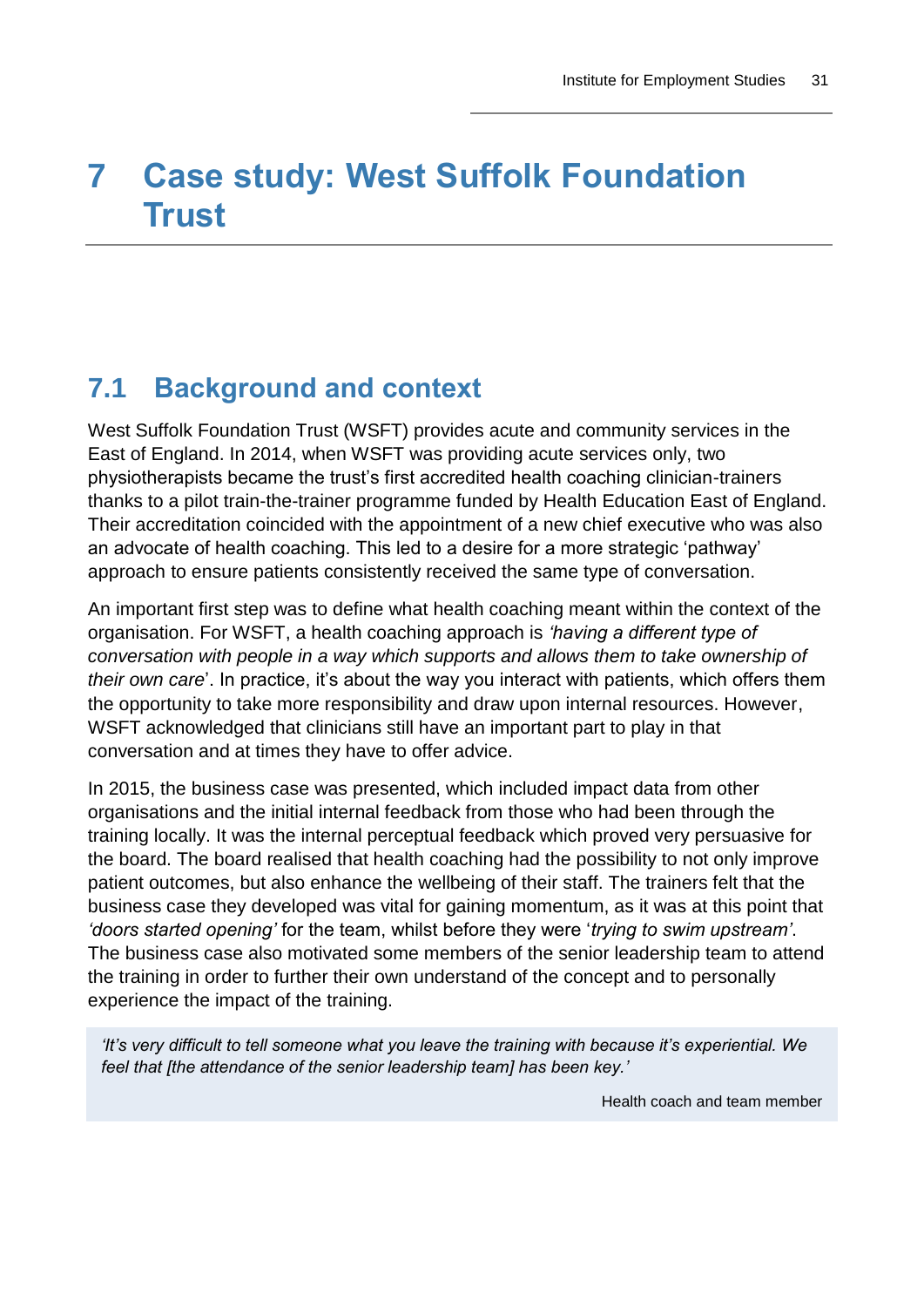## <span id="page-35-0"></span>**7.2 The journey to a different type of conversation with patients**

Once the business case was approved in April 2015, the two physio/clinician-trainers alone initially grew the initiative from the ground up whilst also managing a patient workload. Their vision was for all clinicians to have a different type of conversation with their patients, as opposed to a separate workforce being brought in to deliver a health coaching 'service'. This was an important distinction to make as, over time, every clinician has contact with thousands of patients, and training a whole pathway gives patients the opportunity to have the same type of conversation with everyone along their journey. The better conversations approach was thought to be the '*best of both worlds'*, as it combines coaching skills with clinical knowledge and expertise.

The new chief executive, seeing an opportunity for health coaching to become more strategic and with a vision to try to join up similar sorts of well-being initiatives within the trust, appointed a public health registrar to shape the vision and take on leadership of the programme. In addition to the two original clinician-trainers, it was at this point that a third trainer, along with an administrator, joined the team. The appointment of a formal leader was described a turning point; it provided much needed momentum and vision whilst enabling the trainers to focus on training delivery and supporting the use of the skills in practice.

*'She completely believes in the approach and can see its applicability across a wide variety of services. She has the strategic vision and the skills to turn it into reality.'*

Health coach and team member

In 2016, the acute trust merged with the local community trust, and from that point they started training clinicians working in the community setting. They had become a border alliance and were training on a much broader patch. The team also secured a Challenge Fund grant in 2018, which enabled them to spread beyond the health sector. Most recently, WSFT have been training social prescribers and local area coordinators, as well as speaking to people in the councils about the approach.

*'It's in its infancy at the moment, but we are starting to get much more of a drive in the community setting.'*

Health coach and team member

From the outset, the team felt very strongly that attendance on the training should be voluntary; people must want to do the training for it to be as successful as possible.

*'We have taken the approach if people are coming forward for it they are already in the frame of mind to take the concept on board.'*

Health coach and team member

Therefore, the team use a variety of marketing techniques to highlight the benefits of the approach and encourage people across all disciplines to attend. In the first 12 months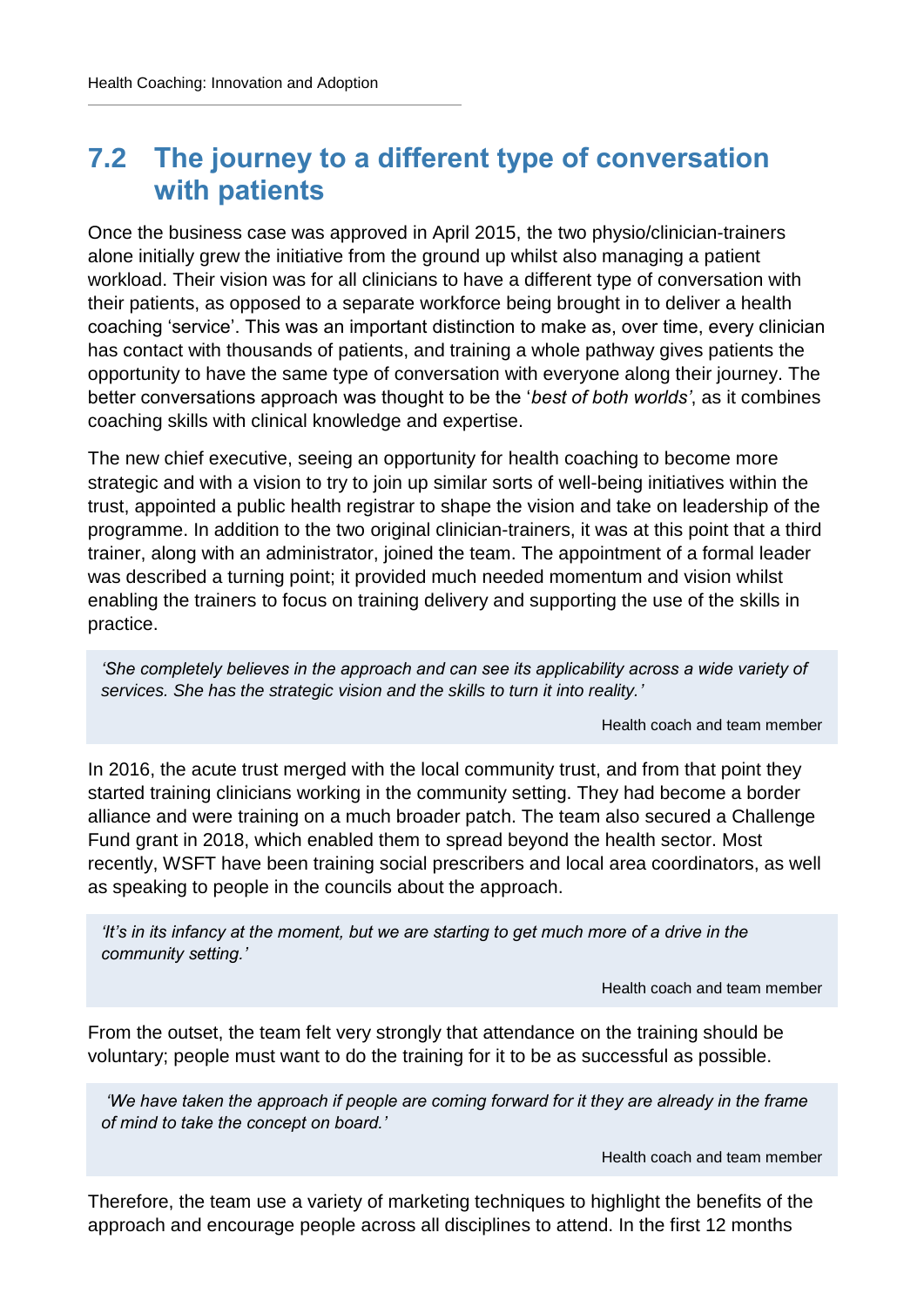they spoke with as many teams and people as possible, whilst over the last few years they have spoken at multi-discipline events. Word spread as clinicians began to see the benefits of health coaching, and many people started self-referring onto the training. To date, the team have trained over 400 people from a wide variety of specialisms, from social prescribers to GPs.

### <span id="page-36-0"></span>**7.3 Actions to sustain behaviour change**

It is not just behaviour change on the part of patients which is important. The training itself was designed with sustained behaviour change in clinicians in mind. Many people arrive thinking 'I do all this stuff already' but soon become aware that there are areas that can be developed. Therefore, there is an initial day to learn the basics, a week break to reflect on and use the new skills, followed by a final day of training to stretch and consolidate learning. To support trainees in embedding the new skills when they are back in their day jobs, the team offer a number of options for on-going support. Firstly, everyone is invited to a two hour Continuing Professional Development (CPD) session as an opportunity to refresh their skills. Secondly, drop-in sessions are available where people can practice their skills or share any issues they have had whilst using the techniques. More recently, the team have been working with specific services and teams to help them embed health coaching practices into their services. It's this final approach that the team are eager to do more of, and which will help to embed the techniques across the systems and drive culture change.

The activities undertaken by the health coaching team are only part of the story when it comes to behaviour change. The team identified a number of organisational enablers which they saw as vital to their success:

■ Supportive and positive senior management

*'We seem to have been quite lucky all the way along as we have good supportive managers who totally get the concept and see the benefits of it. Without them on board we would have got nowhere.'*

Health coach and team member

#### ■ The quality of the training

*It's really cleverly written. It's so clever and so different from normal training. The quality of the training speaks for itself but that helps us get people interested.'* 

Health coach and team member

#### ■ Enthusiastic and positive staff

*'It really feels like people are ready for this training. The word of mouth spread and just the energy of people, we have had energy from the bottom to the top. The power of word of mouth of people going back to their teams means we don't have to sell it. It sells itself.'* 

Health coach and team member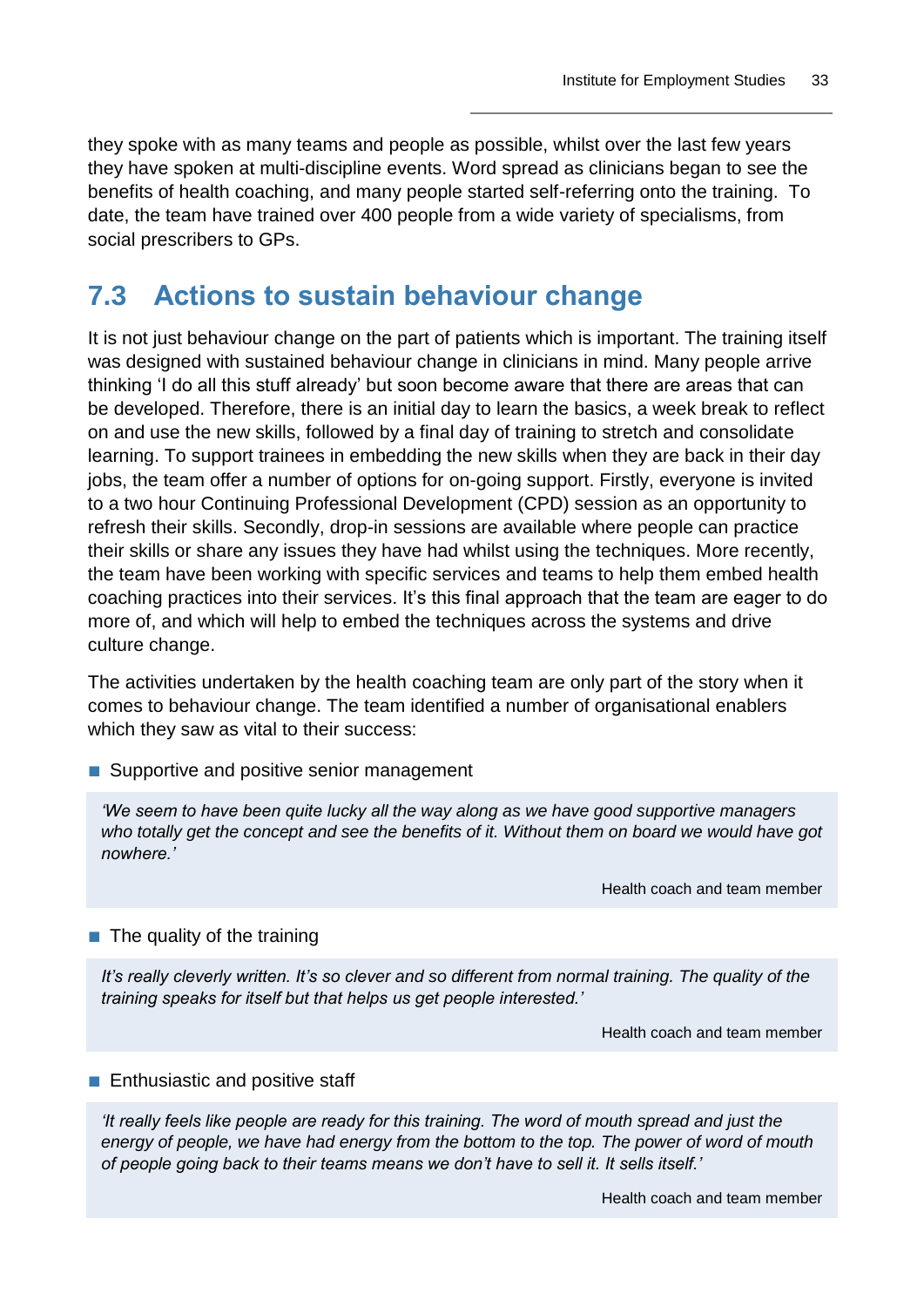■ Strategic alignment with the trusts' and national priorities

*'The timing has tied in well to the strategic priorities to the organisation and nationally, as it does align with the five year forward view. What we noticed was that the people coming on to the courses now are at a more advanced stage of thinking around self-management then they were four years ago when we started. It feels like we are starting to get a little bit of system change.'*

Health coach and team member

The journey, however, has not been without its difficulties. A major barrier has been releasing staff at the same time to participate in the training; filling all 20 places available on each training session has been a challenge. This has a financial implication, as the costs are the same to the trust regardless of the number of staff attending. Additionally, whilst WSFT has been very positive in regards to funding, the impact of health coaching tends to be long-term and is very difficult to isolate. Therefore providing 'hard evidence' for up-front funding can prove tricky.

*'On the whole, we have been very lucky, but one of the things we are always fighting against is that you are asking for upfront investment for longer term gain. However, the trust has been very good about this.'* 

Health coach and team member



#### **Figure 6: Practices that encouraged and sustained behaviour change in West Suffolk**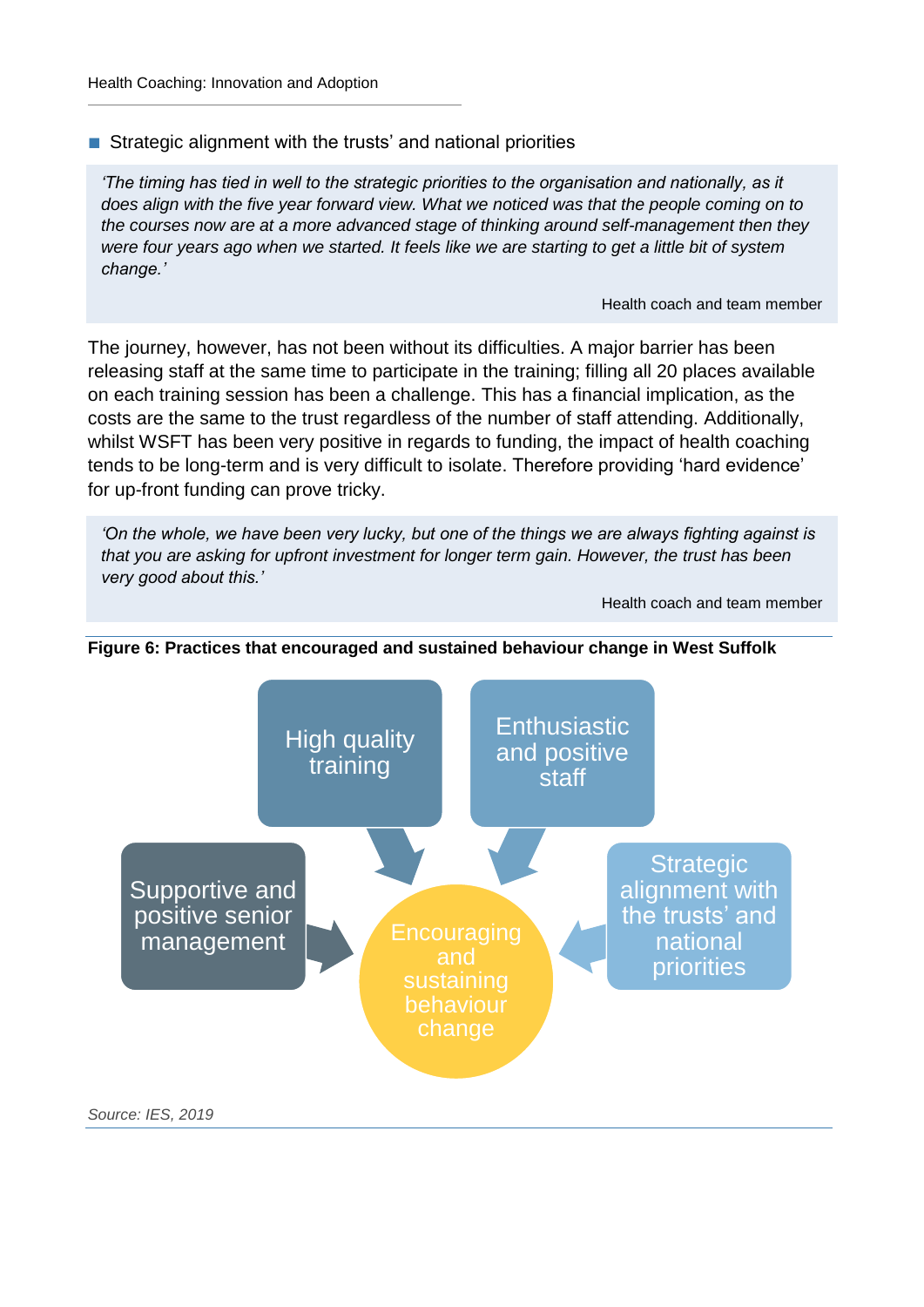# <span id="page-38-0"></span>**7.4 The impact of health coaching**

From a financial perspective, WSFT have found it very difficult to demonstrate impact, and there is a perception of very little national data to draw on. However, numbers are just one side of the story. WSFT have collected a wealth of feedback and patient stories, and have observed changes in the way people work that demonstrate the positive impact of health coaching in the system.

### **7.4.1 Increased positivity and resilience in staff**

The team have noticed that clinicians are very enthusiastic when they come out of the training, with 98 per cent reporting they would recommend the training to others. Not only this, 100 per cent stated that the training has impacted their resilience to some degree $31$ . In verbal feedback, people were commenting that they 'don't feel guilty for not fixing my patients now', 'the pressure is off my shoulders' and 'I feel like I'm sharing responsibility'. The team believes that the training played a fundamental role in enabling clinicians to become more resilient and to reduce the heavy feelings of responsibility.

*'The health coaches themselves felt the massive personal and professional benefit of learning a set of skills which gave them the resilience they were lacking, gave them a new set of tools when they were often feeling they were burnt out, and they have the personal experience of not having to be the fixer anymore and making that paradigm shift to shared responsibility.'* 

Senior management representative

*'People report that they would have left the profession because they were so exhausted and disenchanted. But having their eyes opened to a new way of working was what allowed them to continue to be the professional they have trained to be.'* 

Senior management representative

### **7.4.2 Positive shift in organisational culture**

In parts of the organisation where everyone has been through the training, they have seen a shift to a much more positive coaching culture. This is reflected in how people behave with one another and their patients. For example, specific teams are incorporating coaching approaches as part of their team meetings. However, clinicians are struggling with the pressures they face every day, which makes it difficult to implement the changes into their clinical work. WSFT are continuing their work to understand how best to support people in incorporating health coaching into their everyday work.

*'We have committed to getting a consistent value set across the organisation.'* 

Senior management representative

<sup>&</sup>lt;sup>31</sup> Source: internal post-training survey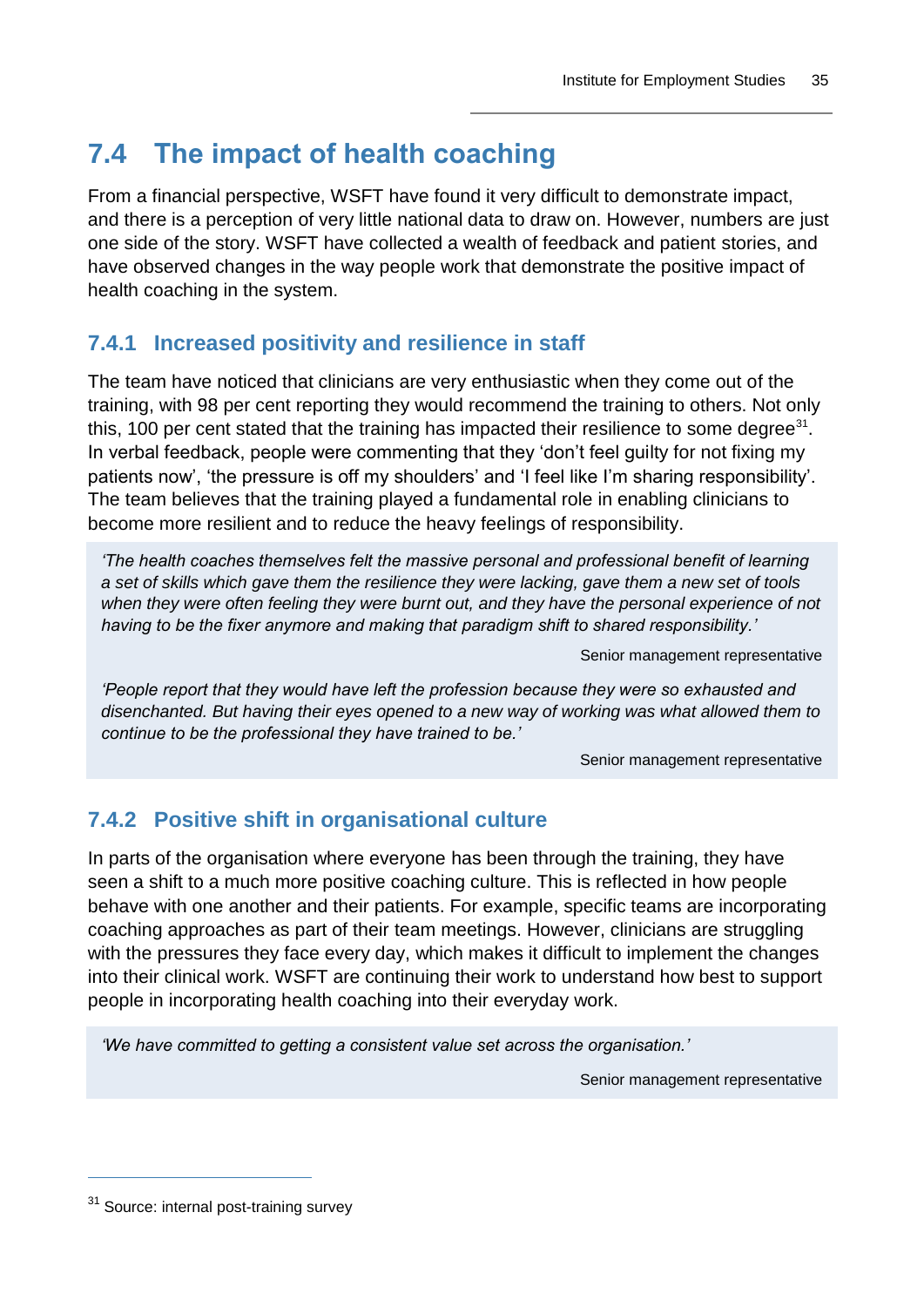### **7.4.3 Patient experience and outcomes**

WSFT have collected many powerful stories from those who have benefited from health coaching.

#### **Respiratory physiotherapy**

A respiratory physiotherapist worked with a 68 year old gentleman with breathlessness, which had previously been referred for exercise but not gone through with it. His condition had not improved and he was angry and frustrated. They had a discussion around his goals, his barriers to exercise and what he felt he could do to move things forward. Health coaching shifted this gentleman from someone who was very angry and frustrated to someone who was much happier and calmer, had accepted his condition and seemed motivated to carry out his selfidentified plan of action. What's more, because this gentleman was motivated to self-manage more effectively, he was discharged from the Respiratory Consultant's care.

#### **Community nursing**

A community nurse working in palliative care was seeing a client who was struggling to cope. He was becoming increasingly dependent on his parents, who were his main carers. As a result of her health coaching training the nurse described her new approach: 'I took longer to explore the options with the client and the parents as the main carers. I was confident in feeding back options and gaining patient choice. I did not feel responsible for making change happen but much more focused on how to facilitate change at the client's own pace. I feel that using this approach helps to separate the person from the condition/behaviour and enables the individual and the clinician to see more clearly the direction of change required. I have found that the health coaching course has had a positive benefit on myself as a clinician and as well as on a personal level. I think it has helped me to think more clearly. It has been beneficial to my patients as it has increased their involvement in their care – especially those who have difficulty in engaging with services due to poor communication skills or who lack insight. It has helped my team as I am clearer in my communication. I also feel my personal resilience is stronger.'

#### **Cardiac rehabilitation**

A physiotherapist saw a 46 year old gentleman for a cardiac rehab assessment following a heart attack. He lived a very sedentary lifestyle in a high stress job. The physiotherapist described his journey due to health coaching: 'We had a health coaching conversation which gave him the time and space to think, and by prompting him with the right sorts of questions the gentleman was able to come up with all of the ideas about how to move forward. By the end of the conversation he reported feeling motivated to make changes and as though he had some clarity as to what he needed to do to make the changes. A week later he had gone from doing no activity to walking a half an hour most days. After six weeks he was walking half an hour at least once a day, every day. He had begun cycling and had plans to start swimming. He commented, "I used to need to rest for a couple of hours if I walked into town at the weekend but now I enjoy my walk to town." When asked what he felt had prompted this series of positive changes he said that he absolutely felt it was triggered by the health coaching conversation that we had had. He even said he was trying to use similar questions with friends and family to encourage them to make positive changes. He said, "It made me realise how much we make excuses for not doing things that we know we should be doing."'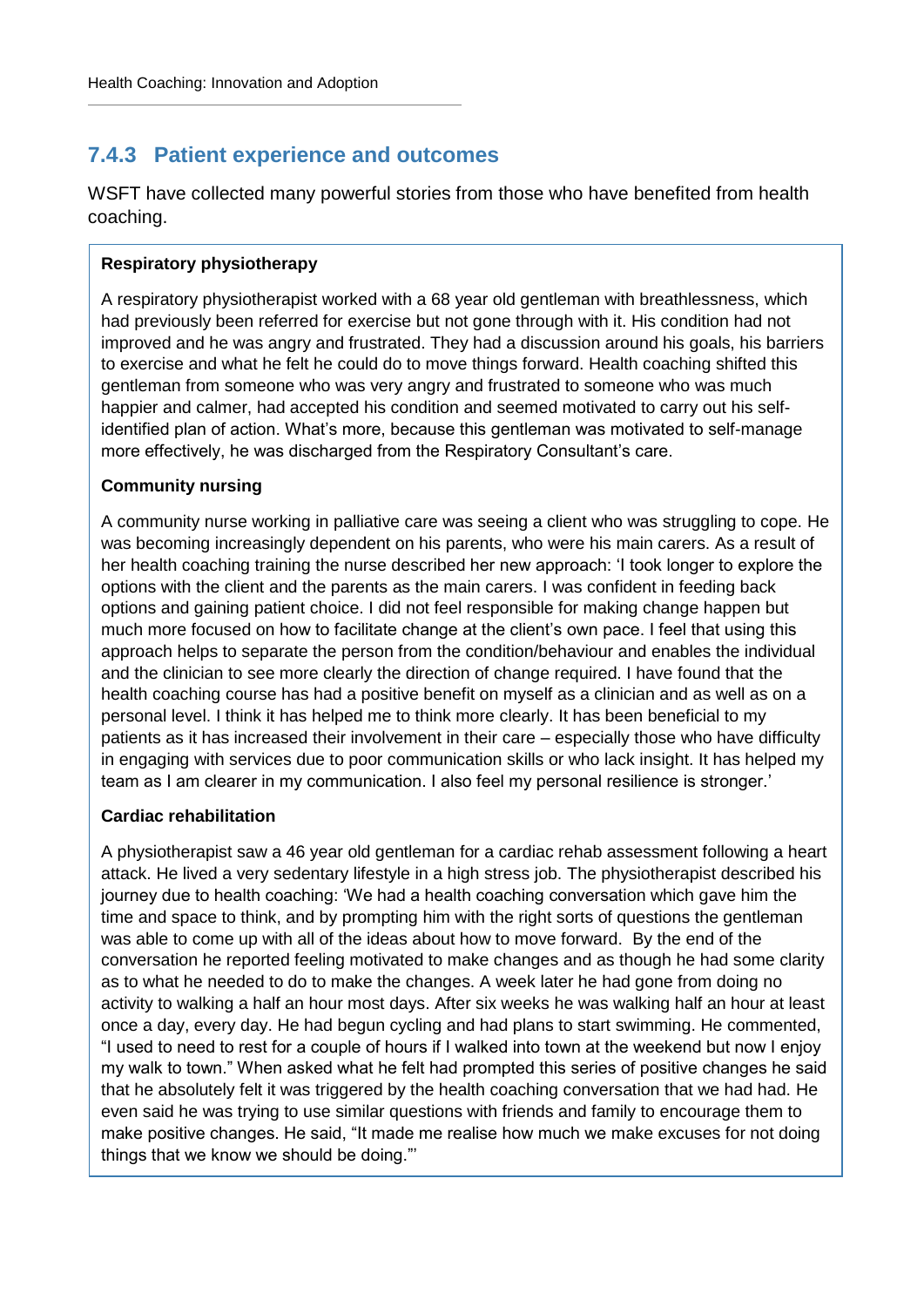

#### **Figure 7: Observed positive outcomes associated with health coaching**

*Source: IES, 2019*

## <span id="page-40-0"></span>**7.5 Continuing to innovate**

Whilst WSFT have found it difficult to objectively measure outcomes, they are continuing to persevere. They have recently been awarded some patient activation measure (PAM) licences, so embedding PAM usage is the next phase they are about to embark on. As well as being an outcome measure, they hope PAM will enable coaches to tailor their approach to someone's activation level and motivate patients to become more active in managing their own care.

*'We are introducing the PAM with our staff that are consistently using the techniques; we won't have a control group because the techniques are already being used, but we are hoping this will help us describe the changes over time.'*

Senior management representative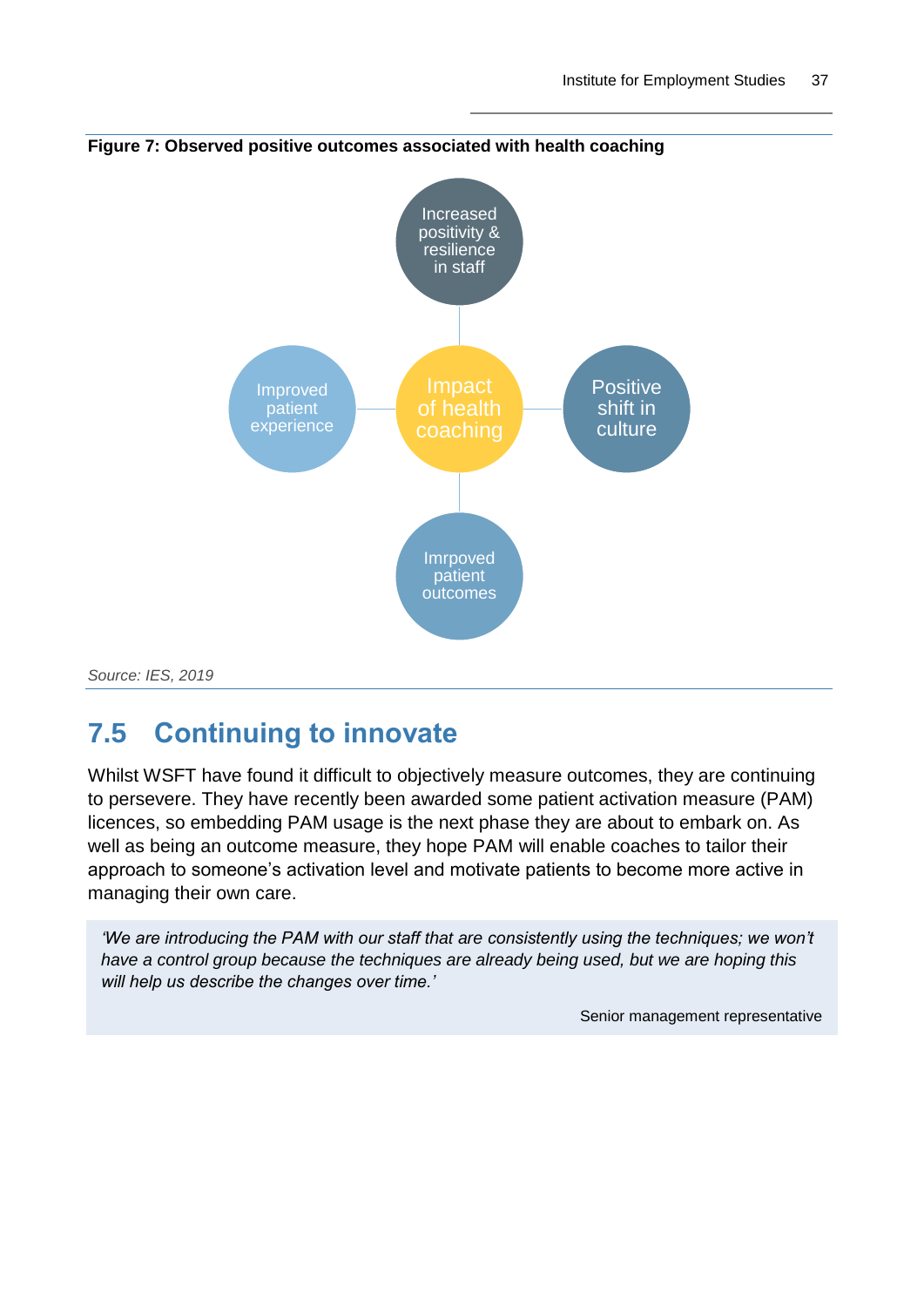# <span id="page-41-0"></span>**8 Discussion**

As with any innovation, especially in a context and complex as the NHS, the spread and rate of change can be slow<sup>32</sup>. At the outset we considered that the four sites included in this research were second wave adopters of the health coaching approach and as such play a significant role in proving the evidence of impact required to encourage successful uptake across the NHS. The case study sites themselves however, despite reported successes, were clear that they regard health coaching as still in its infancy in the NHS with themselves as early adopters with still much to learn.

It was interesting that the health coaching journeys experienced by each site included in this research have varied widely, despite all receiving the same initial training.

## <span id="page-41-1"></span>**8.1 Adoption and innovation**

### **8.1.1 Different positioning and conceptualisation**

From the case study write-ups, we can see that each site had adapted the approach to meet their needs and achieve their desired outcomes. Identifying the context and understand their need was an important first step for all the sites. This was often established during a period of consultation with a range of key stakeholders, and it was this process that enabled the design of an intervention that was fit for purpose for each specific context. For example, the city of Leeds received feedback that there was a need for a 'joined-up' system wide approach to health coaching (not just within the NHS), therefore their approach needed to work for clinicians as well as those working in other sectors, such as social services. The collection of detailed feedback at the initial stages not only supported the design of the intervention, but was believed to contribute to generating engagement and buy-in of the health coaching approach.

The key consideration and decision seemed to be whether to introduce a health coaching approach as a vehicle/means to support the delivery of a broader strategic priority versus a way of working differently as an end in itself.

### **8.1.2 Different implementation models**

 $\overline{a}$ 

The case studies also highlight the different ways in which the sites operationalize health coaching. For example, for some sites it was a purely skills based approach open everyone (both clinical and non-clinical staff), whilst for others created specific health coaching roles in addition to training everyone in the skills. This variation demonstrates

<sup>&</sup>lt;sup>32</sup> Collins, (2018)<https://www.kingsfund.org.uk/publications/innovation-nhs>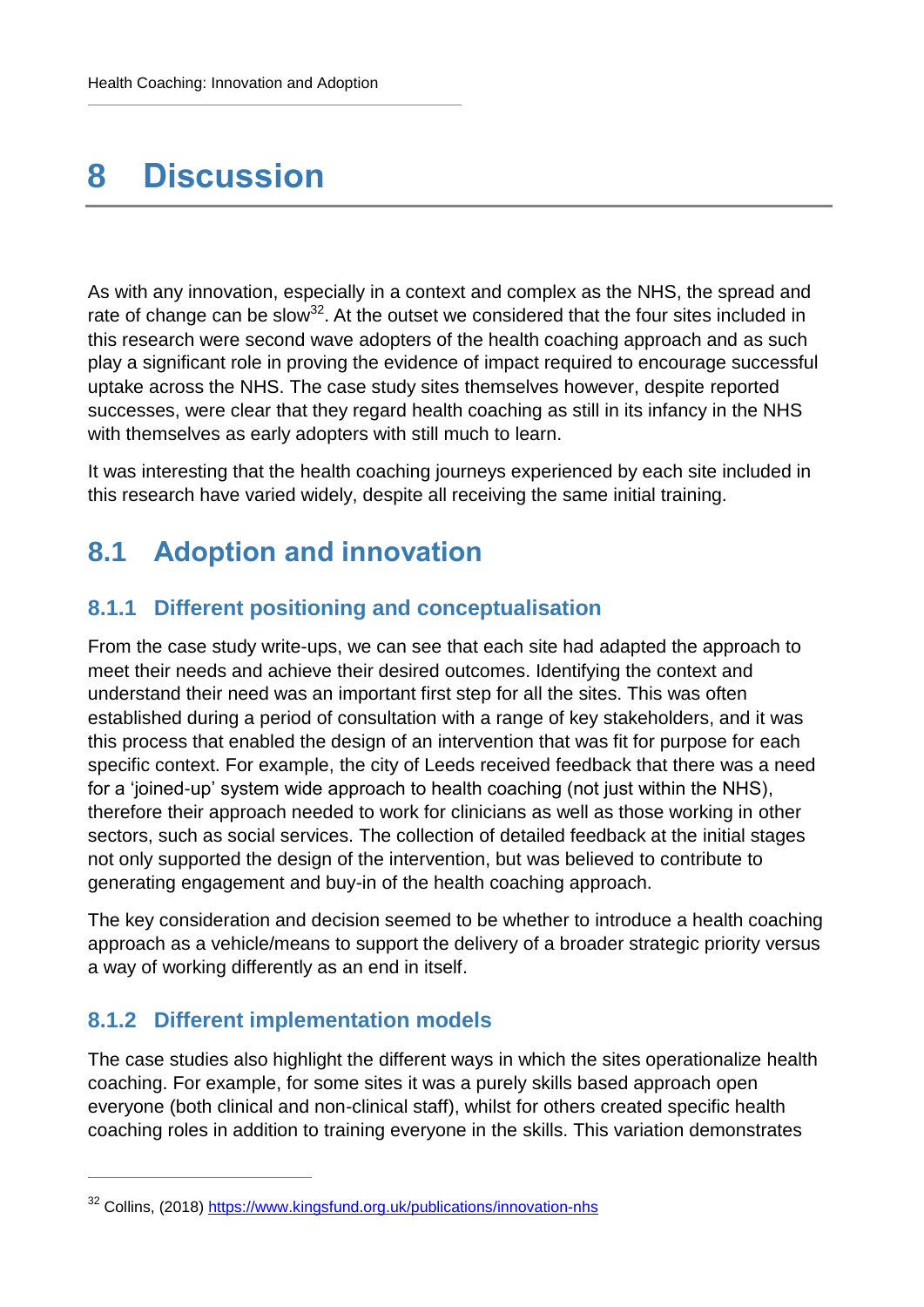the flexibility the approach offers, whilst keeping the core 'patient-centred' concept at its heart. The variation in the approach observed across the sites is a positive sign, as one of the core reasons innovations in health care tend to fail is because of the inability to be reproduced in difference contexts<sup>33</sup>. The diversity of the health coaching approach is a clear benefit for future adoption, and the cases demonstrate that health coaching can be implemented and adapted to a wide range of contexts.

Key considerations and decisions seemed to include:

- **●** Training clinical staff only, non-clinical staff only or a combination
- **●** Outsourcing the initial training of staff and on-going support or develop a cadre of internal trainers
- **●** Start small and expand the reach in a targeted and gradual manner or think big and introduce widely so the message is clear that this new way of working is here to stay

### <span id="page-42-0"></span>**8.2 Embedding health coaching: enablers for change**

Drawing from evidence across the four sites, three broad categories of enabler were identified which were thought to significant contribute to the uptake and spread of health coaching.

### **8.2.1 Clarity of vision**

 $\overline{a}$ 

The first enabler identified for the successful embedding of health coaching was the presence of a clear vision and direction of travel. There was a number of ways in which this manifested within each site. Firstly, senior leader buy-in and support for health coaching was considered instrumental in creating the momentum for change, both from a resource perspective but also by endorsing the approach as an organisational priority. Furthermore, some senior teams believed that in order to see substantial change, health coaching should be aligned not only with the organisations strategy, but with national policy. This ensured that the work around health coaching was not happening in isolation of the wider NHS priorities and therefore was more likely to be integrated on a long-term basis. Lastly, sites identified that there is also a need to have an individual, or group of individuals, responsible for driving forward the adoption. In the absence of this, there was a tendency for progress to stall or be slower that desired.

### **8.2.2 Describing, communicating, advocating and role modelling**

Telling the health coaching story, by deploying an effective communication strategy was perceived as a second enabler for embedding change. Senior leader advocacy was considered vital in order to get people bought-in, and to persuade them to invest time and

<sup>33</sup> Horton, Illingworth & Warburton (2018) [http://reader.health.org.uk/the-spread-challenge/executive](http://reader.health.org.uk/the-spread-challenge/executive-summary)**[summary](http://reader.health.org.uk/the-spread-challenge/executive-summary)**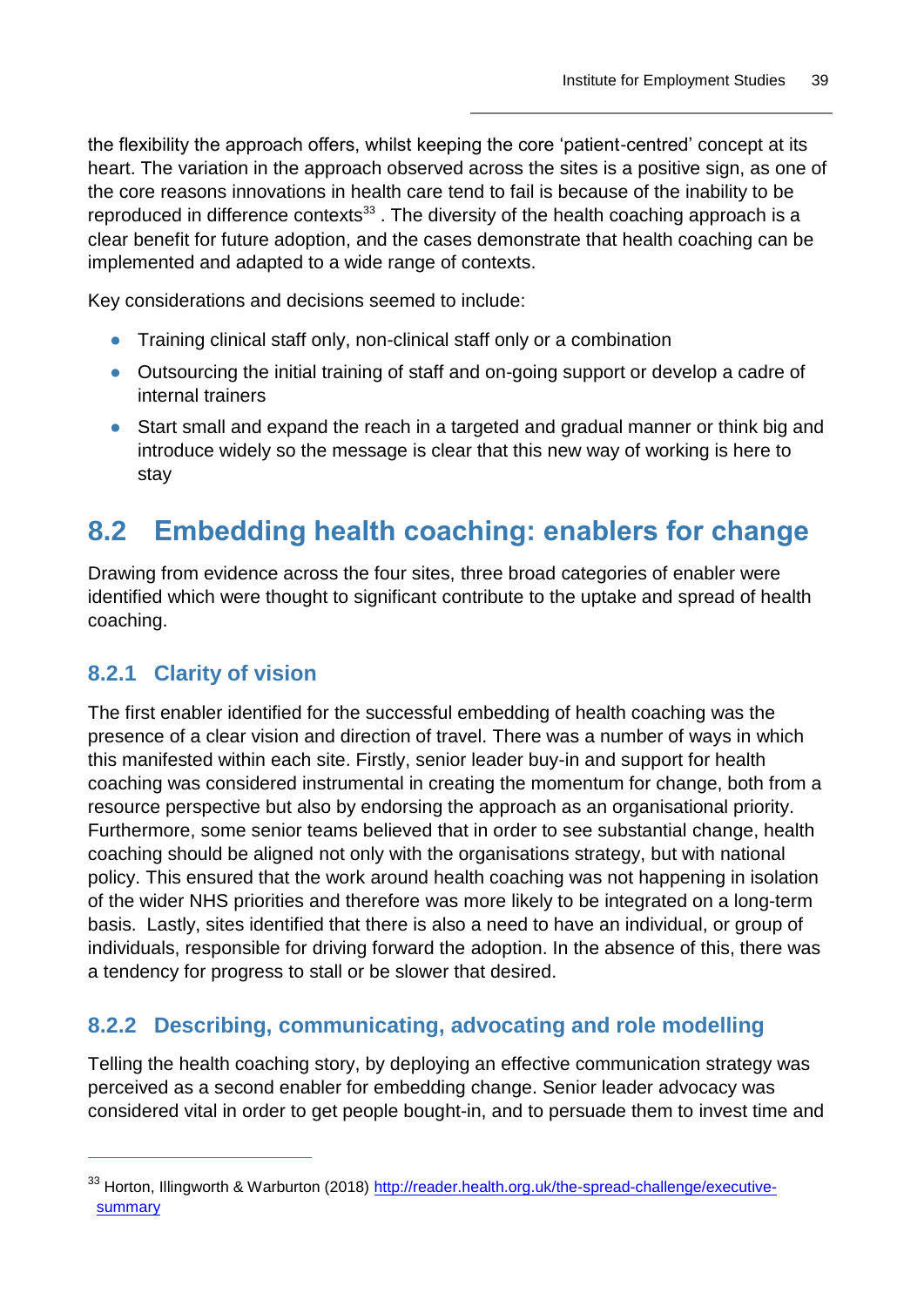energy in the training. Furthermore, sites where senior leaders who attended and subsequently role modelling the approach thought saw particular success. Sites found that once word had spread about the range of beneficial outcomes of health coaching, uptake in training increased. In particular, the sharing of patient stories, from within the organisation, was very effective in generating engagement. It is vital that organisations consider their strategy to promote health coaching internally, and whilst word of mouth is beneficial, it isn't enough alone.

### **8.2.3 Post-training support for practitioners for skills and confidence**

Finally, the provision of continued support to embed and use new skills was considered an enabler for behaviour change. Organisations provided this support in a number of different ways, but three types of activities were most commonly thought to support behaviour change: Opportunities to share learning, both formal (such as workshops or conferences) and informal (such as team meetings); support groups and parried practice enabled colleagues to one another with the approach; and whilst not fully developed across all the sites, one-to-one consultation with services to develop new ways of working which embed the approach in their context.

The sites felt that, in particular, the three enablers for change provided momentum and gave organisations significant advantages when it came to implementation. The experience of accredited health coaching clinician an-trainers with East England was used to develop the 'seashell' model (Carter & Newman, 2017) to lend further support to organisations seeking to introduce and embed health coaching . The model was based on an existing evidence-based model of large scale change already used in the  $NHS<sup>34</sup>$  which has been a useful tool for organisations. The enablers identified by the sites are reflective of the ones that make up the seashell, reinforcing the utility of the model developed by health coaching innovators and early adopters within East of England.

### <span id="page-43-0"></span>**8.3 Evidence of impact**

Although the sites were at different places in their journey to embedding health coaching and collecting impact data, all of them had paid attention to the anticipated outcomes, and how they were going to measure them. However, due to the variation across the sites, in

 $34$  Bevan et al, 2011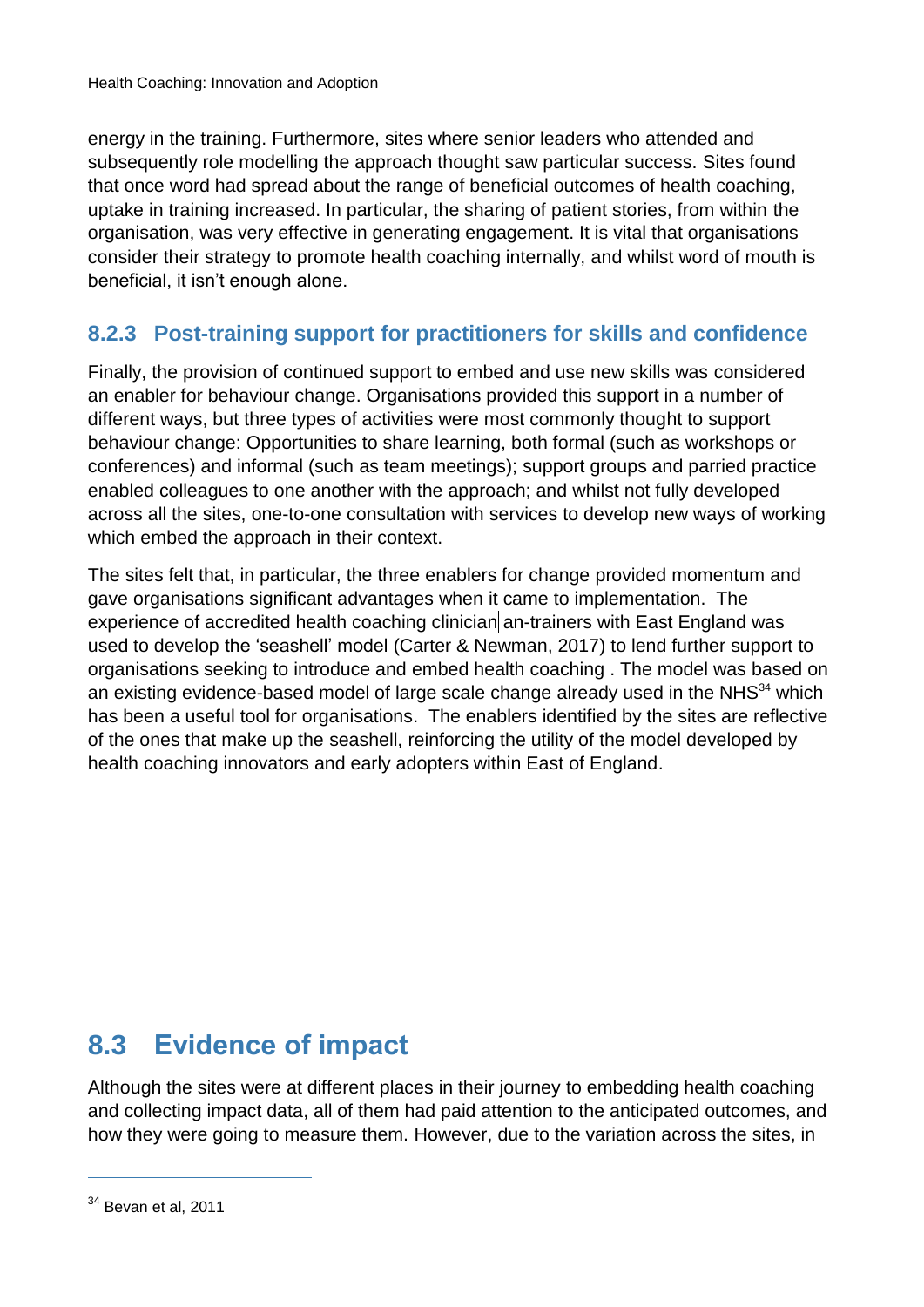regards to stages of their journey, the funding received and resources committed to the approach and subsequent evaluation makes it problematic to draw any direct comparisons across the sites in terms of their outcomes. The sites identified a broad range of evidence of impact, which are discussed below under three broad categories; patient outcomes, staff outcomes and organisational/system outcomes.

### **8.3.1 Improvement in patient outcomes**

Patient outcome measures were one of the most common identified evidence of impact. Data put forward from the sites was collected from a range of difference sources, from patient case studies to evaluation reports. All of the sites could provide evidence from multiple different sources of the impact on health coaching on patient experience and health and wellbeing.

One of the strongest pieces of evidence collected from two of the sites was the impact of health coaching on 'Patient Activation Measure' (PAM) scores. The PAM is a 100-point scale which records the extent to which an individual feels able to manage their health, taking into account their knowledge, skills and confidence. Based on the score, patients are grouped into one of four 'levels of activation'. Both sites saw a large increase in patients moving up at least one level, this is a significant piece of evidence. Changes in a patients PAM level have been shown to have a significant financial impact on healthcare services, where an increase in just one PAM level was found to be associated with an 8.3 per cent reduction in on-going health-care costs (Lindsay et al. 2018). As PAM licences do come at a cost, the other two sites hadn't yet been able to implement them. Despite this, qualitative data demonstrated the positive impact health coaching has had on the health and wellbeing of a patients suffering from a wide range of different types of health conditions.

### **8.3.2 Positive outcomes for staff**

In addition to the positive patient outcomes, all sites reported observations of a positive impact on their staff. Firstly, all four sites reported that the training was very well received and those who attended were 'very satisfied' with their experience and were generally quick to see the potential impact of the approach. In addition training attendees reported that their knowledge and skills improved, and they learnt tools and techniques that they would be able to apply in their day job. Finally, staff also that the new knowledge and skills they had acquired enabled them to 'let go' and stop feeling responsible for the outcomes of their patients. In turn, this has made them more resilient has improved their overall wellbeing.

In at least one case, a staff member reported that if they had not undertaken the health coaching training they would have left their job and this comment was linked to higher self-perception of resilience.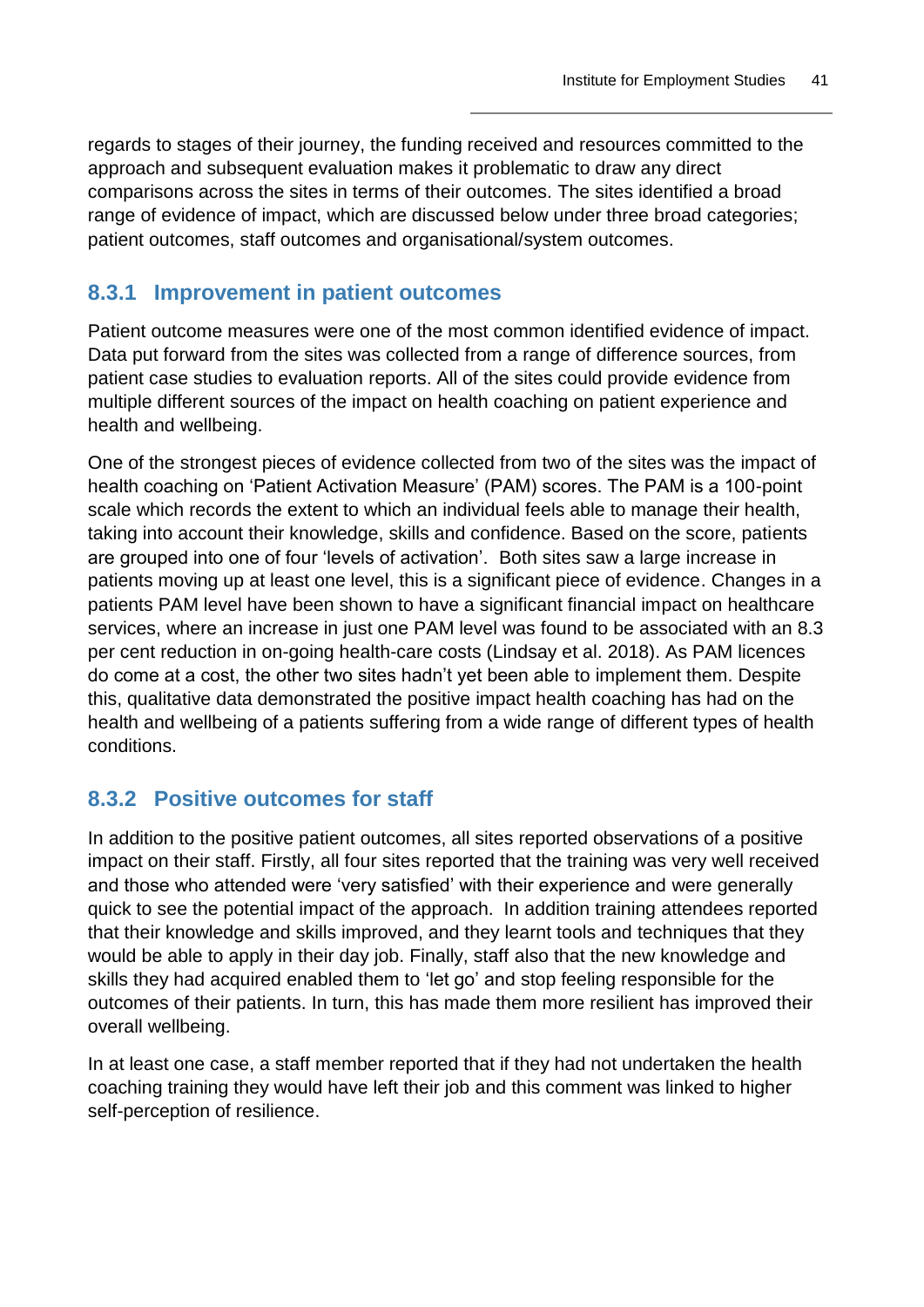$\overline{a}$ 

### **8.3.3 Positive impact on the organisation and local system**

The cumulative effects of health coaching were reported to have a positive impact of the organisations as a whole and the local system. Many interviewees described a shift to a more positive organisational culture since the introduction of health coaching. This has been reflected in the way people communicate with one another internally, by using their health coaching skills. As a result, of the positive impacts on both staff and patients, morale has appeared to improve. Although there have been some reported cultural shifts, there is also an acknowledgment that changing an ingrained culture and ways of working takes time, and all of the sites considered themselves to be early on in this journey.

As well as a shift in culture, there is some evidence that the site have benefited financially from health coaching. In two cases, the sites using PAM saw a vast improvement in activation levels after a patient had received a health coaching approach. As previously mentioned, an increase in just one PAM level is reported to leads to reduction in health care costs. Although no site was yet able to explicitly demonstrate a financial saving associated with health coaching, based on the increase in PAM scores, it is likely the sites could have experienced a reduction in costs. This assumption is supported by the evidence that some sites have experienced a reduction in usage of some services since introducing health coaching<sup>35</sup>, which would also positively impact the financial position. It would be helpful to see an economic evaluation running alongside the introduction and spread of health coaching in the near future (see Gray, 2019).

### <span id="page-45-0"></span>**8.4 Challenges faced when evaluating the impact of health coaching**

From the case study write-ups it is clear that evaluating the impact of health coaching is not straightforward. A number of different factors contributed to the sites difficulty in measuring and assessing the impact of health coaching, these are presented below with suggestions for addressing the issues.

- It was felt that there is not a clear evidence base to assess the potential impacts of health coaching; leading to uncertainty about what organisations should measure to demonstrate impact. To address this challenge, [Figure](#page-47-1) summarises the measures identified by the sites.
- The nature of the health coaching, as a skill based approach embedded into many elements of practice (and often alongside other interventions), makes it hard to isolate its specific impact. However, qualitative evaluation can draw out stories of impact from individual cases.
- Sites tended to experience a preference from decision makers of quantitative measures of impact; however this can be complex and costly to implement, especially

 $35$  The evaluation of this site could not prove the reduction in demand was explicitly due to health coaching, other interventions or practices could have been contributing.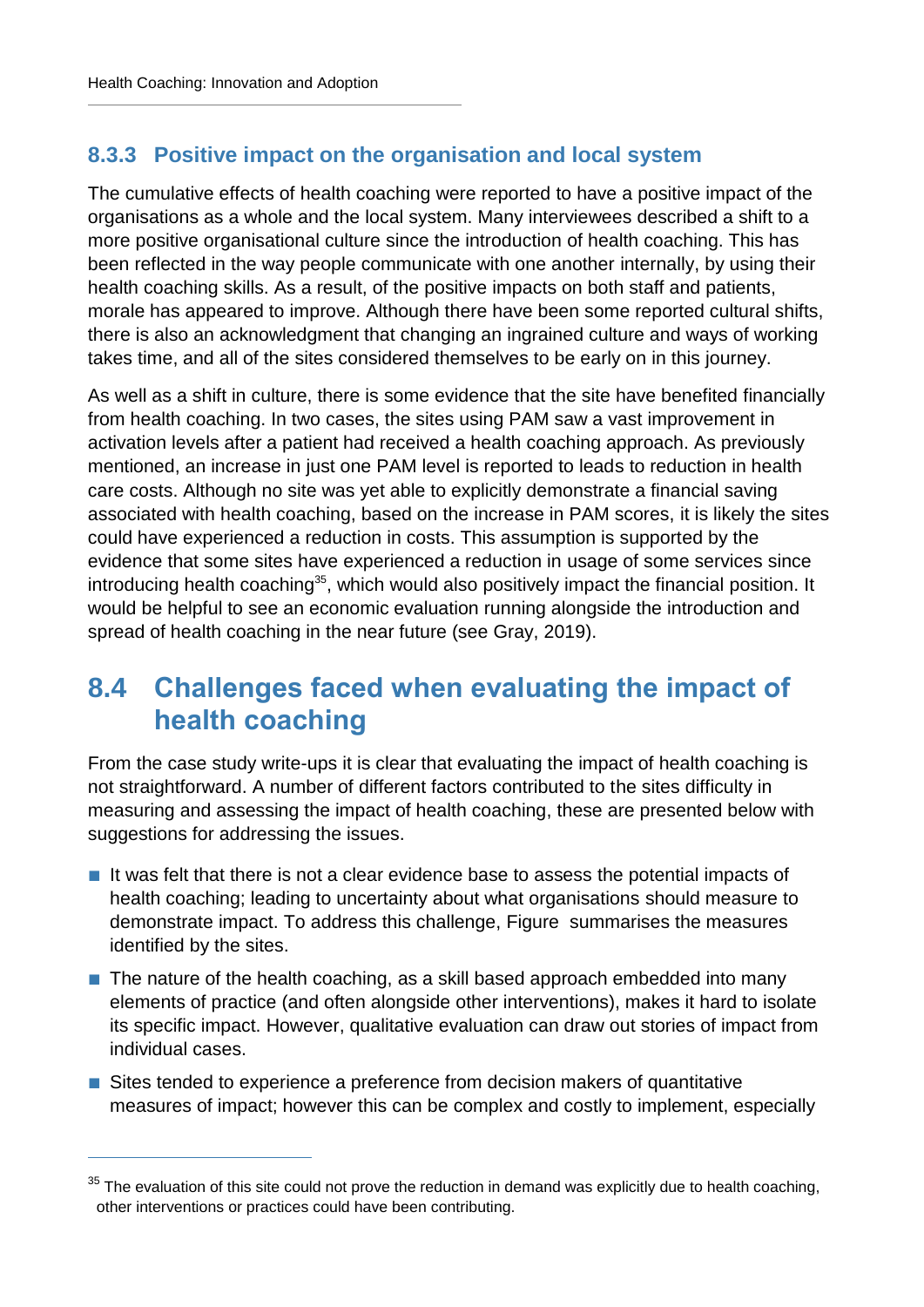in smaller scale interventions. Drawing upon national economic evidence, as proposed by Gray (2019), would support organisations in making their business case.

- Objective measurement of impact typically took place at the patient level, for example using PAM. However, the outcomes of the approach are diverse and organisation didn't always anticipate the impact on staff and the organisation or system. Unexpected impacts are always welcome, but anticipating outcomes earlier allows for more robust data collection to evidence the impact.
- Evaluation and impact assessment wasn't always considered *before* an intervention commenced. Without measuring a sites 'starting place' it is hard to objectively demonstrate the impact health coaching has had on various outcomes.
- Sites did not consistently measure the uptake and adoption of health coaching techniques after staff had participated in the training. Understanding the extent to which health coaching is consistently and competently deployed across the sites is a vital link to impact. Without understanding the levels of use, sites may find that they are unable to demonstrate impact, not because the approach is not effective, but because it isn't being consistently deployed. Organisations should focus attention on measuring the usage levels and quality of the way the approach is used throughout the organisation.

Based on the data from the case studies, the figure below illustrates the potential measures organisations can use to evaluate the impact of health coaching.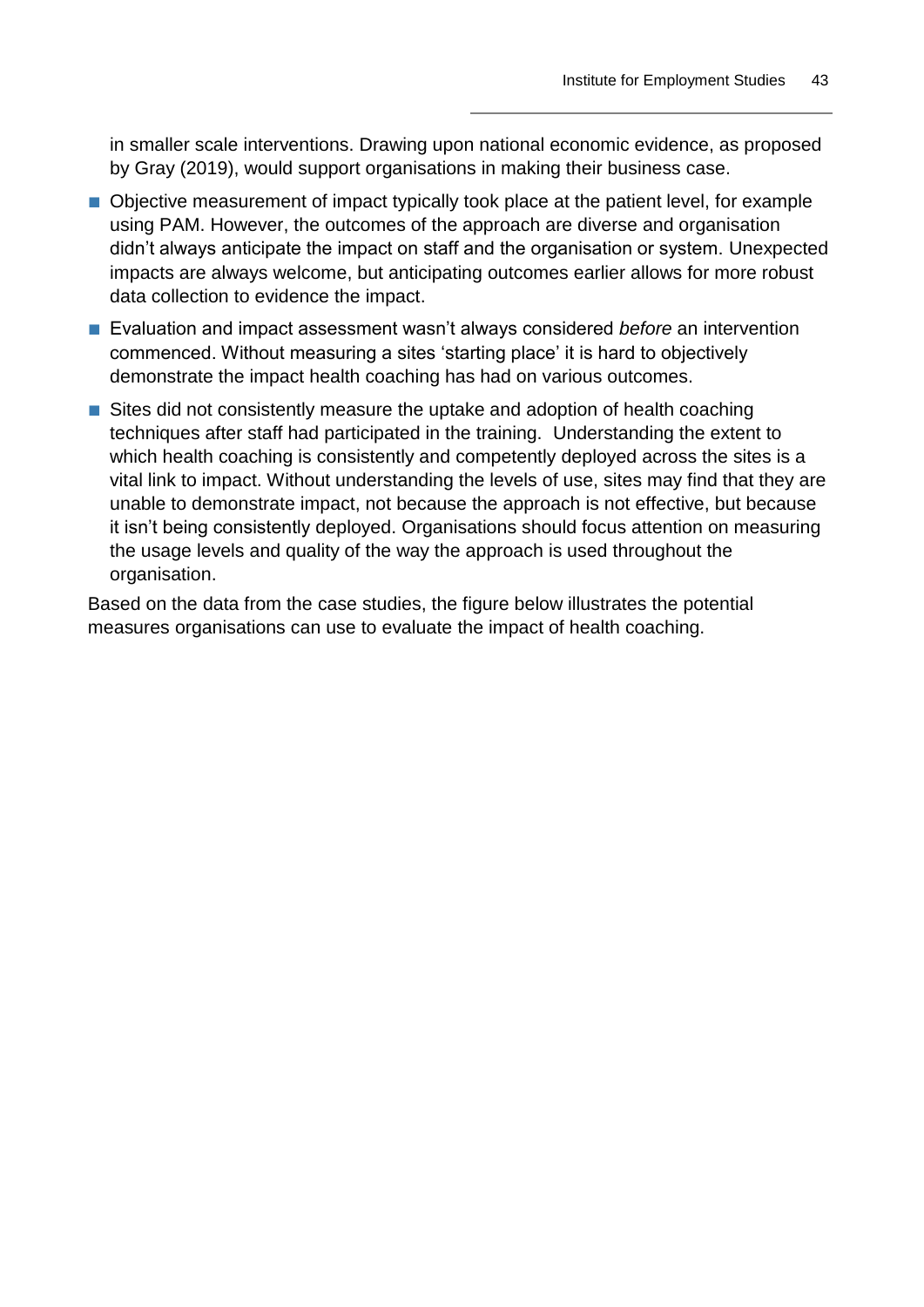#### <span id="page-47-1"></span>**Figure 8: Potential measures for evaluating the impact of health coaching**

#### **Patient outcomes**

Patient Activation Measures (PAM) Physical health outcomes Wellbeing & mental health outcomes Patient experience Reduction in appointments Self-management of medication

#### **Staff outcomes**

Satisfaction with training Development of knowledge and skills Use and application of health coaching techniques Wellbeing and mental health outcomes Levels of resilience Job satisfaction Intention to quit

#### **Organisation / system outcomes**

Levels of adoption and consitent use of approach Use and application of health coaching internally eg at team

meetings Financial savings

Reduction in demand on services

Measures of positive culture eg engagement, organisational commitment

**Turnover** 

*Source: IES, 2019*

### <span id="page-47-0"></span>**8.5 Insights and learning**

Looking across the case studies, the research team reflected on the key learning which enabled the sites to be successful in implement health coaching and this has been groups by the implementation stage below. Following this, we present a summary of key insights.

### **8.5.1 Designing and developing the approach**

- Secure the buy-in and advocacy of senior leaders; this can be achieved by creating a business case to present to the executive team at the beginning of the journey. Using a mixture of objective data and patient / staff stories was considered to be highly influential.
- Do not think of health coaching as a standalone intervention, consider it a culture change not just a programme. As cultures differ across the NHS, one size doesn't fit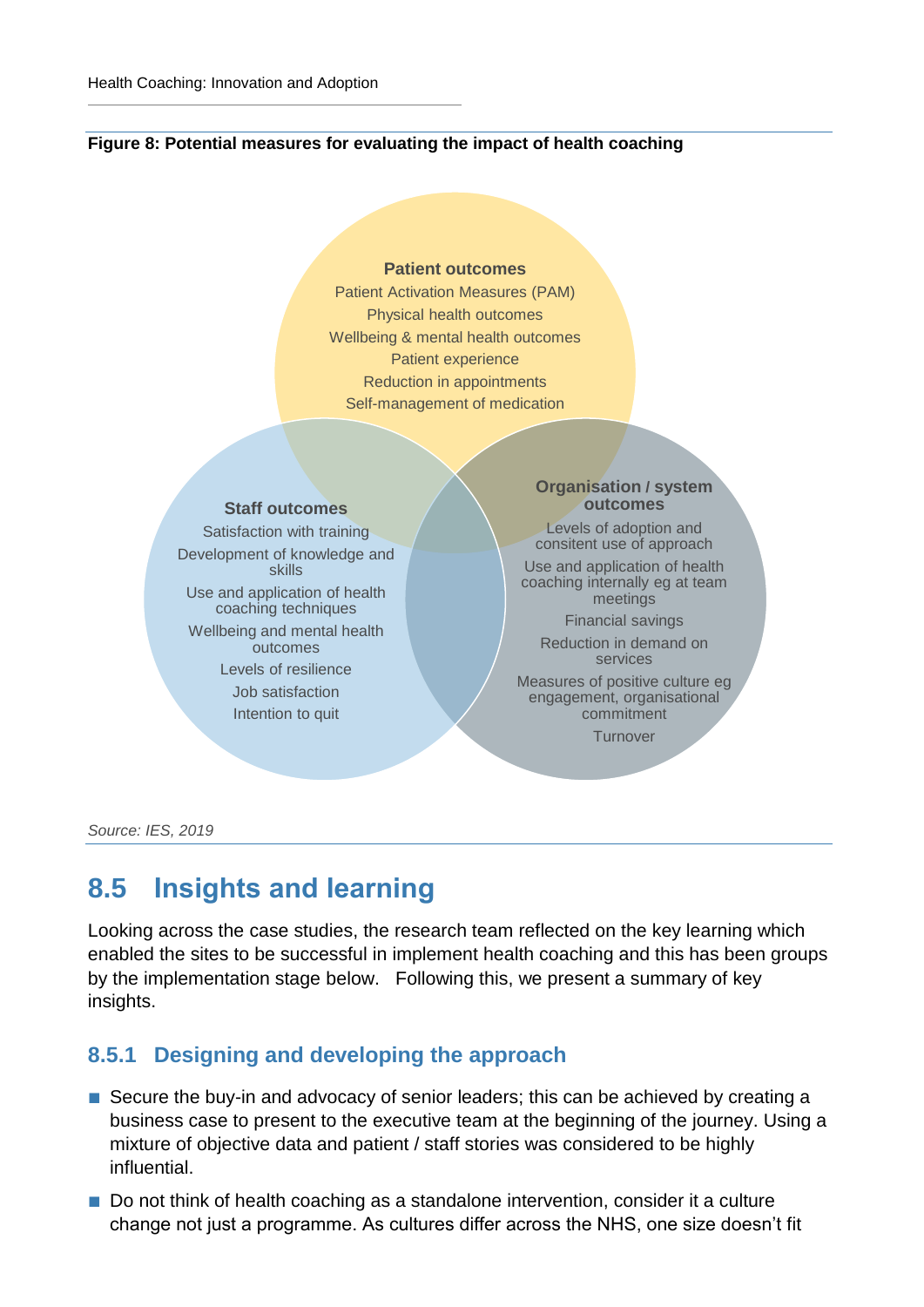all; ensure that your intervention is tailored to your specific context by engaging with the system before the approach is designed.

- Define what health coaching means in your organisation and what that looks like in practice; create a common narrative to ensure everyone is on the same page. Before implementation begins, create a vision and develop a comprehensive communication and engagement strategy to advertise the approach and the system wide benefits it can achieve.
- $\blacksquare$  Fund a team whose role is to kick start the approach and drive it forward this team must be given the appropriate to spend on the approach to ensure maximum impact.
- Define your goals, what success looks like and how you are going to measure it before you start on the journey.

### **8.5.2 Embedding health coaching and changing behaviour**

- Embed the initiative within a larger strategy so that it can be implemented to maximum effect; it may not hold the weight to drive change on its own. Ensure the language you use to describe health coaching and the wider strategy is accessible to *all* of the people you want to be using the approach – technical language may alienate some individuals.
- Break down professional boundaries having cross-professional training sessions helps increase the mutual understanding and shared experience necessary for wider organisation culture change.
- Apply a coaching approach internally to reinforce the cultural change the skills learnt on the training can be also be used as a way to communicate *within* an organisation by leaders and staff in they communicate cross-service and with colleagues and peers. Leads can place emphasis on 'practicing what we preach' by extending the coaching internally to tackle tricky HR problems e.g. sickness absence.
- Don't forget about people once the training is over support trainees to embed their learning and to use their new skills in practice. Use paired practice and shadowing as post-training support for further skill enhancement and behaviour change.
- Ensure that you have the mechanisms in place to measure the take-up and adoption of health coaching across the organisation. Embed a quality assurance process so you know that, not only is health coaching being implemented, but it is being used competently.

### **8.5.3 Assessing outcomes and impacts**

- Do not forget about the importance of evaluation! There are many way in which impact can be demonstrated, see [Figure .](#page-47-1) Before you start, assess the outcomes most relevant to your organisations and take a baseline measure. This will be vital evidence!
- Measuring impact is difficult; think about it before you begin your journey and use a variety of different methods to collect data. It's not all about the numbers – patient and clinician stories are very powerful.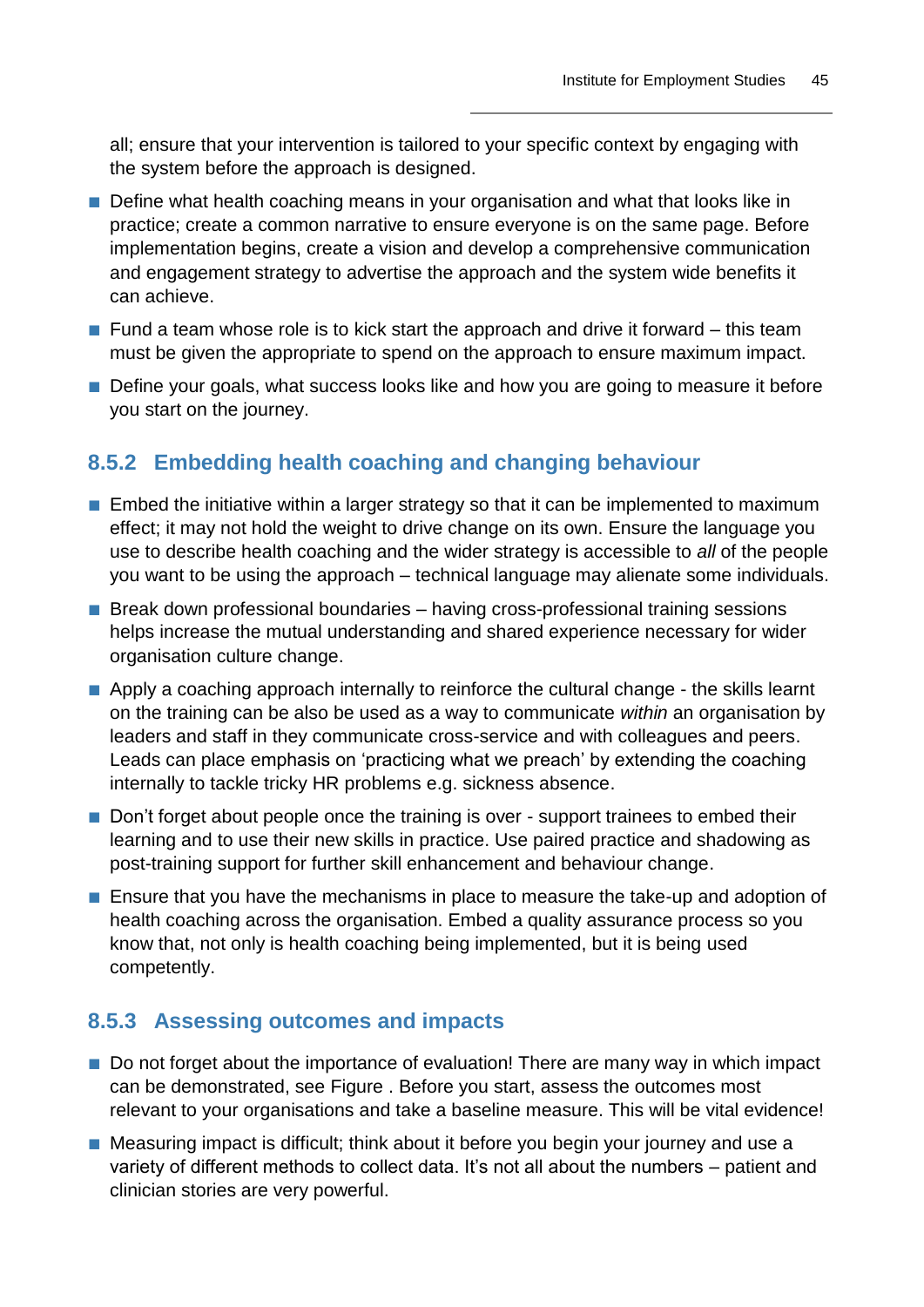- Consider how you will measure the 'tangible' outcomes these will be persuasive for decision makers, but are typically more difficult to measure.
- Advertise and communicate the successes, large and small, to create momentum for the approach. Help people to understand how health coaching will benefit them, service users and the wider system.

### <span id="page-49-0"></span>**8.6 Conclusions**

Despite the wide range of impact the sites identified, there was an acknowledgement by the sites that they had found it difficult to objectively measure outcomes, such as financial or health outcomes. There are many other factors which influence these outcomes, and is it difficult to isolate the specific impact of health coaching. In our view it becomes more difficult to demonstrate impact if sites don't measure the 'before' state, that is, before any implementation has taken place. Therefore it is vital that organisations think about their desired outcomes, and how they are going to measure them, before they start implementation.

Sites adopted a range of different methods to support with implementation and motivate behaviour change. In particular, having a vision supported by senior management, effective communication the health coaching story and the provision of on-going support were considered most effective. In addition, sites can use the seashell model to support with the effective embedding of health coaching.

The case studies included in this research demonstrate the diversity and flexibility of health coaching. Each site, ranging from acute trusts to whole cites, have created an approach which they believe is appropriate for their specific context. Despite being a various stages on their journey, the sites have identified many different areas of impact which they associate with health coaching, including improve patient outcomes, better staff wellbeing and cultural shifts across the organisations and system. The PAM data is particularly compelling, highlighting both patient improvement and potential financial benefits.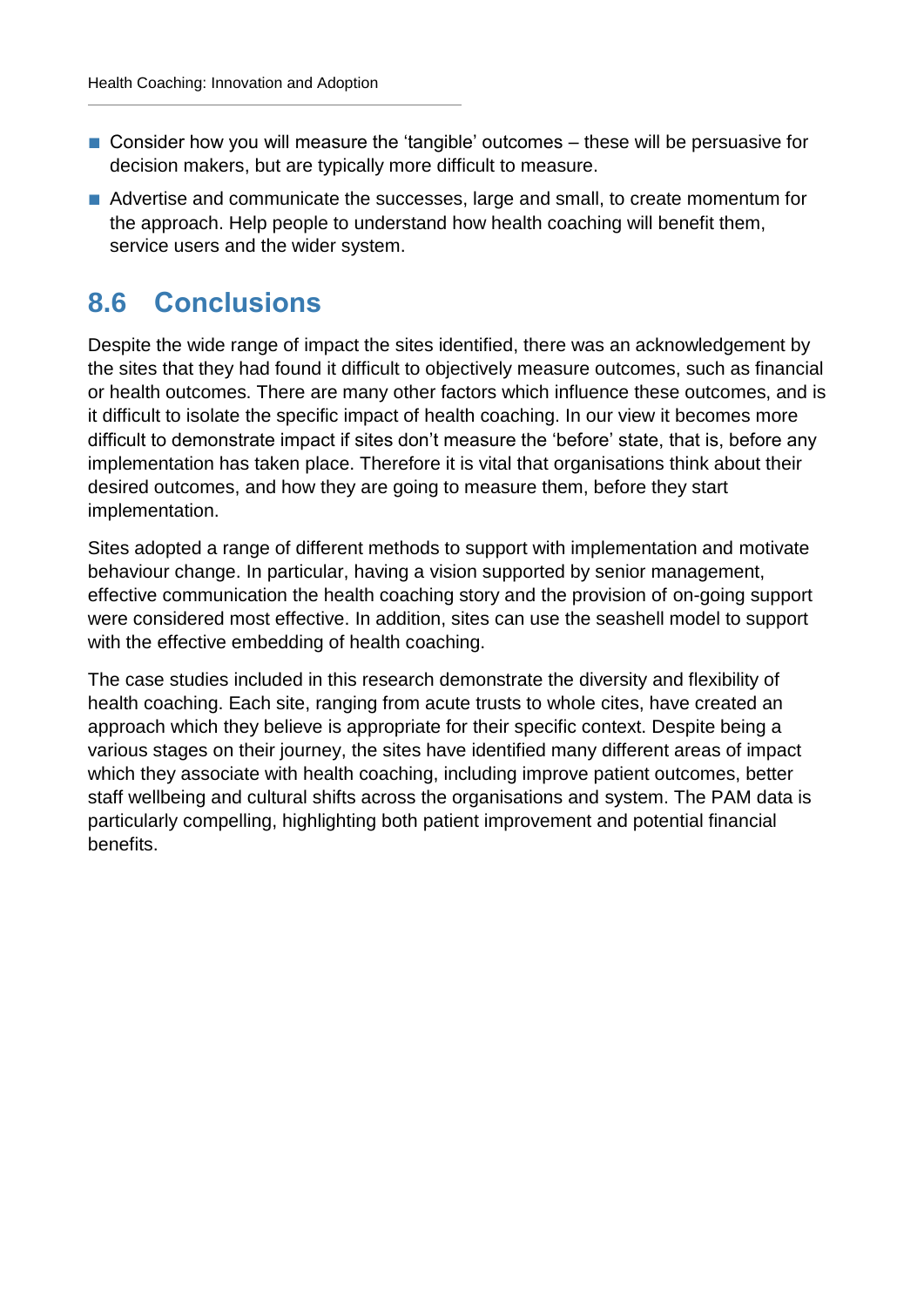# <span id="page-50-0"></span>**9 References**

Barker I, Steventon A, Williamson R, et al. (2018) Self-management capability in patients with long-term conditions is associated with reduced healthcare utilisation across a whole health economy: cross-sectional analysis of electronic health records. BMJ Qual Saf Vol 27 pp989–999.

Bevan H, Plsek PE, Winstanley L (2011) Leading Large-Scale Change: The Experience of the NHS Academy for Large-Scale Change. Warwick: NHS Institute for Innovation and Improvement.

Carter A and Newman P (2017). Health coaching for the NHS, Coaching at Work, Vol. 12 No. 4, June

Carter, A.; Tamkin, P.; Wilson, S.; Miller, L. (2015) The Case for Health Coaching: Lessons Learned from Implementing a Training and Development Intervention for Clinicians across the East of England; Report Commissioned for NHS Health Education East of England; Institute for Employment Studies: Brighton, UK, http://www.employmentstudies.co.uk/sites/default/files/resources/summarypdfs/heee0715a.pdf.

Da Silva, D (2014) Does health coaching work? Summary of key themes from a rapid review of empirical evidence, Evidence Centre Commissioned by HEEoE (https://personcentredcare.health.org.uk/resources/does-health-coaching-work

Edgren, G., Anderson, J., Dolk, A., Torgerson, J., Nyberg, S., Skau, T., Forsberg, B.C., Werr, J. and Öhlen, G., (2016). A case management intervention targeted to reduce healthcare consumption for frequent Emergency Department visitors: results from an adaptive randomized trial. European Journal of Emergency Medicine, 23(5), p.344.

Gierisch JM, Hughes JM, Edelman D, Bosworth HB, Oddone EZ, Taylor SS, Kosinski AS, McDuffie JR, Swinkels C, Razouki Z, Masilamani V. (2017) The Effectiveness of Health Coaching. VA ESP Project #09-010.

Gray H, (2019). Recommendations for an economic evaluation of health coaching. Institute for Employment Studies: Brighton

Hibbard, J.H., Greene, J. and Overton, V., (2013). Patients with lower activation associated with higher costs; delivery systems should know their patients' 'scores'. Health affairs, 32(2), pp.216-222.

Kibble, S., Gray, D., Prat-Sala, M., Ross, K., Johnson, K., Packer, J., Shire, E., Cross, R. and Harden, B., (2014). Recovery coaching in an acute older people rehabilitation ward. BMJ Open Quality, 3(1), pp.u205646-w2316.

Newman P (2014) Health coaching for behaviour change: Interim progress report. Health Education East of England